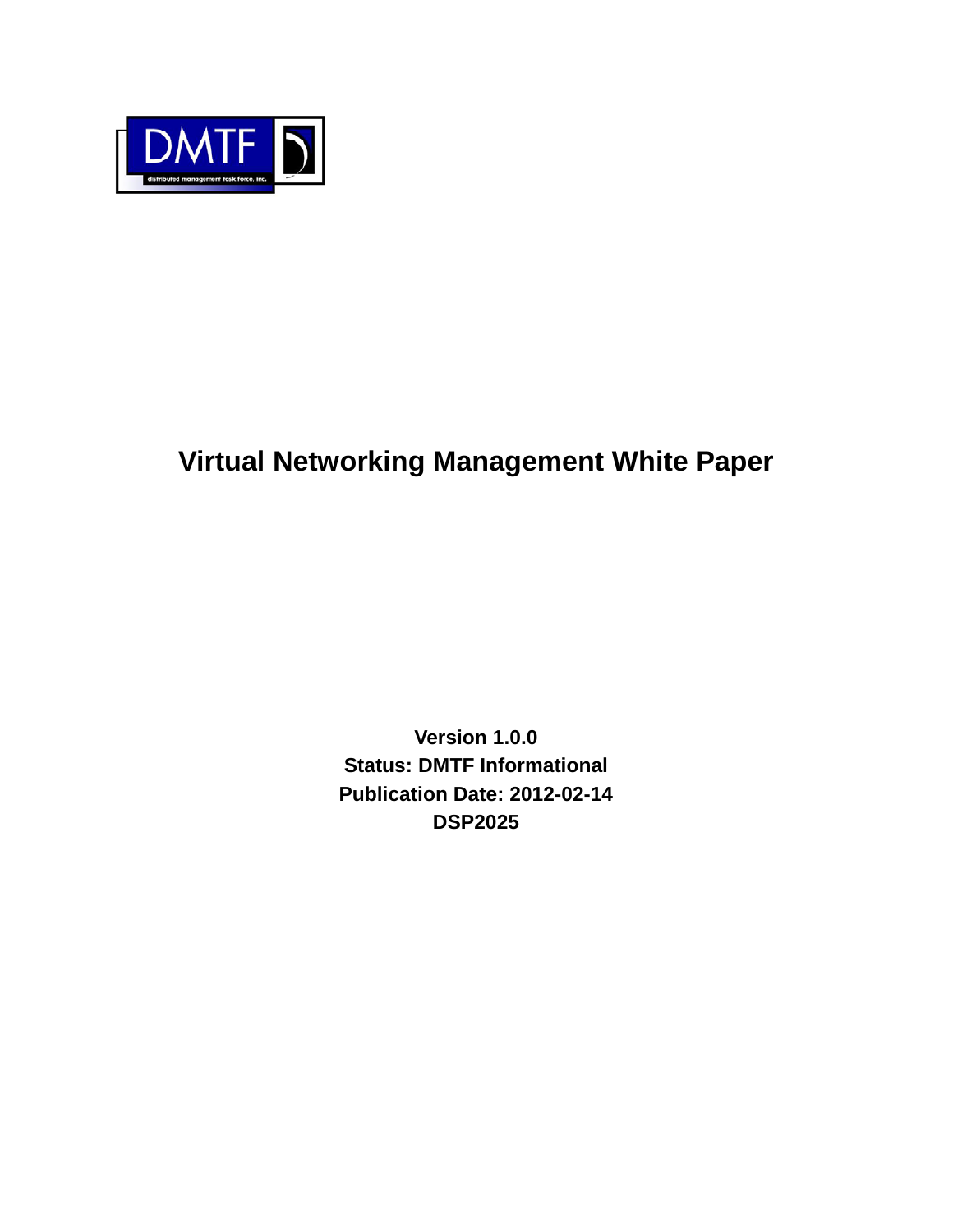#### Copyright Notice

#### **Copyright © 2012 Distributed Management Task Force, Inc. (DMTF). All rights reserved.**

DMTF is a not-for-profit association of industry members dedicated to promoting enterprise and systems management and interoperability. Members and non-members may reproduce DMTF specifications and documents, provided that correct attribution is given. As DMTF specifications may be revised from time to time, the particular version and release date should always be noted.

Implementation of certain elements of this standard or proposed standard may be subject to third party patent rights, including provisional patent rights (herein "patent rights"). DMTF makes no representations to users of the standard as to the existence of such rights, and is not responsible to recognize, disclose, or identify any or all such third party patent right, owners or claimants, nor for any incomplete or inaccurate identification or disclosure of such rights, owners or claimants. DMTF shall have no liability to any party, in any manner or circumstance, under any legal theory whatsoever, for failure to recognize, disclose, or identify any such third party patent rights, or for such party's reliance on the standard or incorporation thereof in its product, protocols or testing procedures. DMTF shall have no liability to any party implementing such standard, whether such implementation is foreseeable or not, nor to any patent owner or claimant, and shall have no liability or responsibility for costs or losses incurred if a standard is withdrawn or modified after publication, and shall be indemnified and held harmless by any party implementing the standard from any and all claims of infringement by a patent owner for such implementations.

For information about patents held by third-parties which have notified the DMTF that, in their opinion, such patent may relate to or impact implementations of DMTF standards, visit http://www.dmtf.org/about/policies/disclosures.php.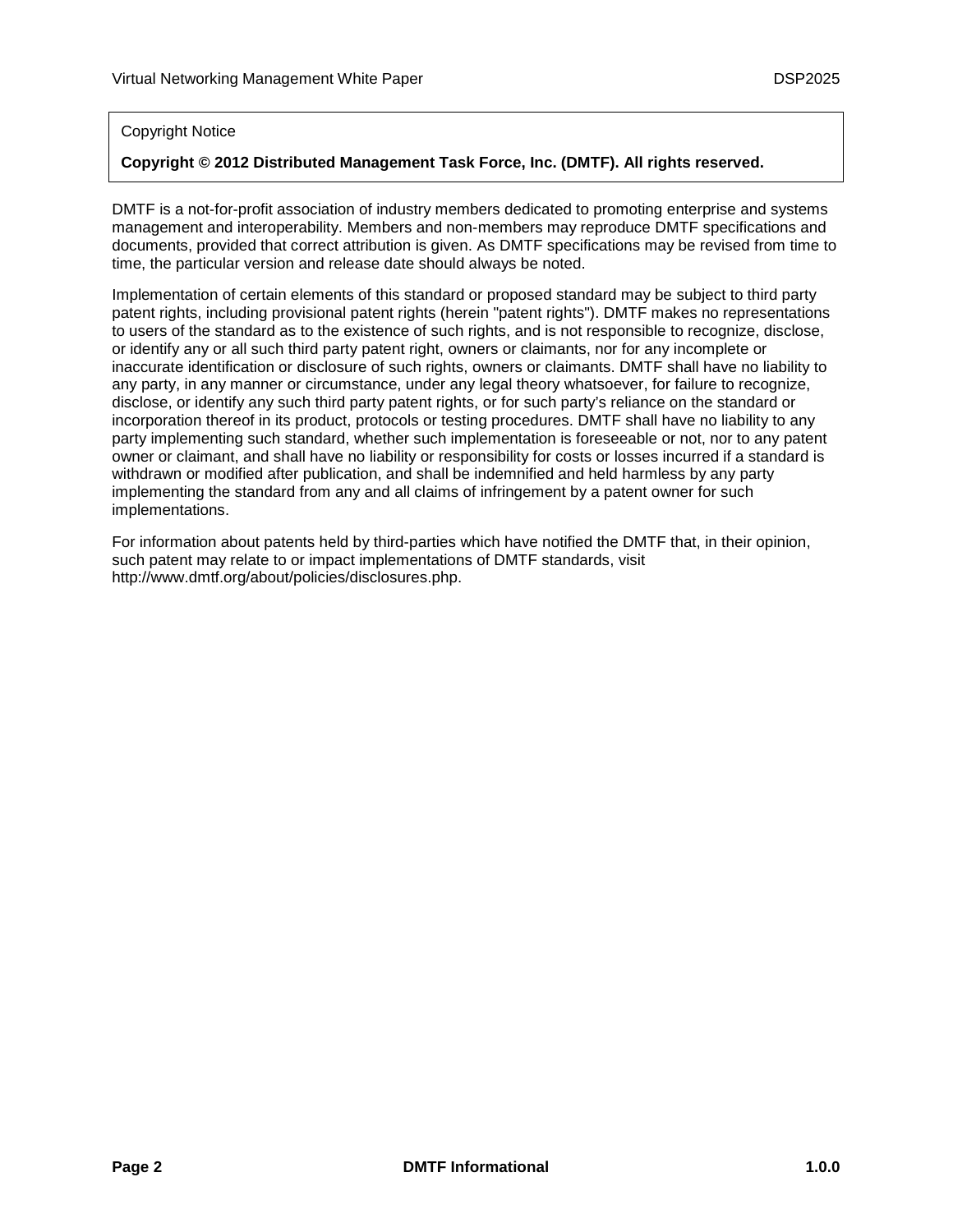# **Virtual Networking Management White Paper Version 1.0.0c Publication Date: 2011-12-24 DSP2025 Status: DMTF Draft White Paper**

## <span id="page-2-0"></span>**Abstract**

Virtual networking enables virtual computer systems (a.k.a. virtual machines) to be networked together. This white paper describes virtual networking management standards developed by the DMTF. Specifically, this white paper provides an overview of the following:

- 1. Extensions to the DMTF Common Information Model (CIM) for the Ethernet port resource virtualization and management of virtual networking components including virtual Ethernet ports, virtual Ethernet switches, and Edge Virtual Bridging (EVB) as defined by IEEE 802.1Qbg.
- 2. Network Port Profile XML Schema to represent networking attributes of a virtual computer system or a set of virtual computer systems.
- 3. Extensions to Open Virtualization Format (OVF) for the incorporation of Network Port Profiles.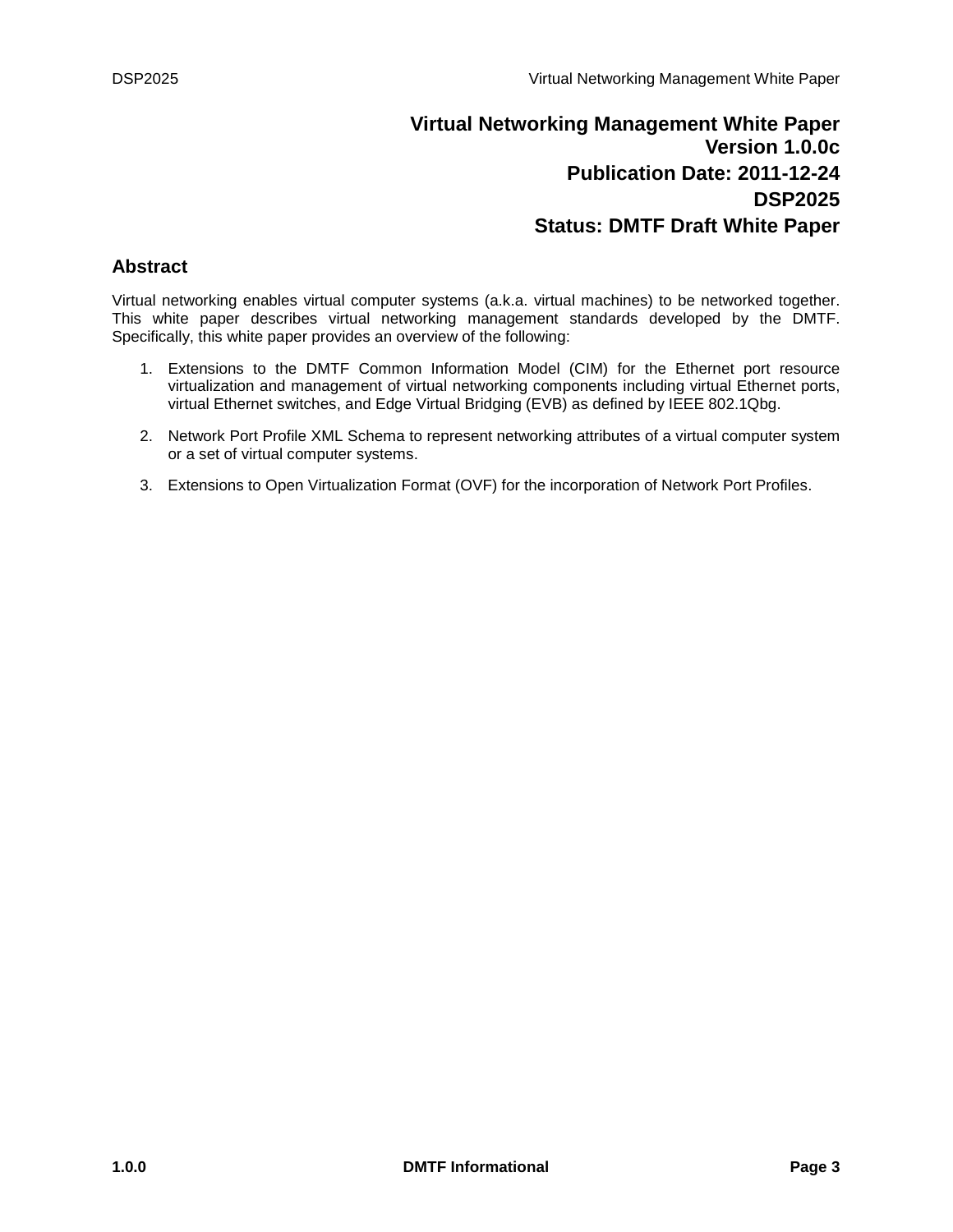## <span id="page-3-0"></span>**Acknowledgments**

The authors acknowledge the contributions from the members of the DMTF System Virtualization, Partitioning, and Cluster (SVPC) Virtual Networking Sub Group. The following persons were instrumental in the development of this specification:

- (Editor) Hemal Shah, Broadcom Corporation
- (Editor) Murali Rajagopal, QLogic
- (Editor) Shishir Pardikar, Citrix
- John Crandall, Brocade Communications Systems
- Pat Thaler, Broadcom Corporation
- Uri Elzur, Broadcom Corporation
- Mike Krause, HP
- Jeff Wheeler, Huawei
- Kevin Fox, Huawei
- Michael Johanssen, IBM
- Ilango Ganga, Intel Corporation
- John Parchem, Microsoft Corporation
- Shravan Gaonkar, NetApp
- Larry Lamers, VMware
- Fred Maciel, Hitachi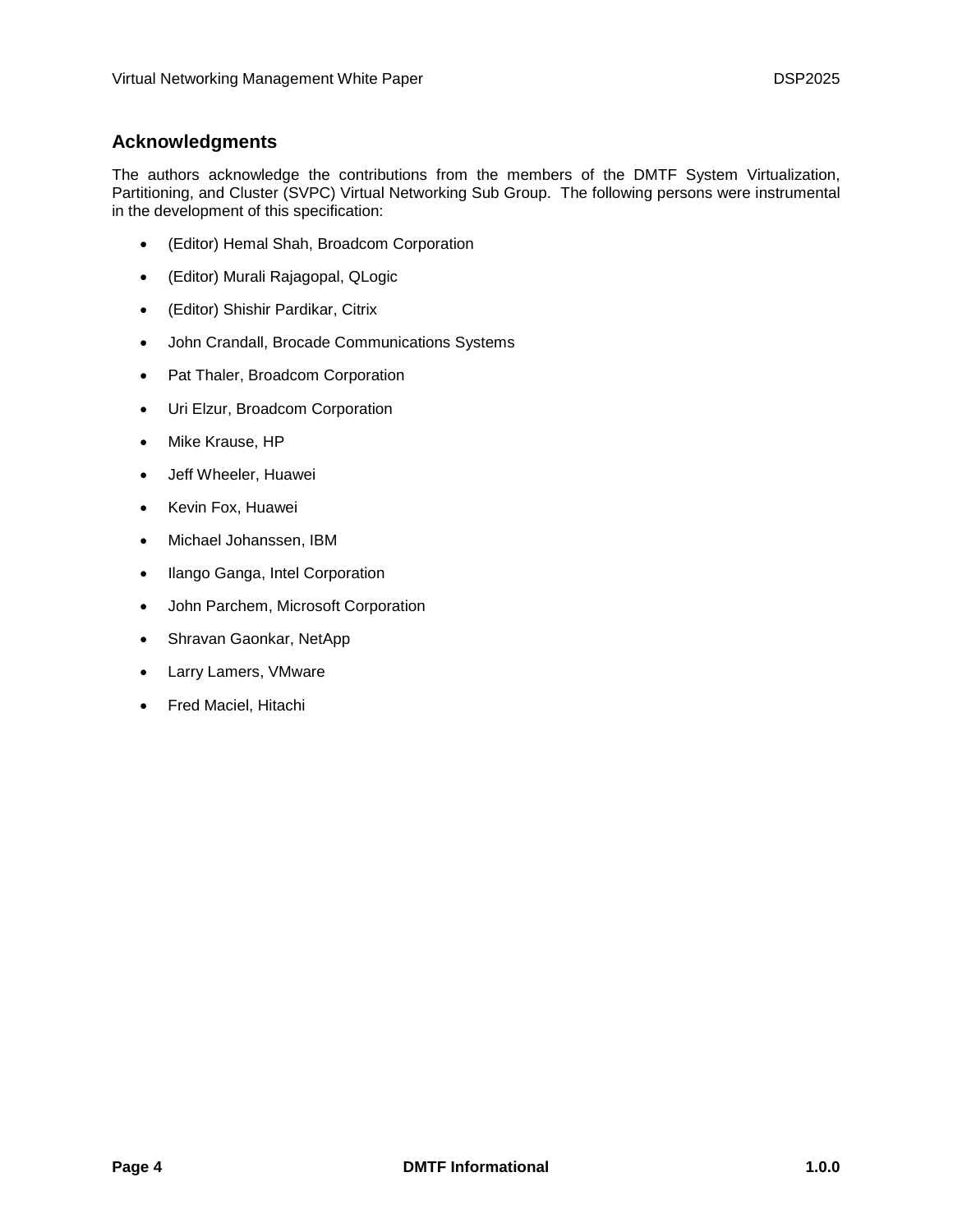# <span id="page-4-0"></span>**Table of Contents**

| $\mathbf 1$ |     |                                                                                |  |  |  |
|-------------|-----|--------------------------------------------------------------------------------|--|--|--|
|             | 1.1 |                                                                                |  |  |  |
|             | 1.2 |                                                                                |  |  |  |
|             | 1.3 |                                                                                |  |  |  |
|             |     | 1.3.1                                                                          |  |  |  |
|             |     | 1.3.2                                                                          |  |  |  |
|             |     | 1.3.3                                                                          |  |  |  |
|             |     |                                                                                |  |  |  |
|             |     | 1.3.4                                                                          |  |  |  |
|             |     | 1.3.5                                                                          |  |  |  |
|             |     | 1.3.6                                                                          |  |  |  |
|             |     | 1.3.7                                                                          |  |  |  |
|             |     | 1.3.8                                                                          |  |  |  |
|             |     | 1.3.9                                                                          |  |  |  |
|             |     | 1.3.10                                                                         |  |  |  |
|             |     | 1.3.11                                                                         |  |  |  |
|             |     | 1.3.12                                                                         |  |  |  |
|             |     |                                                                                |  |  |  |
|             | 1.4 |                                                                                |  |  |  |
|             |     | Management Challenges and Virtual Networking Management (VNM) 9<br>1.4.1       |  |  |  |
|             |     | 1.4.2                                                                          |  |  |  |
|             |     | 1.4.3                                                                          |  |  |  |
|             | 1.5 |                                                                                |  |  |  |
|             | 1.6 |                                                                                |  |  |  |
| 2           |     |                                                                                |  |  |  |
|             | 2.1 |                                                                                |  |  |  |
|             | 2.2 |                                                                                |  |  |  |
|             | 2.3 |                                                                                |  |  |  |
|             |     |                                                                                |  |  |  |
| 3           |     |                                                                                |  |  |  |
|             | 3.1 |                                                                                |  |  |  |
|             | 3.2 |                                                                                |  |  |  |
|             | 3.3 |                                                                                |  |  |  |
|             | 3.4 |                                                                                |  |  |  |
| 4           |     |                                                                                |  |  |  |
|             | 4.1 |                                                                                |  |  |  |
|             |     | 4.1.1                                                                          |  |  |  |
|             |     | Use Cases Covered By Ethernet Port Resource Virtualization Profile 37<br>4.1.2 |  |  |  |
|             |     | 4.1.3                                                                          |  |  |  |
|             | 4.2 |                                                                                |  |  |  |
|             |     | 4.2.1                                                                          |  |  |  |
|             | 4.3 |                                                                                |  |  |  |
|             |     | 4.3.1                                                                          |  |  |  |
|             |     | 4.3.2                                                                          |  |  |  |
|             |     | 4.3.3                                                                          |  |  |  |
|             |     | 4.3.4                                                                          |  |  |  |
|             |     | 4.3.5                                                                          |  |  |  |
|             |     |                                                                                |  |  |  |
| 5           |     |                                                                                |  |  |  |
|             | 5.1 |                                                                                |  |  |  |
|             | 5.2 |                                                                                |  |  |  |
|             | 5.3 |                                                                                |  |  |  |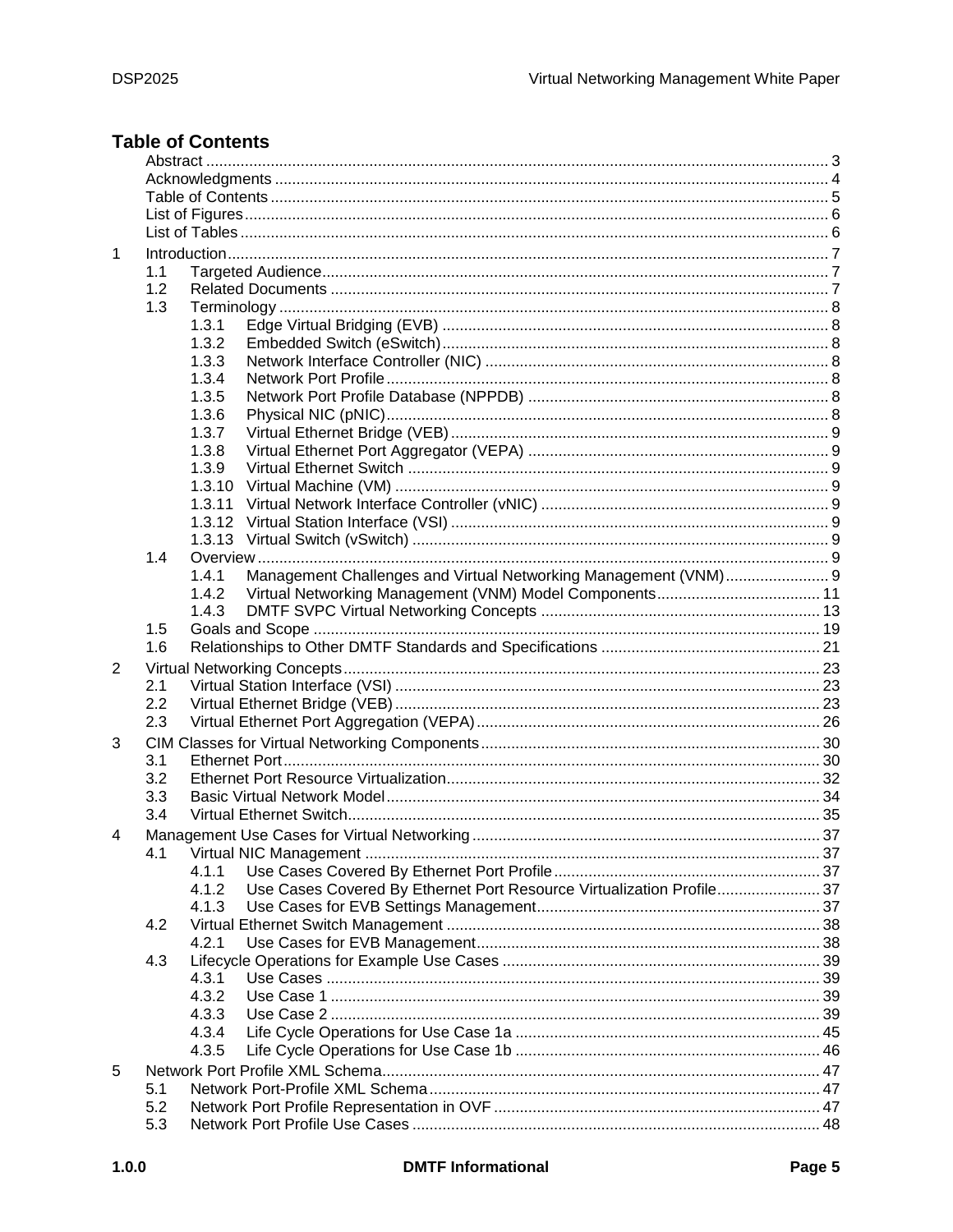# <span id="page-5-0"></span>**List of Figures**

| Figure 5 - Multiple Software Switches and Multiple Hardware Switches in one EVB Mode 14          |  |
|--------------------------------------------------------------------------------------------------|--|
|                                                                                                  |  |
|                                                                                                  |  |
|                                                                                                  |  |
|                                                                                                  |  |
|                                                                                                  |  |
|                                                                                                  |  |
| Figure 12 - Example Hypervisor with Multiple VM, Multiple NIC, attached to an Attached Bridge 23 |  |
| Figure 13 - Example Physical End Station with Multiple VMs and two Software VEBs  24             |  |
|                                                                                                  |  |
|                                                                                                  |  |
| Figure 16 - Example Physical End Station with Multiple VM Communicating through a VEPA  27       |  |
|                                                                                                  |  |
|                                                                                                  |  |
|                                                                                                  |  |
|                                                                                                  |  |
|                                                                                                  |  |
|                                                                                                  |  |
|                                                                                                  |  |
|                                                                                                  |  |
|                                                                                                  |  |
|                                                                                                  |  |
|                                                                                                  |  |
|                                                                                                  |  |
|                                                                                                  |  |
|                                                                                                  |  |
|                                                                                                  |  |
|                                                                                                  |  |
|                                                                                                  |  |

## <span id="page-5-1"></span>**List of Tables**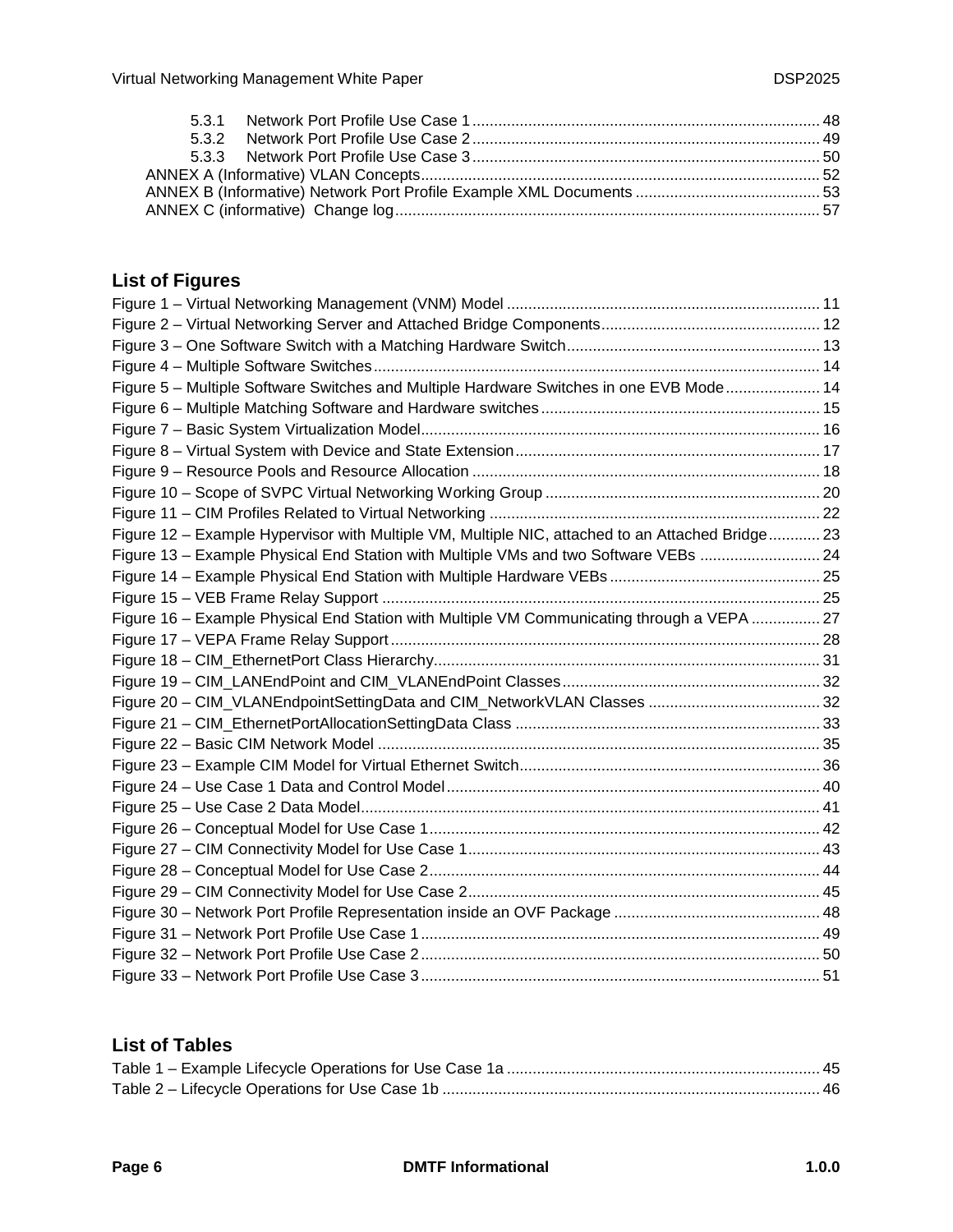# <span id="page-6-0"></span>**1 Introduction**

Virtual networking enables connectivity between the virtual computer systems that are networked together. Virtual computer systems connect to each other and to the network using virtual Ethernet ports and virtual Ethernet switches. The complexity and cost of managing virtual networking components can be reduced by developing standards for virtual networking management.

DMTF has developed a set of standards for the management of virtual networking components. These standards complement the DMTF standards developed for the management of physical and virtual computer systems. This white paper describes the following virtual networking management standards.

- 1. Extensions to the DMTF Common Information Model (CIM) for virtual networking: The CIM extensions for virtual networking components cover the Ethernet port resource virtualization and management of virtual networking components including virtual Ethernet ports, virtual Ethernet switches, and Edge Virtual Bridging (EVB) as defined by IEEE 802.1Qbg. These extensions provide a standard based management interface for the runtime and dynamic management of virtual networking components.
- 2. Network Port Profile XML Schema: is an XML schema that can be used to represent networking attributes of a virtual computer system or a set of virtual computer systems. This schema enables a standard format for the representation of networking attributes that can be used during the provisioning and deployment of the virtual computer systems.
- 3. Extensions to Open Virtualization Format (OVF) for the incorporation of Network Port Profiles: The incorporation of network port profiles in the OVF allows the packaging and distribution of networking attributes for a set of virtual computer systems using a common packaging format.

## <span id="page-6-1"></span>**1.1 Targeted Audience**

The intended target audience for this paper is readers who want to understand the CIM based information models for the management of virtual networking components and the networking attributes representation in OVF. Familiarity with virtualization and CIM is assumed from the readers of this white paper.

## <span id="page-6-2"></span>**1.2 Related Documents**

- [1] DMTF DSP0243, *Open Virtualization Format 1.1*
- [2] DMTF DSP0243, *Open Virtualization Format 2.0*
- [3] DMTF DSP1014, *Ethernet Port Profile 1.0*
- [4] DMTF [DSP1041,](http://www.dmtf.org/standards/published_documents/DSP1041.pdf) *Resource Allocation Profile 1.1*
- [5] DMTF [DSP1042,](http://www.dmtf.org/standards/published_documents/DSP1042.pdf) *System Virtualization Profile 1.0*
- [6] DMTF [DSP1043,](http://www.dmtf.org/standards/published_documents/DSP1043.pdf) *Allocation Capabilities Profile 1.0*
- [7] DMTF DSP1050*, Ethernet Port Resource Virtualization Profile 1.1*
- [8] DMTF [DSP1052,](http://www.dmtf.org/standards/published_documents/DSP1052.pdf) *Computer System Profile 1.0*
- [9] DMTF [DSP1057,](http://www.dmtf.org/apps/org/workgroup/redundancy/download.php/22157/DMTF-Virtual_System_Profile_0_7_5_a.pdf) *Virtual System Profile 1.0*
- [10] DMTF [DSP1059,](http://www.dmtf.org/apps/org/workgroup/redundancy/download.php/21449/Generic_Device_Resource_Virtualization_Profile-0.5.doc) *Generic Device Resource Virtualization Profile 1.0*
- [11] DMTF DSP1097, *Virtual Ethernet Switch Profile 1.1*
- [12] DMTF [DSP2013,](http://www.dmtf.org/apps/org/workgroup/redundancy/download.php/21449/Generic_Device_Resource_Virtualization_Profile-0.5.doc) *Virtualization Management White Paper 1.0*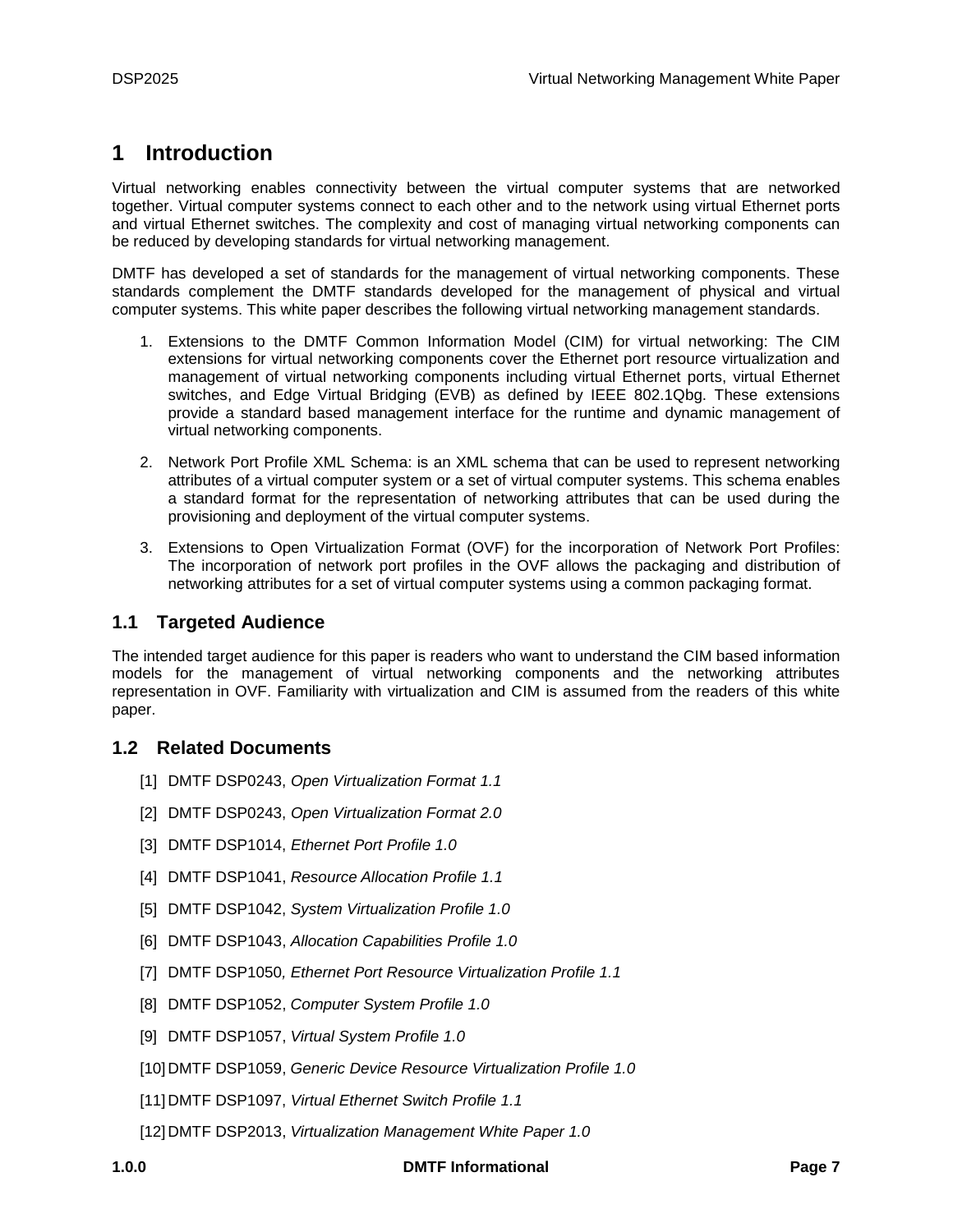[13] DMTF [DSP2017,](http://www.dmtf.org/apps/org/workgroup/redundancy/download.php/21449/Generic_Device_Resource_Virtualization_Profile-0.5.doc) *Open Virtualization Format White Paper 1.0*

- [14] DMTF DSP8023, OVF Envelope XSD, 1.1
- [15] DMTF DSP8023, OVF Envelope XSD, 2.0
- [16] DMTF DSP8027, OVF Environment XSD, 1.1
- [17] IEEE Std 802.1Qaz™-2011, Standard for Local and metropolitan area networks Media Access Control (MAC) Bridges and Virtual Bridged Local Area Networks – Amendment 18: Enhanced Transmission Selection for Bandwidth Sharing between Traffic Classes
- $[18]$  IEEE Std 802.1Qbb<sup>TM</sup>-2011, Standard for Local and metropolitan area networks Media Access Control (MAC) Bridges and Virtual Bridged Local Area Networks – Amendment 17: Priority-based Flow Control
- [19] IEEE P802.1Qbg<sup>™</sup>-20xx, Standard for Local and metropolitan area networks Media Access Control (MAC) Bridges and Virtual Bridged Local Area Networks – Amendment xx: Edge Virtual **Bridging**

## <span id="page-7-1"></span><span id="page-7-0"></span>**1.3 Terminology**

## **1.3.1 Edge Virtual Bridging (EVB)**

Edge Virtual Bridging (EVB) is a set of bridging capabilities for supporting multiple virtual computer systems with Virtual Station Interfaces (VSIs), modeled as Ethernet ports. These capabilities reside in virtual Ethernet switches and attached bridges. EVB environments differ from other 802.1Q bridge environments in that virtual Network Interface Controller (vNIC) configuration information is available to the virtual Ethernet switch that is not normally available to an 802.1Q bridge.

## <span id="page-7-2"></span>**1.3.2 Embedded Switch (eSwitch)**

An eSwitch is a virtual Ethernet switch that is embedded in a hardware Ethernet Adapter that implements either the VEB or VEPA function.

#### <span id="page-7-3"></span>**1.3.3 Network Interface Controller (NIC)**

A NIC is a component that connects a computer system or virtual computer system to a network. It is also referred to as a network adapter or adapter or Ethernet adapter in this specification.

#### <span id="page-7-4"></span>**1.3.4 Network Port Profile**

A network port profile is a DSP8049 compliant document that describes a set of networking attributes that can be applied to Ethernet ports and virtual Ethernet switches.

## <span id="page-7-5"></span>**1.3.5 Network Port Profile Database (NPPDB)**

<span id="page-7-6"></span>The Network Port Profile Database refers to a set of network port profiles stored in a data base.

## **1.3.6 Physical NIC (pNIC)**

Typically refers to a physical NIC that resides in a physical computer system either as a stand-in card or LAN-On-Motherboard (LOM). pNIC may also apply to other physical realizations inside a physical computer system.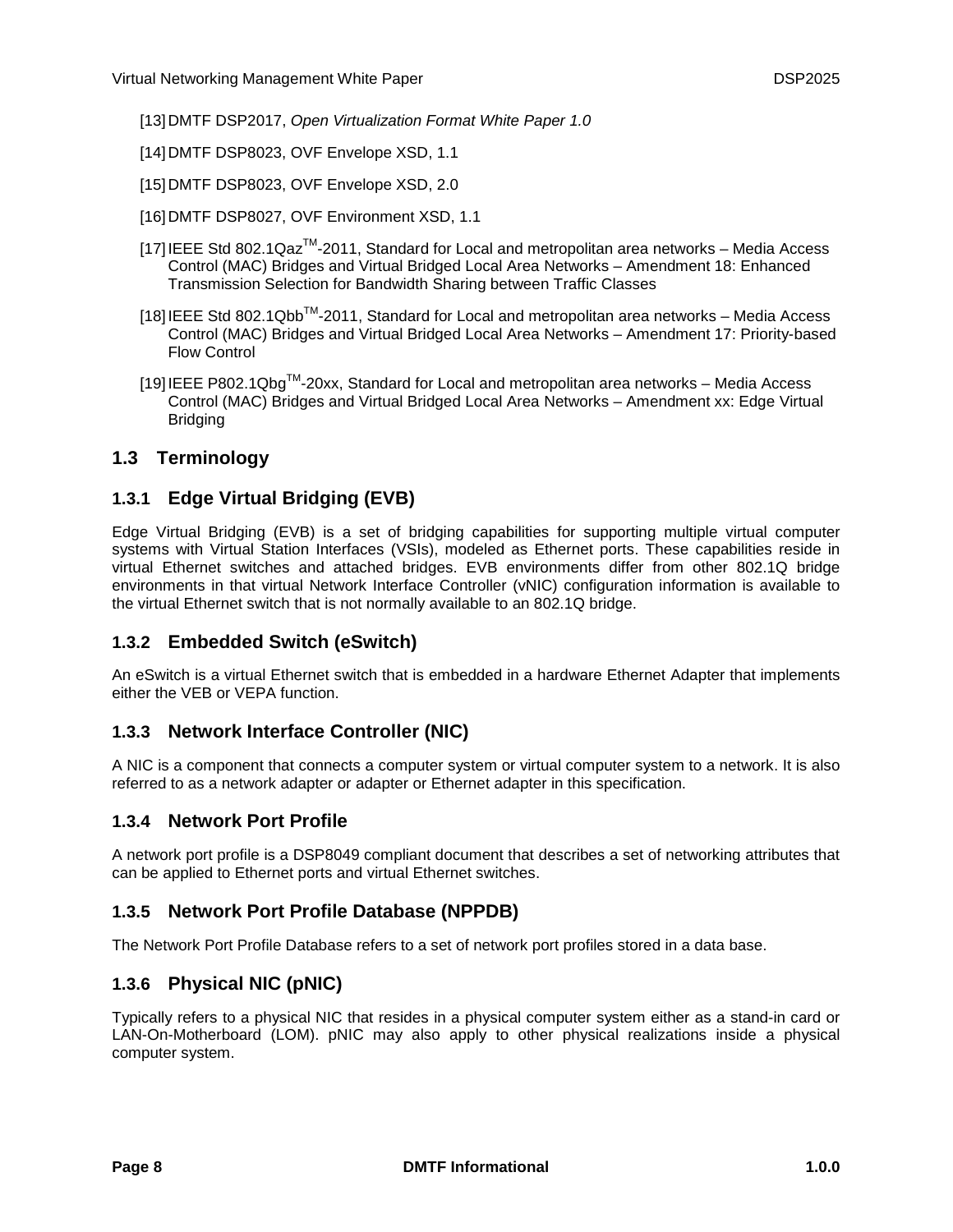## <span id="page-8-0"></span>**1.3.7 Virtual Ethernet Bridge (VEB)**

A VEB is a frame relay service that supports local bridging between multiple VSIs and (optionally) the attached bridging environment. A VEB may be implemented in software as a vSwitch or as an eSwitch within a NIC. VEBs have access to vNIC configuration information that normally is not available to an 802.1Q bridge. See [ ] for more details.

## <span id="page-8-1"></span>**1.3.8 Virtual Ethernet Port Aggregator (VEPA)**

A Virtual Ethernet Port Aggregator (VEPA) is a capability within a physical computer system that collaborates with an attached, external bridge to provide bridging support between multiple virtual computer systems and external networks. The VEPA collaborates by forwarding all physical computer system-originated frames to the attached bridge for frame processing and frame relay (including reflective relay forwarding) and by steering and replicating frames received from the VEPA uplink to the appropriate destinations. A VEPA may be implemented in software as a vSwitch or an eSwitch within a NIC. As in the case of VEBs, VEPAs have access to vNIC configuration information that normally is not available to an 802.1Q bridge.

## <span id="page-8-2"></span>**1.3.9 Virtual Ethernet Switch**

A virtual Ethernet switch is an Ethernet switch that provides internal and external network connectivity to the virtual computer systems attached to it. A virtual Ethernet switch implements either the VEB or VEPA function.

## <span id="page-8-3"></span>**1.3.10 Virtual Machine (VM)**

<span id="page-8-4"></span>Another term for a virtual computer system. See DSP2013 for the description of virtual computer system.

## **1.3.11 Virtual Network Interface Controller (vNIC)**

An entity that performs the Media Access Control (MAC), Link Level Control (LLC), management and control functions needed to attach a VM to a network.

## <span id="page-8-5"></span>**1.3.12 Virtual Station Interface (VSI)**

An entity comprised of a vNIC (modeled as an Ethernet port), its internal point-to-point Ethernet connection to a virtual Ethernet switch, and the Ethernet port of the virtual Ethernet switch that is connected to the vNIC. Each VSI carries a single MAC service instance.

## <span id="page-8-6"></span>**1.3.13 Virtual Switch (vSwitch)**

A software emulated virtual Ethernet switch typically implemented within the virtualization infrastructure (e.g. a Hypervisor).

## <span id="page-8-8"></span><span id="page-8-7"></span>**1.4 Overview**

## **1.4.1 Management Challenges and Virtual Networking Management (VNM)**

In today's Data Center, multiple and separate management domains for Server/Workstation (called Host, Virtualization Host or Virtualization Platform from here on) exist on LAN and SAN. Additionally, there also exists a separate virtualization specific management domain in the virtualized platforms. These management domains have traditionally been managed by different administrators. [Figure 1](#page-10-1) shows a block diagram of the main components involved in Virtual Networking.

The separate management domains present several problems in the current virtualized environment:

1. Lack of a unified programmatic management interface that spans multiple management domains.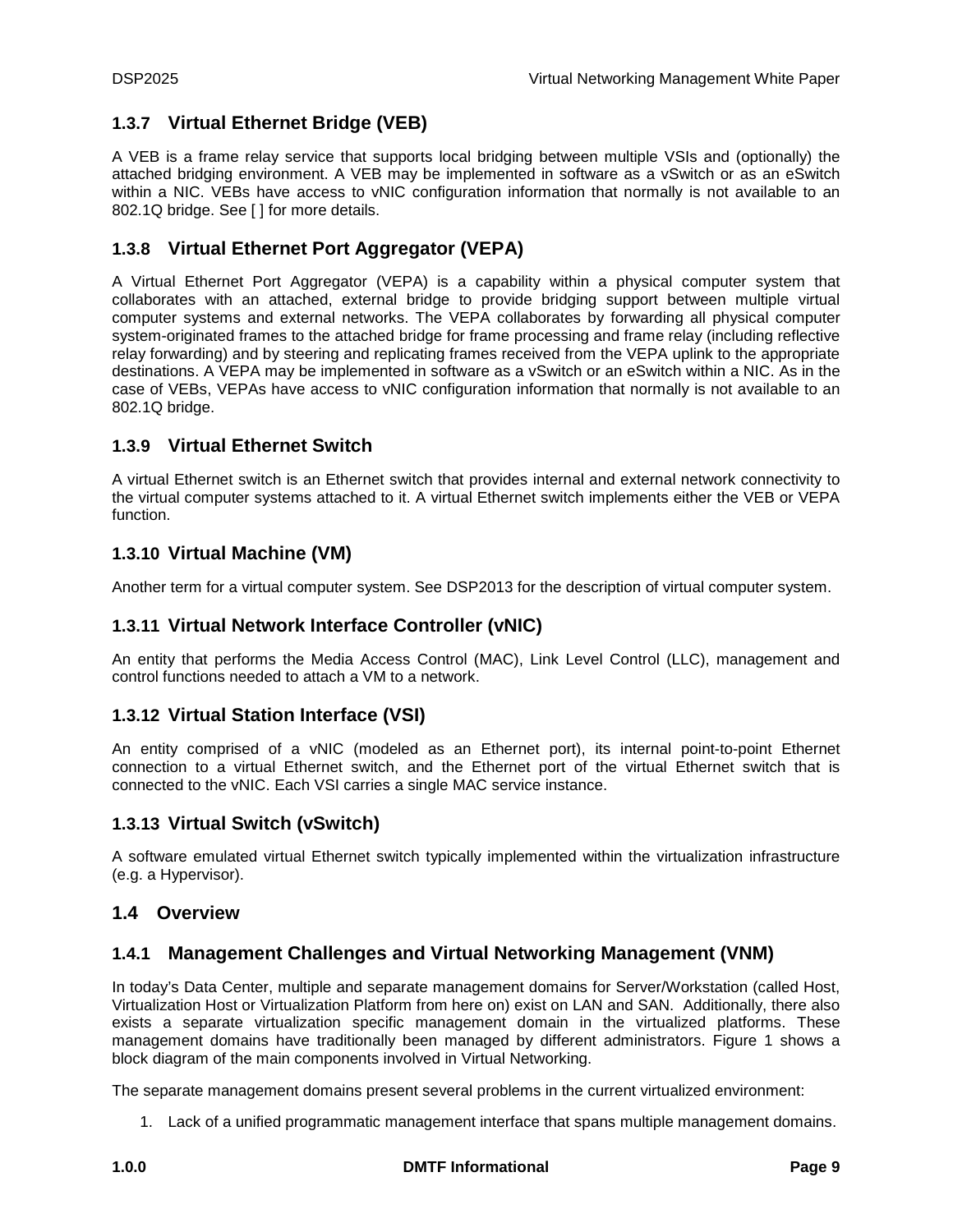- 2. Possibility of inconsistent configuration of managed objects that overlap management domains especially managed objects that span virtualization hosts and network infrastructure.
- 3. Lack of common configuration information that may be referenced by the virtualization ecosystem management entities.
- 4. Disparity between the capabilities of embedded bridges in the virtualization hosts and the capabilities of bridges in the attached network.

There is a need to ensure consistent configuration of these objects for inter-VM traffic that may be switched by a bridge that can be a vSwitch or an eSwitch or an external bridge.

The IEEE has specified the protocols needed for discovery and exchange of parameters between the virtualization platform and the external bridge. Collectively, this capability is referred to as Edge Virtual Bridging (EVB). EVB configuration of the virtual links between the embedded bridge within the virtualization platform and the external attached bridge is stored in a configuration data base called the Network Port Profile Database (NPPDB). The NPPDB will provide information that can be used to establish the virtual link between the embedded bridge in the virtualization platform and the attached bridge with a consistent and common configuration data. A management client for example may use this information to rebuild the virtual link when VMs migrate. Like-wise the attached bridge manager has access to consistent and common configuration data for its port.

The VNM Model provides the management client with a central point of management from virtualization point of view as well as from the networking point of view. A CIM Object interface provides the unified management interface for configuration and control of the virtualization host resources which include virtual networking components such as a virtual Ethernet ports and virtual Ethernet switches. EVB related enhancements made to the DMTF's CIM based model for virtual networking extend the management interface for virtual networking components.

The management client may also be presented with other CIM Object interfaces such as storage and platform management profiles.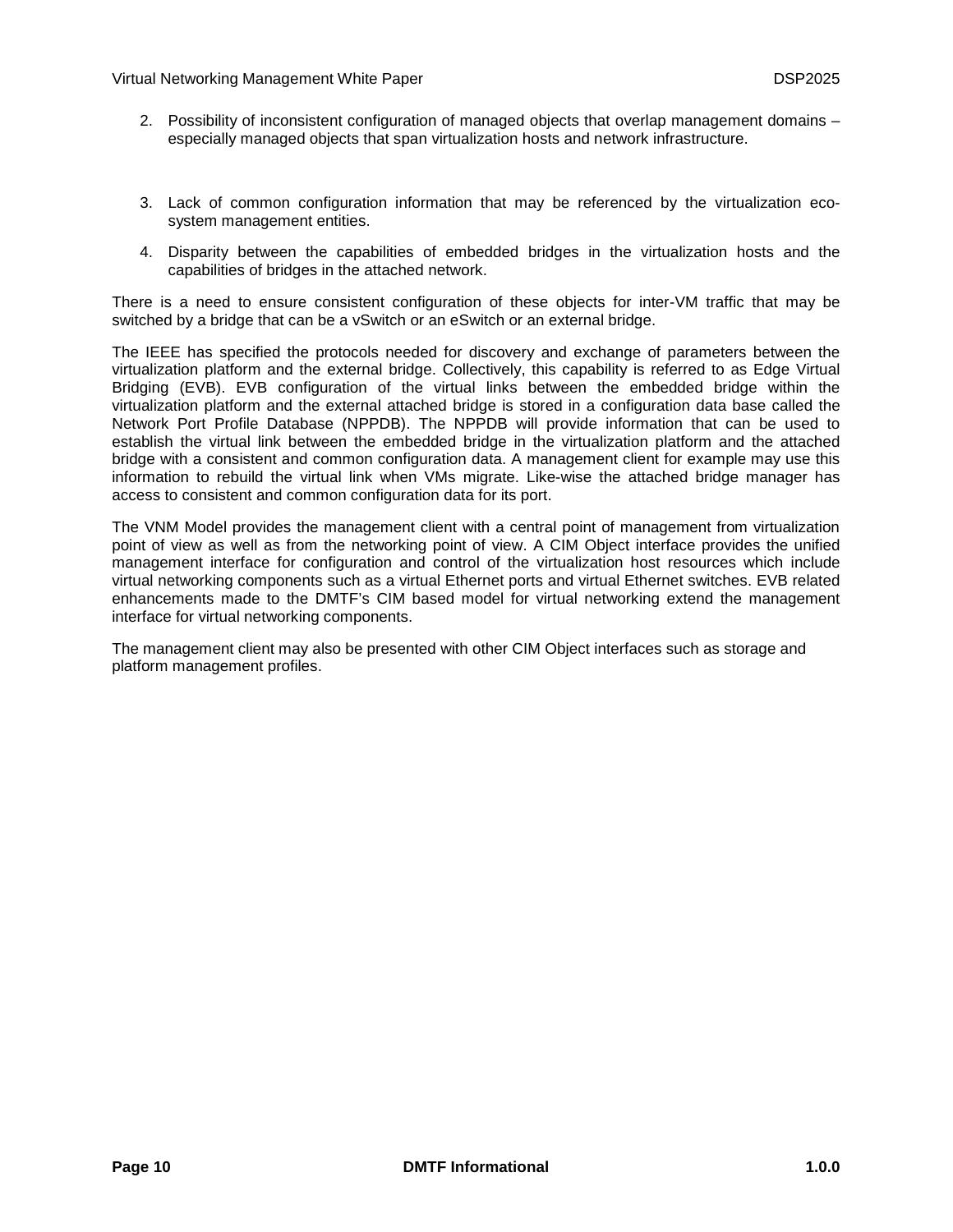

**Figure 1 – Virtual Networking Management (VNM) Model**

## <span id="page-10-1"></span><span id="page-10-0"></span>**1.4.2 Virtual Networking Management (VNM) Model Components**

As noted above, [Figure 1](#page-10-1) shows the main components involved in Virtual Networking:

- 1. Virtualization Platform (virtual computer systems, virtualization layer, and physical NICs)
- 2. Attached Bridge
- 3. Management Client
- 4. Network Port Profile Database (NPPDB)

[Figure 2](#page-11-0) shows details of the VNM model, components inside the Virtualization Platform and the Attached Bridge.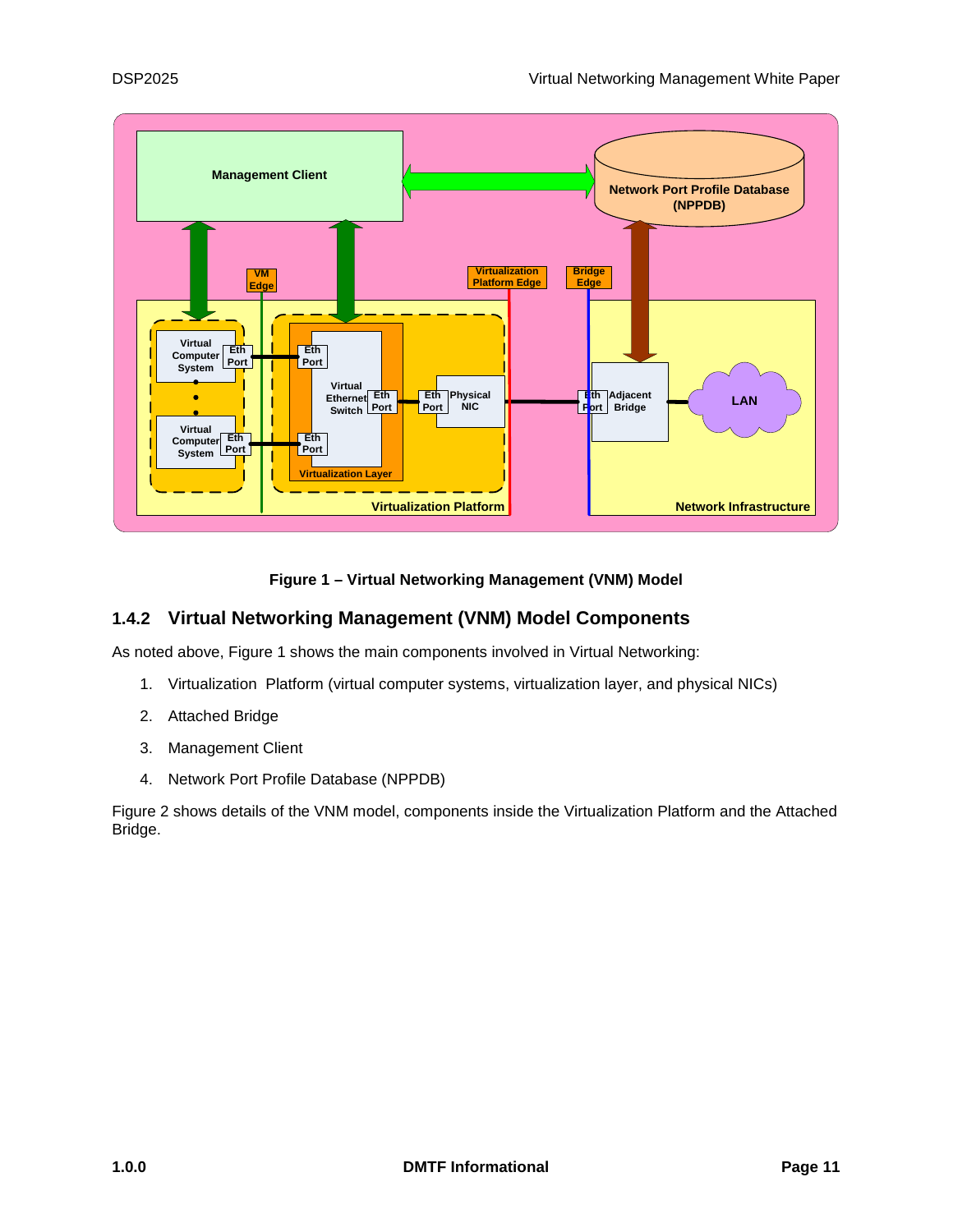

## **Figure 2 – Virtual Networking Server and Attached Bridge Components**

<span id="page-11-0"></span>The following sections provide an overview of the VNM Model Components.

## **1.4.2.1 Virtualization Platform**

The virtualization platform is the infrastructure provided by a host system (or physical end station) to enable the deployment of virtual systems or virtual machines. The virtualization platform includes virtualization management service.

## **1.4.2.2 Attached Bridge**

The attached bridge is an IEEE 802.1Q compliant bridge that is connected to the physical end station through one or more physical Ethernet ports. The key difference between an attached bridge and a generic 802.1D compliant bridge is the support for IEEE defined EVB discovery and control protocols. An attached bridge may support reflective relay capability.

## **1.4.2.3 Management Client**

The management client is the entity that is responsible for the management of the virtualization platform as well as the deployment of virtual machines (VMs) on the virtualization platform.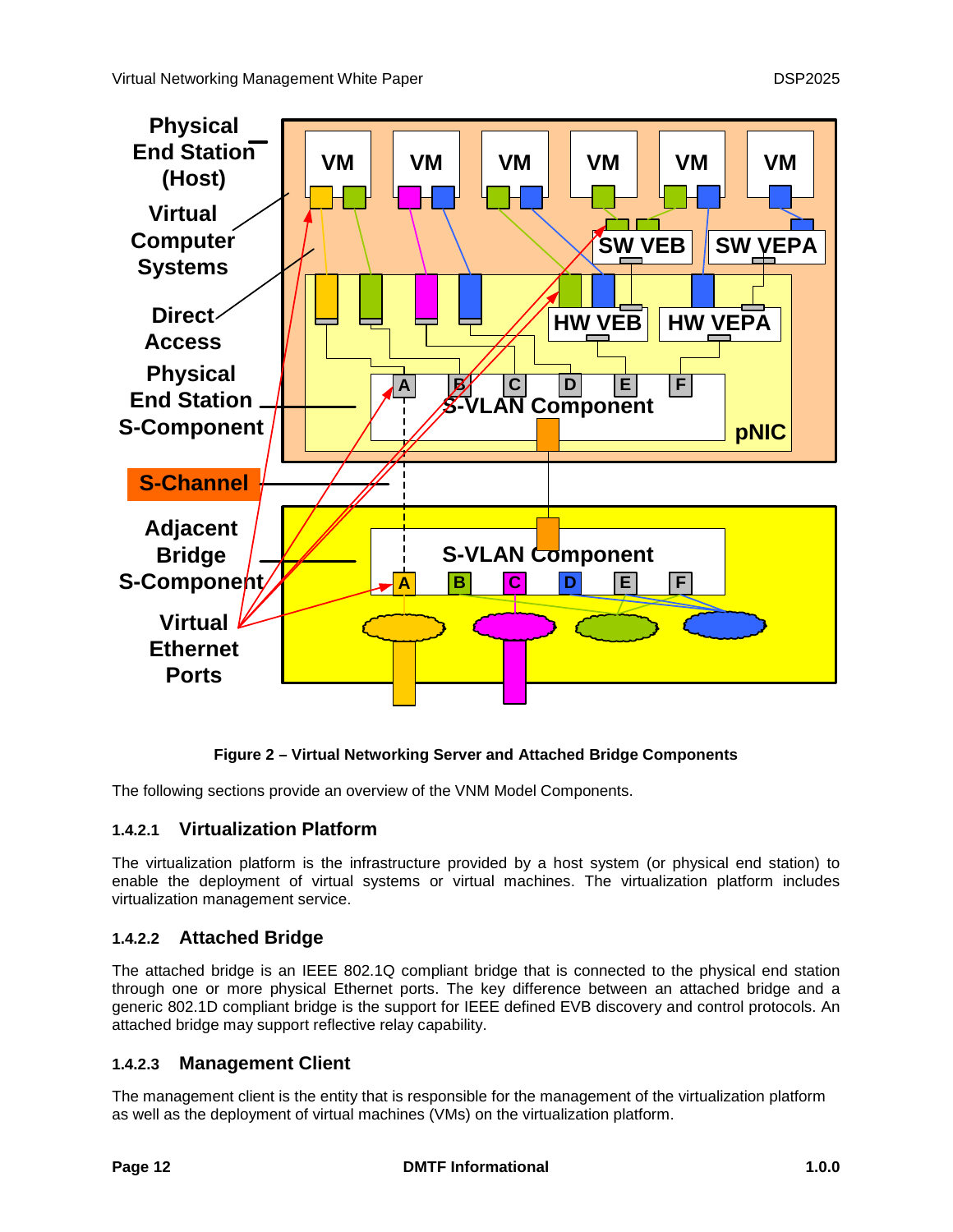## **1.4.2.4 Network Port Profile Database (NPPDB)**

The Network Port Profile Database (NPPDB) is a repository of one or more sets of network attributes that can be applied to one or more VSIs during the initial deployment of VMs or VM migrations.

## <span id="page-12-0"></span>**1.4.3 DMTF SVPC Virtual Networking Concepts**

This section describes virtual Ethernet switch models considered by DMTF and the basic SVPC modeling concepts.

## **1.4.3.1 Virtual Ethernet Switch Models and Topologies**

A virtual Ethernet switch inside a virtualization platform can be either software or hardware based. The virtual Ethernet switch can be operating in VEB or VEPA mode. A set of virtual Ethernet switches can be cascaded inside a virtualization platform. The switches that are cascaded together always operate in the same mode. Below are some examples of the virtual Ethernet switch models that illustrate various topologies that can be found inside a virtualization platform.

## **1.4.3.1.1 One Software Switch with a Matching Hardware Switch**

The model in [Figure 3](#page-12-1) shows a software virtual Ethernet switch (vSwitch) and a hardware virtual Ethernet switch (eSwitch) inside a virtualization platform. Both software and hardware switches operate in the same mode (VEB or VEPA). The hardware switch is connected to and possibly controlled by the software switch and will carry consistent settings (e.g., VLAN ID).



**Figure 3 – One Software Switch with a Matching Hardware Switch**

## <span id="page-12-1"></span>**1.4.3.1.2 Multiple Software Switches**

The model in [Figure 4](#page-13-0) below shows multiple software switches inside a virtualization platform. Each software switch operates independently in VEB or VEPA mode. A VM may be connected to multiple software switches.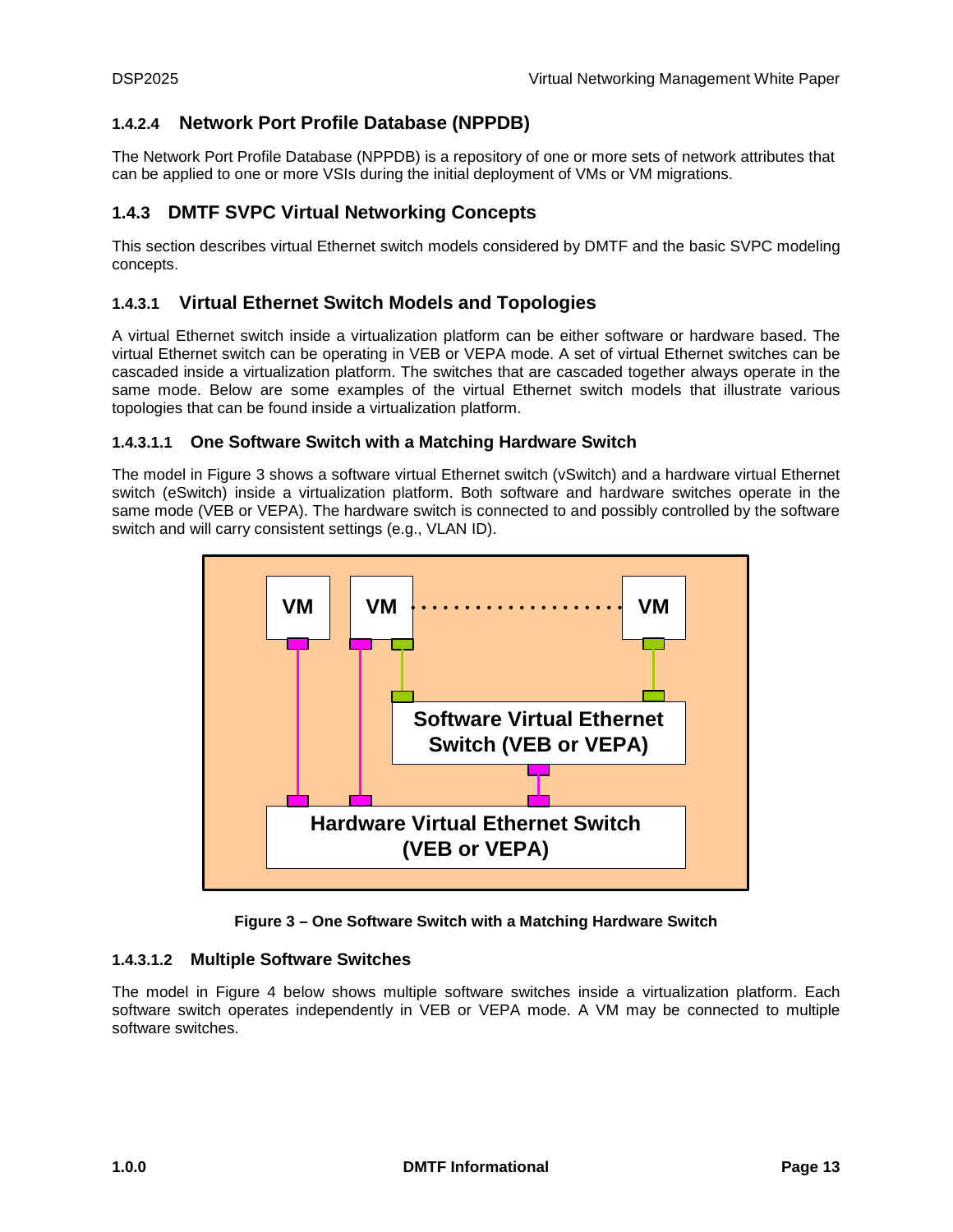

**Figure 4 – Multiple Software Switches**

## <span id="page-13-0"></span>**1.4.3.1.3 Multiple Software Switches, Multiple Hardware Switches**

The model in [Figure 5](#page-13-1) below shows multiple software switches connected to and possibly controlling multiple hardware switches inside a virtualization platform. The software switches and hardware switches are operating in the same mode (VEB in this example). The first hardware switch is inside physical NIC 1 and the second hardware switch is inside physical NIC 2.



<span id="page-13-1"></span>

## **1.4.3.1.4 Multiple Matching Software and Hardware Switches**

The model in [Figure 6](#page-14-0) below shows multiple software and hardware switches inside a virtualization platform. Each software switch and the matching hardware switch operate in the same mode (VEB or VEPA). The hardware switches are connected to and possibly controlled by the software switches. A VM may be connected to a hardware switch or a software switch or both. A VM may also be connected to two different switches in two different modes.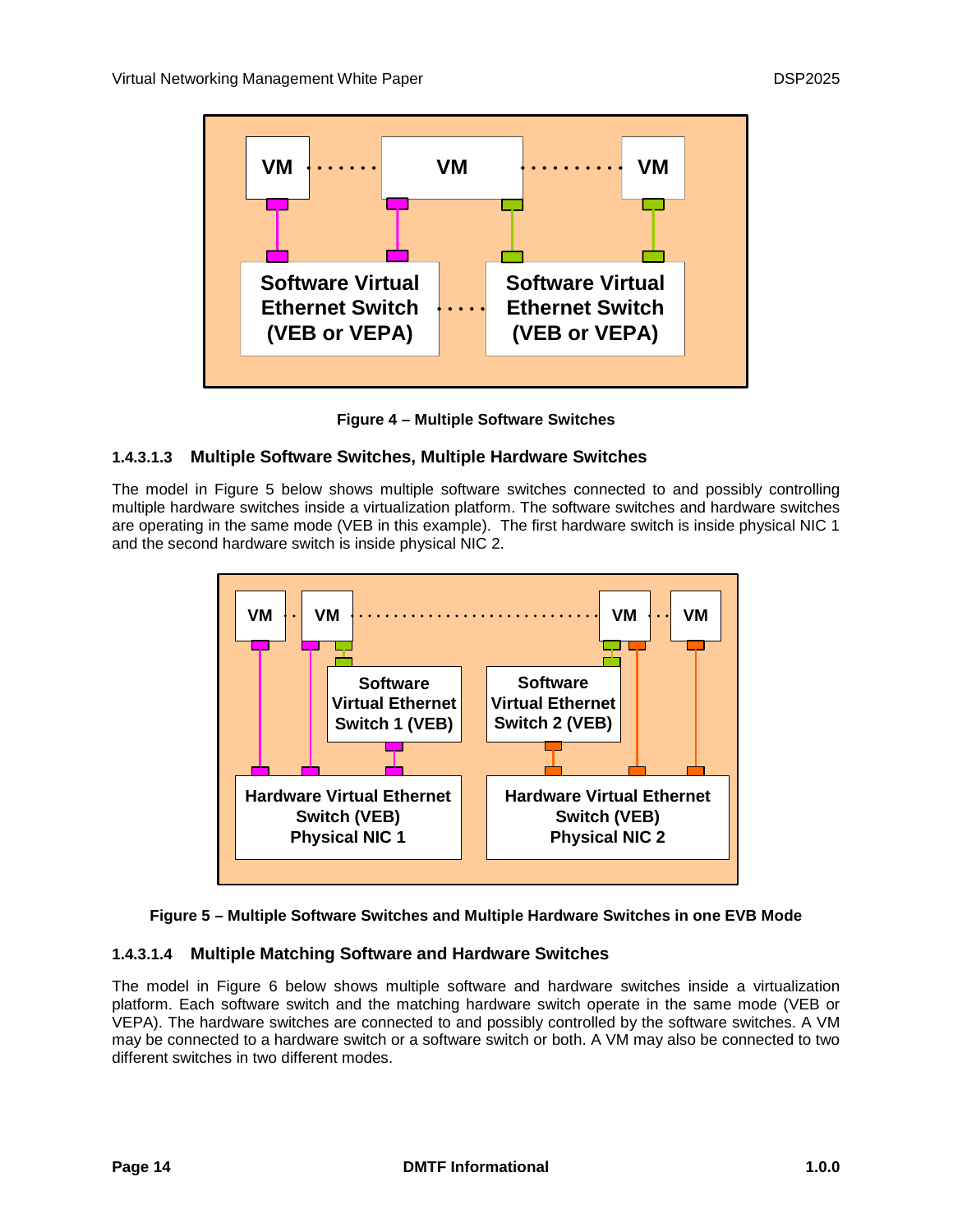

**Figure 6 – Multiple Matching Software and Hardware switches**

## <span id="page-14-0"></span>**1.4.3.2 General SVPC modeling concepts**

The CIM System Virtualization model, including CIM schema additions and a set of supporting profile documents, enables the management of system virtualization. Virtualization is a substitution process, typically implemented in firmware or software that produces resources usually based on underlying physical resources but which have different properties or qualities. In system virtualization a Host Computer System provides the underlying resources that compose Virtual Computer Systems and their constituent virtual devices.

The basic elements of the system virtualization model are shown in [Figure 7.](#page-15-0) Both host and virtual computer systems (also known in the industry as a virtual machine) are represented similarly by instances of the CIM\_ComputerSystem class. Computer system devices are modeled through instances of subclasses of the CIM\_LogicalDevice class. The relationship between system and devices is modeled through the CIM\_SystemDevice association. The relationship of virtual computer systems to their host system is modeled through the CIM\_HostedDependency association.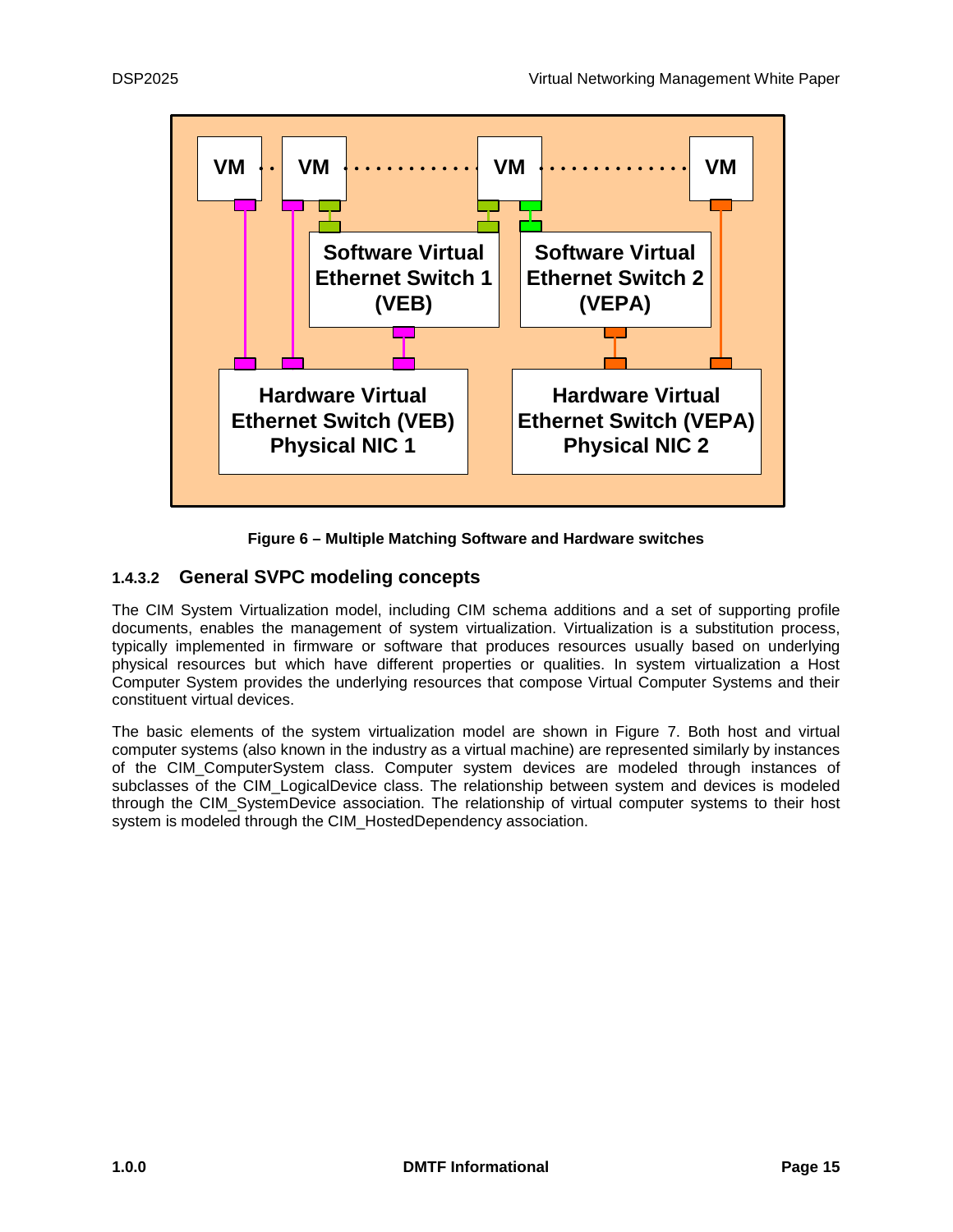

**Figure 7 – Basic System Virtualization Model**

<span id="page-15-0"></span>[Figure 8](#page-16-0) shows that a virtual computer system can be modeled as an instance of the CIM\_ComputerSystem class with its devices modeled as instances of subclasses of CIM\_LogicalDevice (CIM\_Memory, CIM\_ Processor, and so on). This model enables a management client to manage a virtual system without understanding the details of virtualization. To fully manage a virtual system environment the management client must have available additional information about the virtual computer system and related virtual devices. This additional virtualization-specific information is made available through an instance of a subclass of the CIM\_SettingData class associated with the base device instance as a "state" extension or aspect. This basic pattern is shown in [Figure 8.](#page-16-0) Instances of the CIM\_LogicalDevice class representing virtual system logical devices are associated through the CIM\_SettingsDefinesState association to related instances of CIM\_ResourceAllocationSettingData class (RASD), which provides additional virtualization related details about the device. For example, information about the backing host device, the quantity of host resource allocated, and so on would be presented in the associated RASD instance. Likewise, the CIM\_ComputerSystem instance that represents the virtual computer system has an associated instance of the CIM\_VirtualSystemSettingData class that provides additional information about the virtual computer system.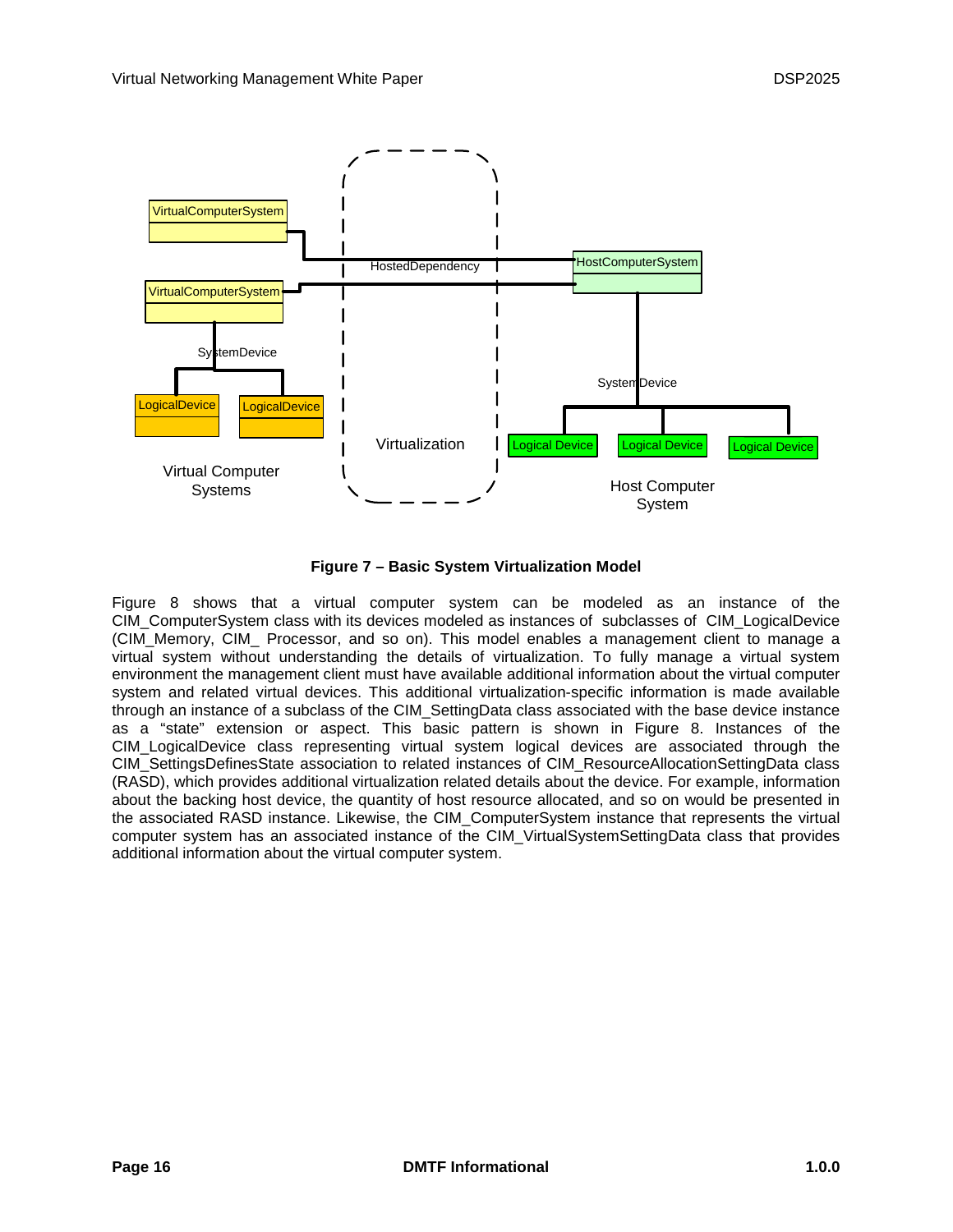

Virtual System Representation Virtual System State Extension

## **Figure 8 – Virtual System with Device and State Extension**

<span id="page-16-0"></span>Resource pools and resource allocations are the key elements for virtualization modeling. These elements are shown working together in [Figure 9.](#page-17-0)

A resource pool is a logical entity (with associated controls) provided by the host system for the purpose of allocation and assignment of resources. A given resource pool may be used to allocate resources of a specific type. Pools may have associated host resources, but pools are not required to have component host resources. Resources allocated from a resource pool for virtual devices are represented by instances of the appropriate subclass of CIM\_LogicalDevice with an associated instance of CIM\_ResourceAllocationSettingData representing the allocation information.

The resource virtualization model provides for representing the relationship between a virtual device and its underlying host device through the CIM\_LogicalIdentity or the CIM\_HostedDependency association as long as that relationship is relatively static (like for example for disk devices). Often these relationships change very dynamically and it does not make sense to return this level of information (for example processor or memory resources).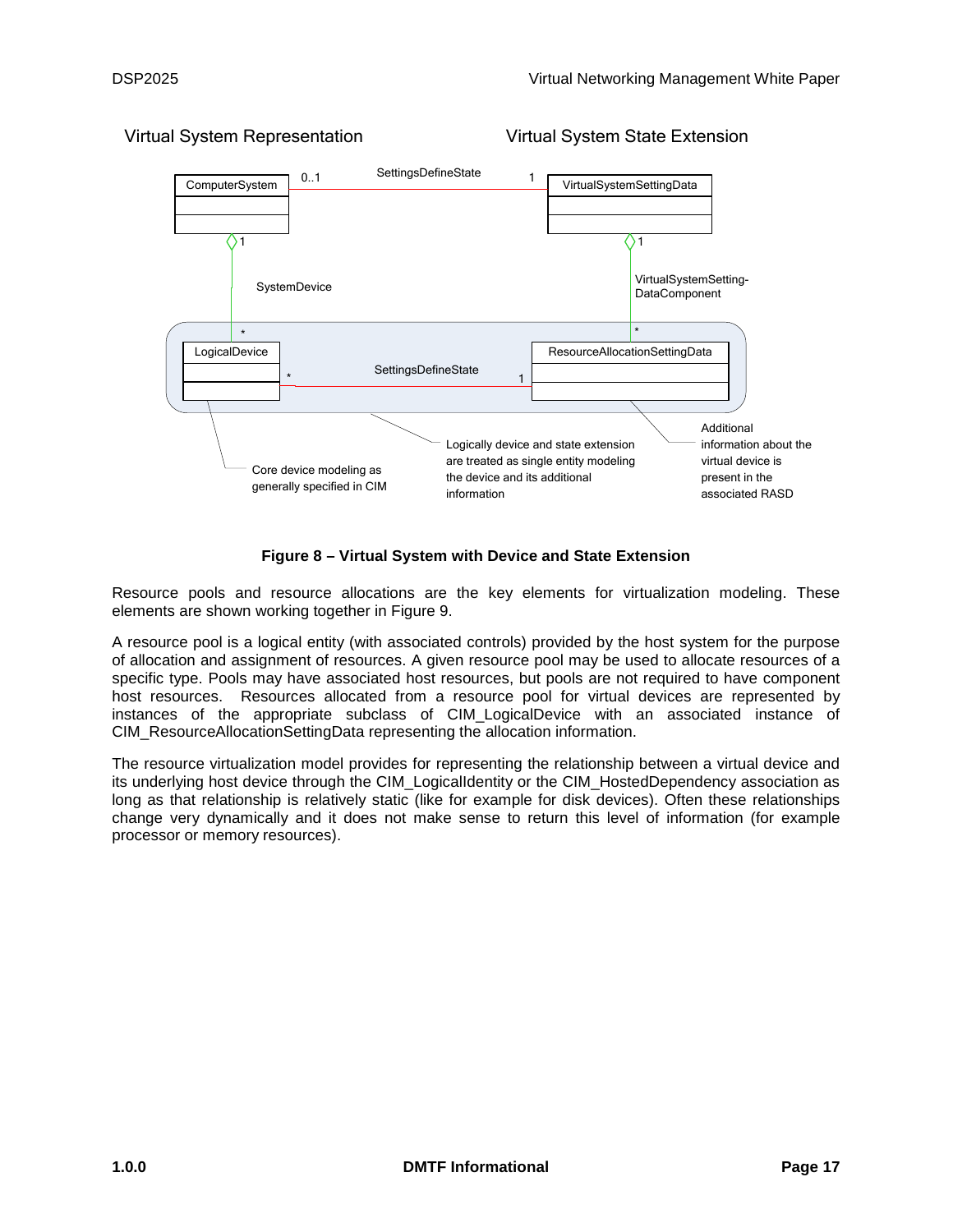

**Figure 9 – Resource Pools and Resource Allocation**

<span id="page-17-0"></span>The CIM model for Virtual Ethernet switches or bridges follows the virtualization model as shown in Section [4](#page-28-0) of this document. The switch and bridge are modeled as a specialized virtual system represented as with a CIM\_ComputerSystem instance and virtual Ethernet switch ports, modeled as CIM\_EthernetPorts (a specialization of CIM\_LogicalDevice.). The virtualization aspects of the ports are modeled with the CIM\_EthernetPortAllocationSettingData class, a specialization of CIM\_ResourceAllocationSettingData.

## **1.4.3.3 Open Virtualization Format (OVF) Concepts**

Open Virtualization Format or OVF is a standard packaging format that provides ease of portability, security and transportation in order to enable ISVs to develop Virtual Appliances, a pre-configured software stack comprising one or more virtual machines, once and deploy them on a wide variety of platforms. Thus, an OVF package may contain a single virtual machine with the corresponding meta-data in order to serve as a template within an organization to deploy virtual machines for different user groups, or it may contain multiple VMs representing a more complex application such as LAMP stack which is pretested and configured. Some of the key design goals of OVF are a) vendor and platform independent packaging format, b) optimized for Distribution with support for content verification, integrity checks and like c) automated user experience enablement, and d) extensible and localizable among others.

An OVF package contains a descriptor and additional content such as one or more virtual disks or images in other formats such as ISOs. The content can accompany the OVF descriptor file or can be external to it and referred to via HTTP. The OVF descriptor is an XML document that describes the meta-data about the software installed on the virtual disks. The OVF descriptor contains commonly needed meta-data organized into sections such as virtual hardware, disks, networks, resource requirements, and customization parameters. The descriptor is designed to be extensible so that further vendor specific information can be added by extending existing sections or by adding additional sections. The specification allows any virtual disk format to be used, as long as the disk format specification is public and without restrictions.

In order to provide runtime customizability, OVF specification also provides an OVF environment document specification. The environment document allows a standard and extensible way for a virtualization platform to communicate deployment configuration to the guest software for runtime customization, if necessary. The OVF environment is an XML document containing deployment time customization information for the guest software such as MAC addresses, BIOS UUIDs, IP addresses, etc. The OVF environment document is typically derived from the meta-data in the OVF descriptor and is made available via a transport mechanism such as a dynamically generated ISO made available to the VM(s) in the appliance during the boot time.

The lifecycle of a Virtual Appliance packed in an OVF includes a) development b) packing and distribution c) deployment d) runtime management e) termination. A service, consisting of one or more VMs and the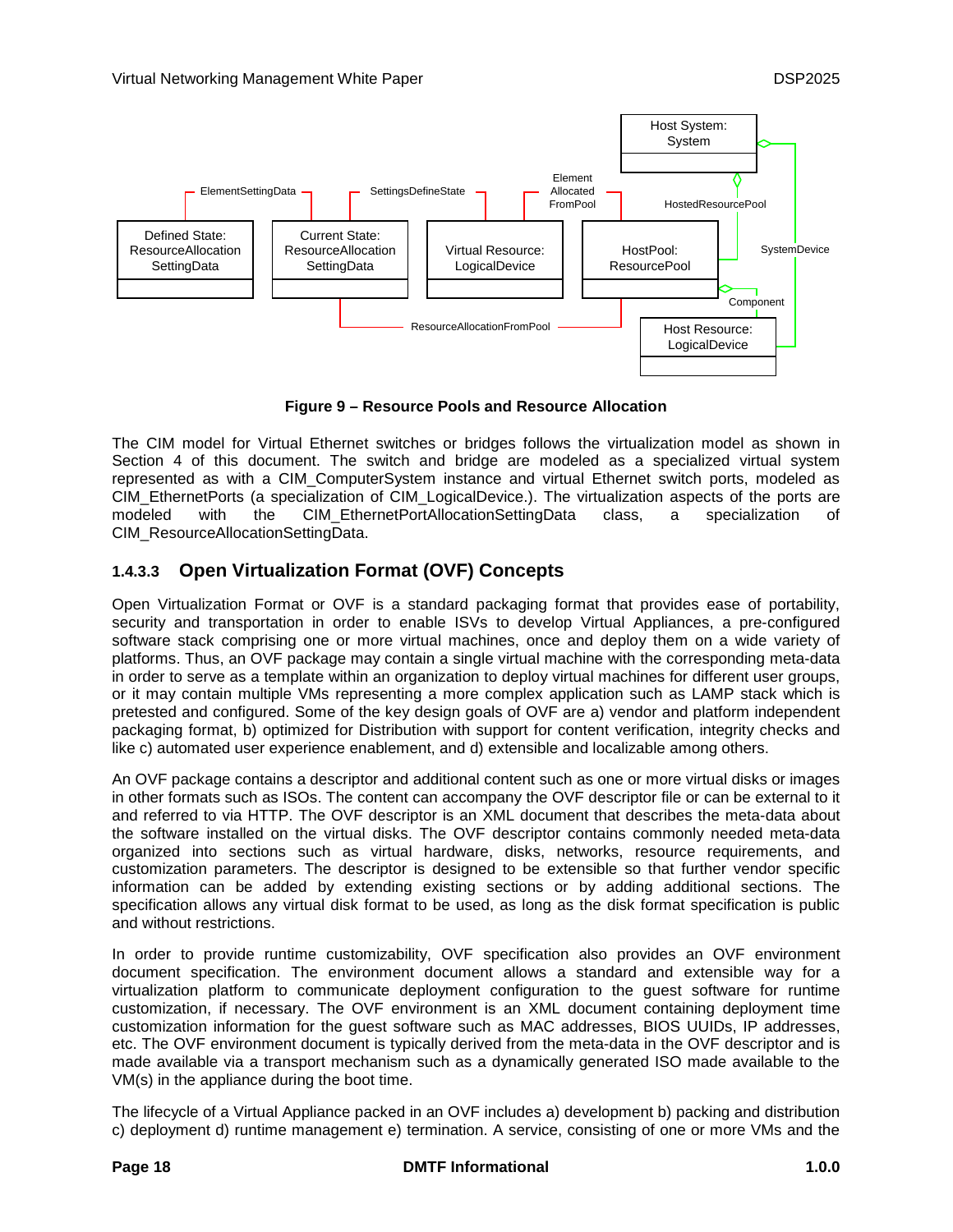relevant configuration and deployment meta-data, is packaged into the OVF format at the end of the development phase. The deployment phase is the installation of an OVF package. The management and retirement phase is specific to the virtualization product used, and to the contents of the OVF itself.

OVF extensions can be used in order to be able to specify the meta-data needed to author and deploy IO virtualization specific aspects in a standardized and portable manner.

## <span id="page-18-0"></span>**1.5 Goals and Scope**

SVPC Virtual Networking sub-group in DMTF is focused on defining specifications that aid in presenting a unified management view of the virtual networking components and their respective objects (VMs, hypervisor, adapter) to the management client and the external attached bridge component to the attached bridge manager.

- 1) The first goal of this sub-group is to allow management of Edge Virtual Bridging (EVB) by factoring them into the CIM data model for virtual networking management.
- 2) The second goal is to define a network port profile schema that allows a common data format for the representation of a set of networking attributes.
- 3) The last goal is to extend the Open Virtualization Format (OVF) to represent network port profile information so that OVF appliances can be authored using these extensions and deployed by applying the encapsulated settings.

[Figure 12](#page-19-0) shows the Virtual Networking Components reference diagram. The numbered labels in the diagram serve as convenient reference points for defining the scope of the SVPC Virtual Networking Group work items.

The management of hardware (1) and software (2) virtual Ethernet switches (VEB/VEPA) for the following functions is within the scope of the WG:

- 1. Discovery
- 2. Monitoring
- 3. Configuration
- 4. Indications

The management of VMM (3) is covered by SVPC virtualization management CIM profiles. NIC management (4) is covered by CIM Profiles Ethernet Port Profile and Host LAN Network Port Profile. The virtual link between Ethernet port (1) and attached bridge port (9) can be used to communicate network port profile information. NIC-attached bridge interface management (7) and attached bridge management (9) are outside the scope of this sub-group. Labels (5) and (6) are private interfaces and outside the scope of this sub-group. (10) represents the management interface (CIM) used by the Management Client.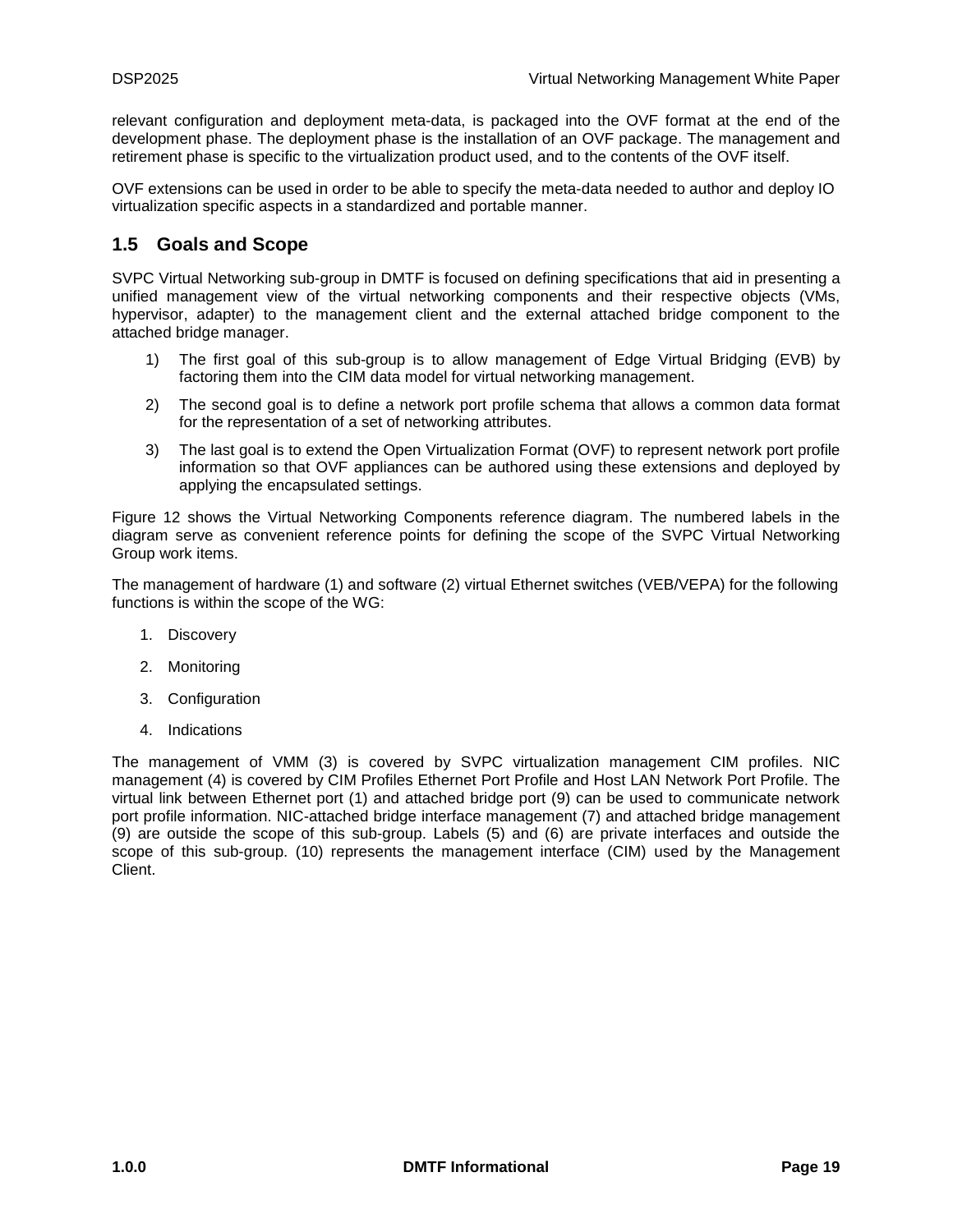

<span id="page-19-0"></span>**Figure 10 – Scope of SVPC Virtual Networking Working Group**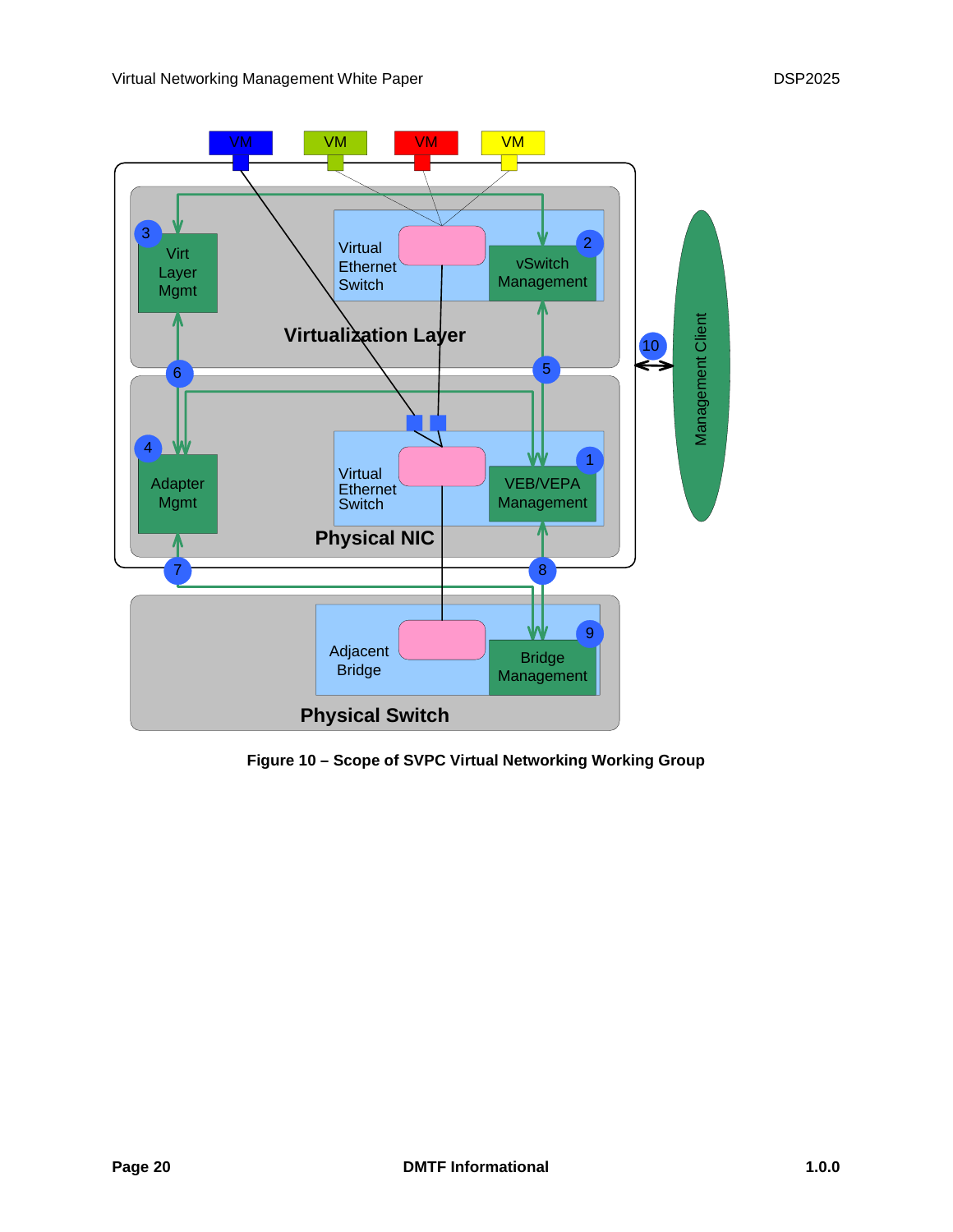## <span id="page-20-0"></span>**1.6 Relationships to Other DMTF Standards and Specifications**

[Figure 11](#page-21-0) shows the DMTF standards that relate to the modeling of SVPC Virtual networking components. The DMTF standards and corresponding objects of interest to SVPC Virtual networking shown in the figure are listed below:

- 1. Virtual System Profile (DSP1057)
	- a. ComputerSystem & VirtualSystemSettingData
	- b. EnabledLogicalElementCapabilities
- 2. Ethernet Port Profile (DSP1014)
- 3. Resource Allocation Profile (DSP1041)
- 4. Allocation Capabilities Profile (DSP1043)
- 5. Ethernet Port Resource Virtualization Profile (DSP1050)
	- a. EthernetPort and LANEndpoint
	- b. VLANEndpoint & VLANEndPointSettingData
	- c. EthernetPortAllocationSettingData
- 6. Virtual Ethernet Switch Profile (DSP1097)
	- a. ComputerSystem
	- b. EnabledLogicalElementCapabilities
	- c. VirtualEthernetSwitchSettingData
	- d. NetworkVLAN
	- e. EthernetPort
	- f. LANEndpoint
	- g. VLANEndpoint & VLANEndPointSettingData
	- h. EthernetPortAllocationSettingData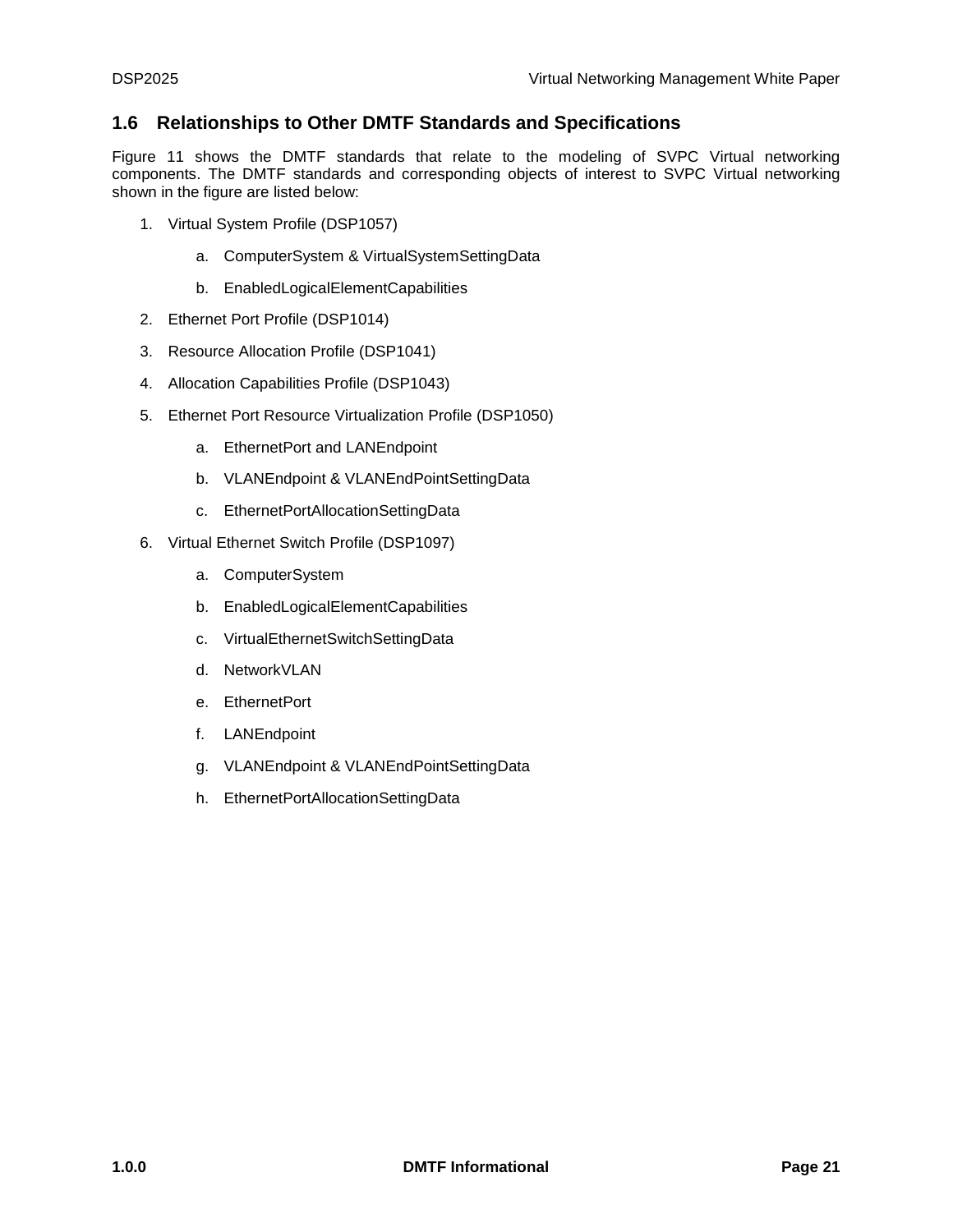

<span id="page-21-0"></span>**Figure 11 – CIM Profiles Related to Virtual Networking**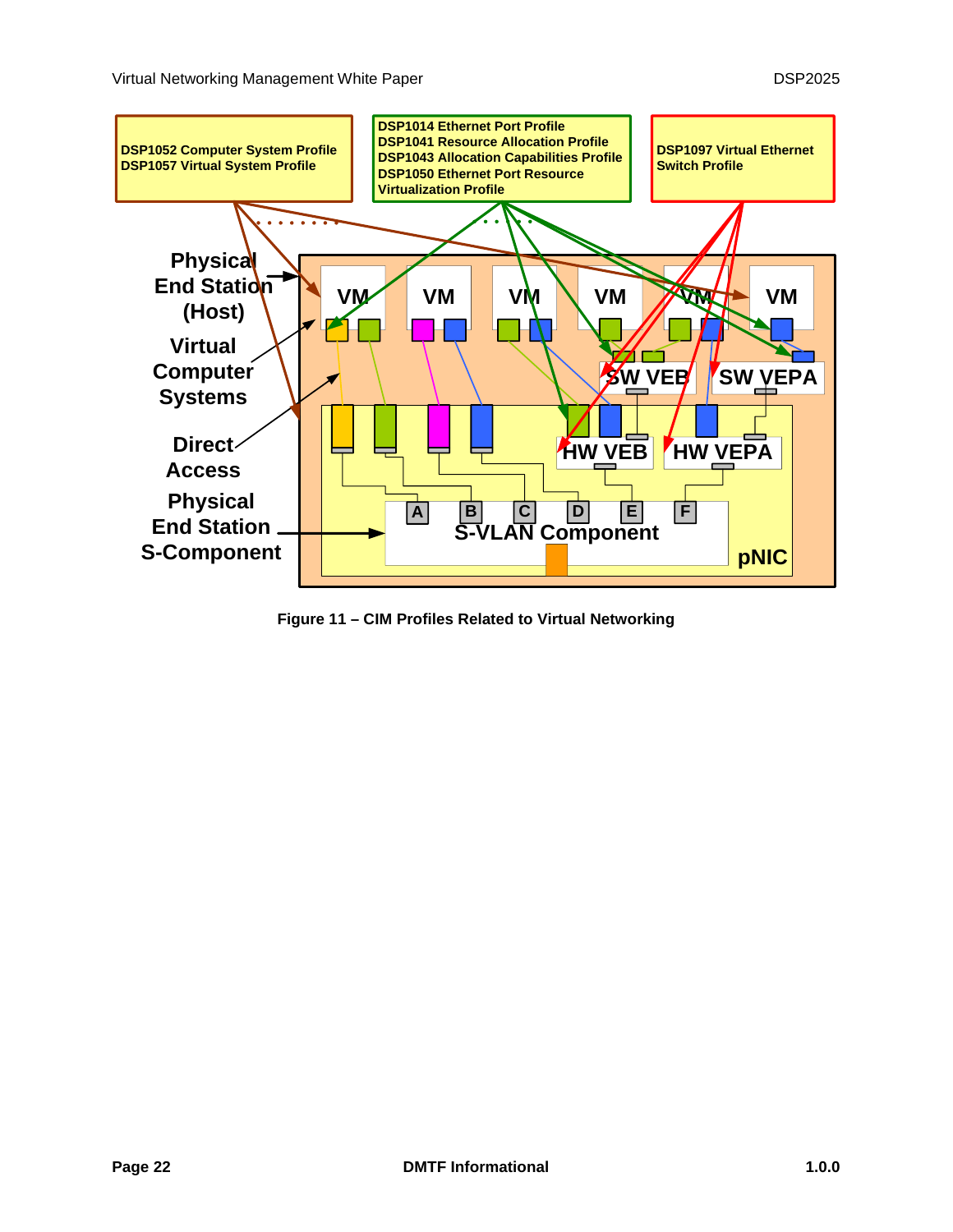# <span id="page-22-0"></span>**2 Virtual Networking Concepts**

## <span id="page-22-1"></span>**2.1 Virtual Station Interface (VSI)**

VSI is a representation of the networking attributes provided to a VM through a single Ethernet Port attached to a single vNIC, connected to a single Ethernet Port of a vSwitch or a physical NIC (VEB/VEPA). VSI defines vSwitch port behavior and the content exposed to the Hypervisor (not necessarily to a VM or vNIC). VSI uses one Network Port Profile and it may be exposed to the Ethernet Port attached to vNIC (under Hypervisor control).

VSI may support:

- One or more MAC addresses
- Zero or more VLAN tags
- Minimum and Maximum bandwidth settings
- Zero or more traffic priority levels

CIM based model for VSI is described in Ethernet Port Resource Virtualization Profile [ref DSP1050] and Virtual Ethernet Switch Profile [ref DSP1097].

## <span id="page-22-2"></span>**2.2 Virtual Ethernet Bridge (VEB)**

A hypervisor is a software entity that enables multiple Virtual Machines (VMs) to share common hardware as illustrated in [Figure 12.](#page-22-3) Each VM contains at least one virtual NIC (vNIC) that is associated through the hypervisor with a physical NIC. To create this association, hypervisors have incorporated Virtual Ethernet Bridges (VEB) into the physical end station effectively adding one or more Ethernet switches per end node. A VEB is a frame relay service that supports local bridging between multiple virtual end stations (an internal private virtual network) and (optionally) the external bridging environment.



#### <span id="page-22-3"></span>**Figure 12 – Example Hypervisor with Multiple VM, Multiple NIC, attached to an Attached Bridge**

A VEB may be implemented in software as a virtual switch (vSwitch) as illustrated in [Figure 13](#page-23-0) or as embedded hardware within a Network Interface Controller (NIC) as illustrated in [Figure 14.](#page-24-0)

[Figure 13](#page-23-0) illustrates an example of the data paths for two software VEBs:

Each VM may support one or more Virtual NICs.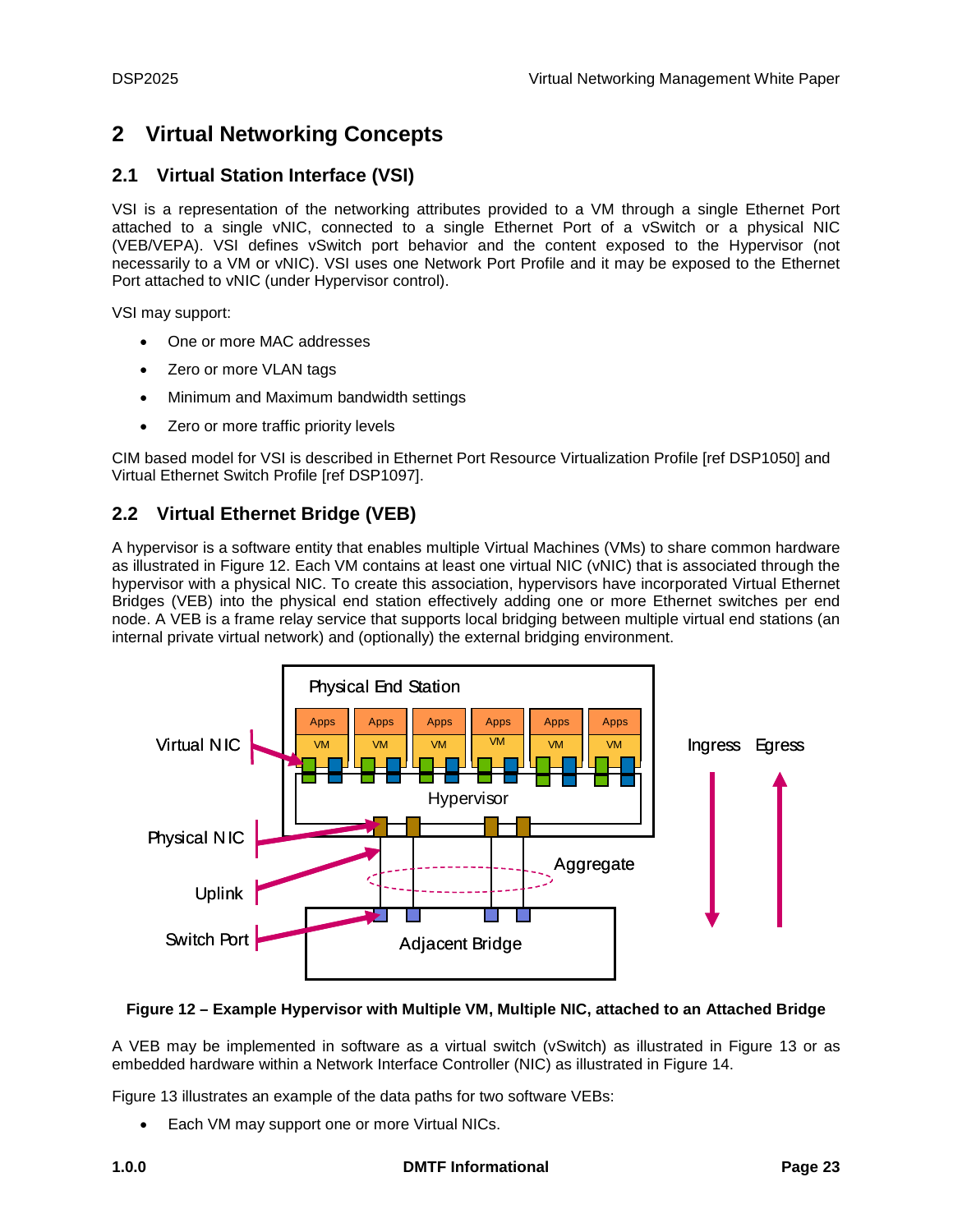- Typically, a VM will support a virtual NIC (vNIC) that emulates a physical NIC. Each vNIC is a component of a Virtual Station Interface (VSI) that is connected to a network through a VEB.
- A VEB supports a single logical uplink to the external attached bridge. Multiple uplinks can be aggregated via 802.3ad or other techniques.
- A software VEB (vSwitch) is typically implemented within a hypervisor requiring each VM I/O operation to trap to the hypervisor for processing.
	- o Hypervisor traps consume system resources and can lead to varying performance loss depending upon the number of I/O operations per second and the amount of rich network functionality performed per operation.
	- o Being in the hypervisor allows software VEB to support one or more physical NICs. Typically, a software VEB supports one physical NIC.
- VEB may be cascaded to provide modularity or additional fan-out.

Not shown but important to note is a VEB does not require any modifications to the Ethernet frame to operate.



#### **Figure 13 – Example Physical End Station with Multiple VMs and two Software VEBs**

<span id="page-23-0"></span>[Figure 14](#page-24-0) illustrates an example of the data paths for multiple hardware VEBs:

- Each physical NIC supports
- One (or more) physical ports attached to an attached bridge
	- o Each physical port represents a single VEB uplink.
- One or more hardware-embedded VEBs. An embedded VEB cannot span multiple physical NICs.
- Direct attached I/O support via SR-IOV Virtual Functions (VF).
	- o Direct attached I/O allows a VM to bypass the hypervisor and directly access the NIC to send / receive packets. Bypassing the hypervisor reduces system resource consumption allowing higher performance solutions than traditional software VEB.
- Each VM may support one or more Virtual NICs.
- In this example, each VM supports two vNICs one per physical NIC.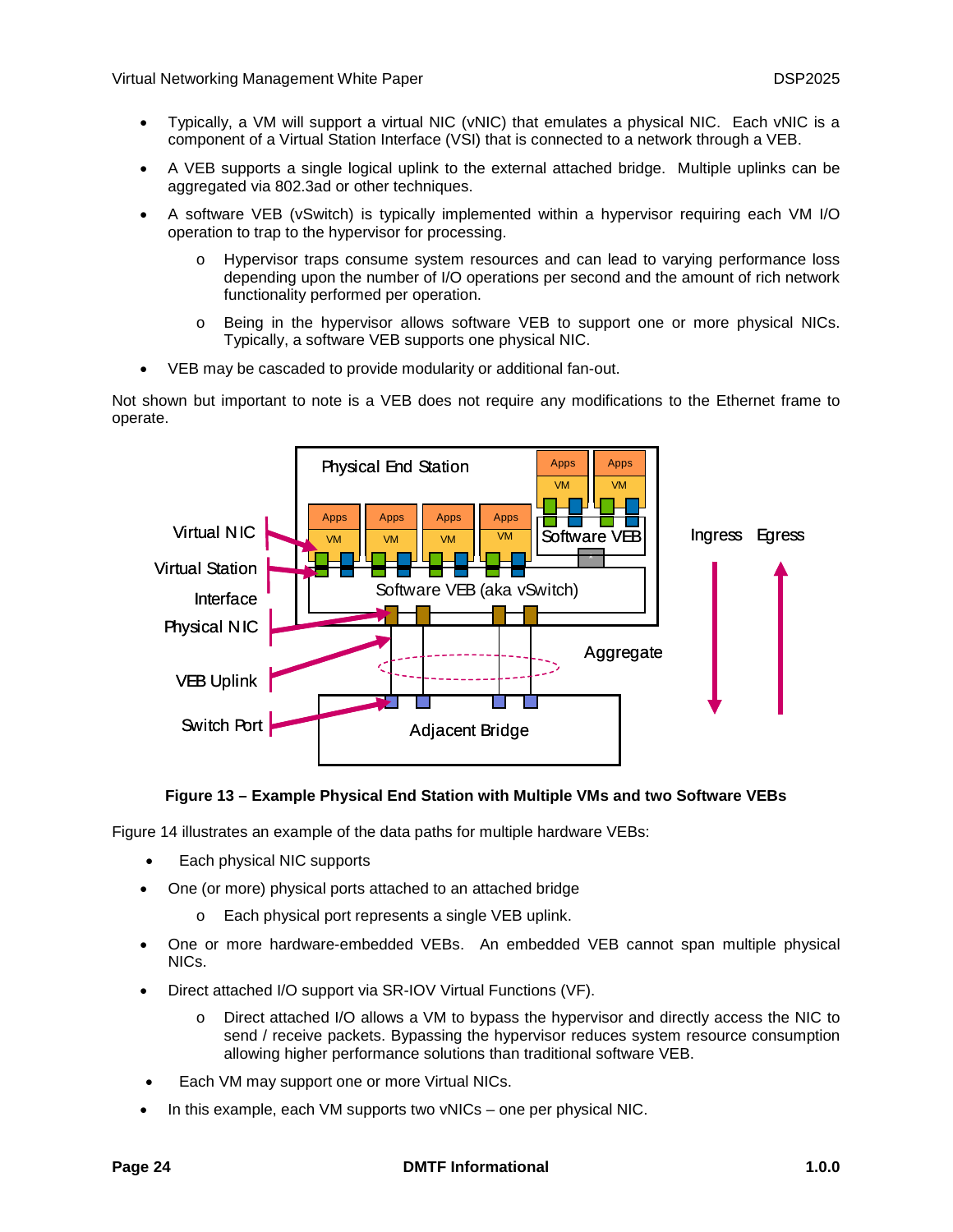• Each vNIC is a component of a VSI that is associated with a SR-IOV VF to provide Direct attached I/O support.



**Figure 14 – Example Physical End Station with Multiple Hardware VEBs**

<span id="page-24-0"></span>

**Figure 15 – VEB Frame Relay Support**

- <span id="page-24-1"></span>• VEB packet forwarding supports both traditional end station-to-attached bridge as well as local VSI-to-VSI packet forwarding. As illustrated in [Figure 15,](#page-24-1) a VEB forwards packets as follows:
- VEB forwards packets based on the MAC address and optionally via a port group or VLAN identifier.
- VEB forwards packets from a VSI to the uplink from an attached bridge (path 1) or between colocated VSI (path 2)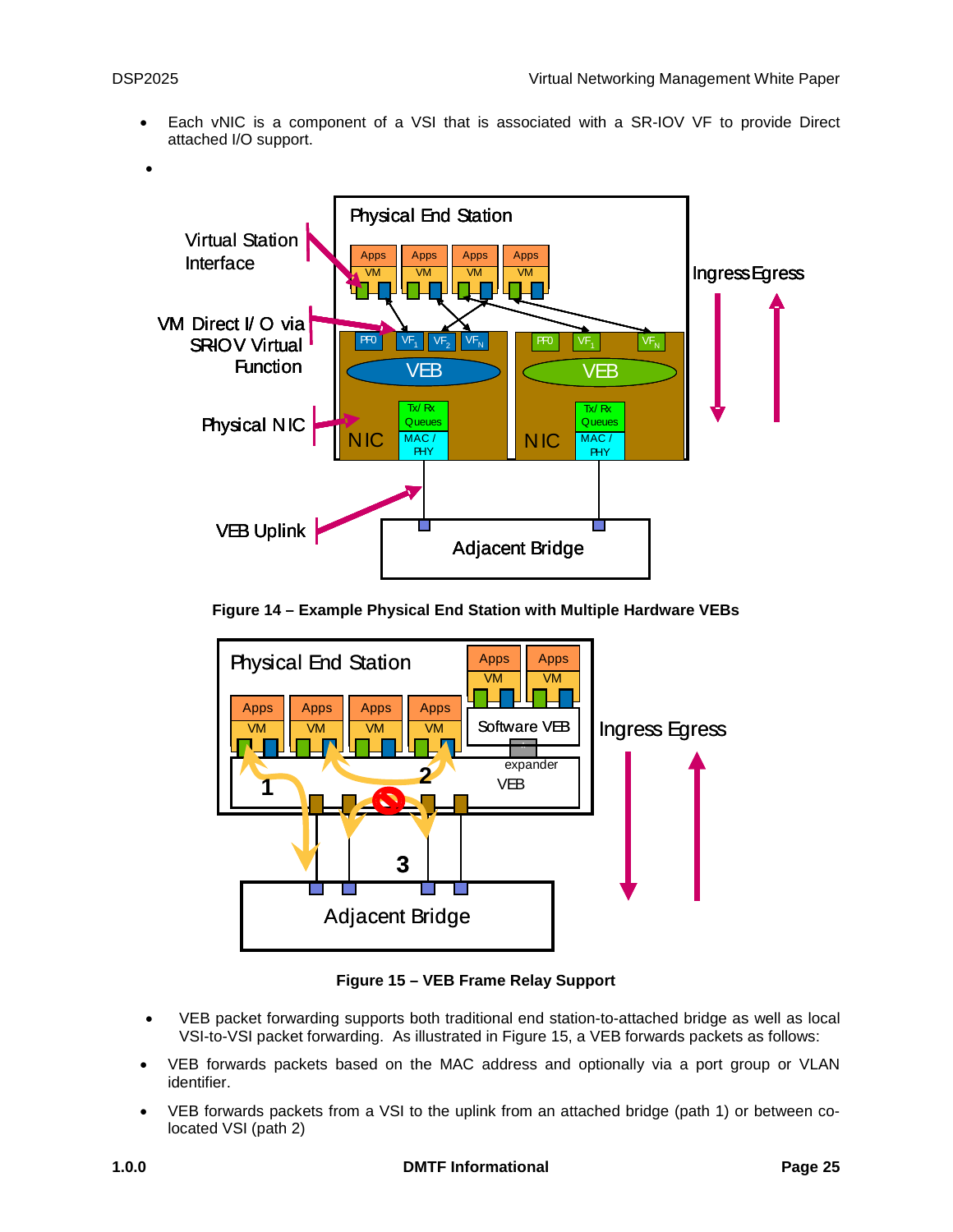- o A NIC-embedded VEB can only forward packets between VSI attached to a common NIC. As shown in [Figure 14,](#page-24-0) only VM that share the blue VEB can forward packets via the blue VEB. Similarly, only VM that share the green VEB can forward packets via the green VEB. A VM on the blue VEB cannot forward packets to a VM on the green VEB directly; a software VEB or external bridge would be required to bridge the two NICembedded VEBs.
- VEB supports only a single active logical uplink
	- o Multiple uplinks can be teamed via 802.3ad or other techniques
	- o Uplink-to-uplink packet forwarding is not allowed (path 3)
- VEB does not participate in or affect spanning tree operation.

VEB provides a number of common benefits and allows hypervisors to:

- Operate without external bridges attached
- Operate with a broad range of Ethernet environments
- Maximize local bandwidth bandwidth is limited by end station memory and local I/O bandwidth and not by the Ethernet link bandwidth
- Minimize local latency no incremental latency due to interaction with the external network
- Minimize packet loss, i.e. no packet loss due to external network events external bridge or link failure, CRC error detection, congestion-based packet loss, etc.

By definition traffic between VMs connected to a VEB stay within the server. Some clients prefer the traffic to be sent through an external switch, so the external network's access and security policies can be applied to the traffic. To address this type of requirement, Virtual Ethernet Port Aggregator (VEPA) is described next.

## <span id="page-25-0"></span>**2.3 Virtual Ethernet Port Aggregation (VEPA)**

A Virtual Ethernet Port Aggregator (VEPA) is a capability within a physical end-station that collaborates with an attached bridge to provide frame relay services between multiple co-located virtual machines (VMs) and the external network. A VEPA collaborates by:

- Forwarding all station-originated frames to the attached bridge for frame processing and frame relay.
- Steering all frames and replicating Multicast and Broadcast frames received from the attached bridge to the appropriate VM destinations.
- A VEPA takes advantage of a special reflective relay forwarding mode (i.e. allow forwarding back out the port a frame was received) on the attached bridge to support inter-VM communication within the same physical host.
	- o Clause 8.6.1 of Standard IEEE 802.1Q-2005 states that when a switch reception port is in the forwarding state, each switch port in the forwarding state, other than the reception port itself, is a potential transmission port. A VEPA requires an exception to this rule in order to allow inter-VM traffic on the attached host over the single uplink. This exception distinguishes the port attached to a VEPA uplink as a VEPA-enabled port which supports forwarding in reflective relay mode.
- Similar to a VEB, a VEPA may be implemented in software or in conjunction with embedded hardware within a NIC.
- The VEPA is connected to the attached bridge only by a single uplink connection. The connection is attached to a VEPA-enabled port on the attached bridge. A conceptual VEPA is shown in [Figure 16.](#page-26-0)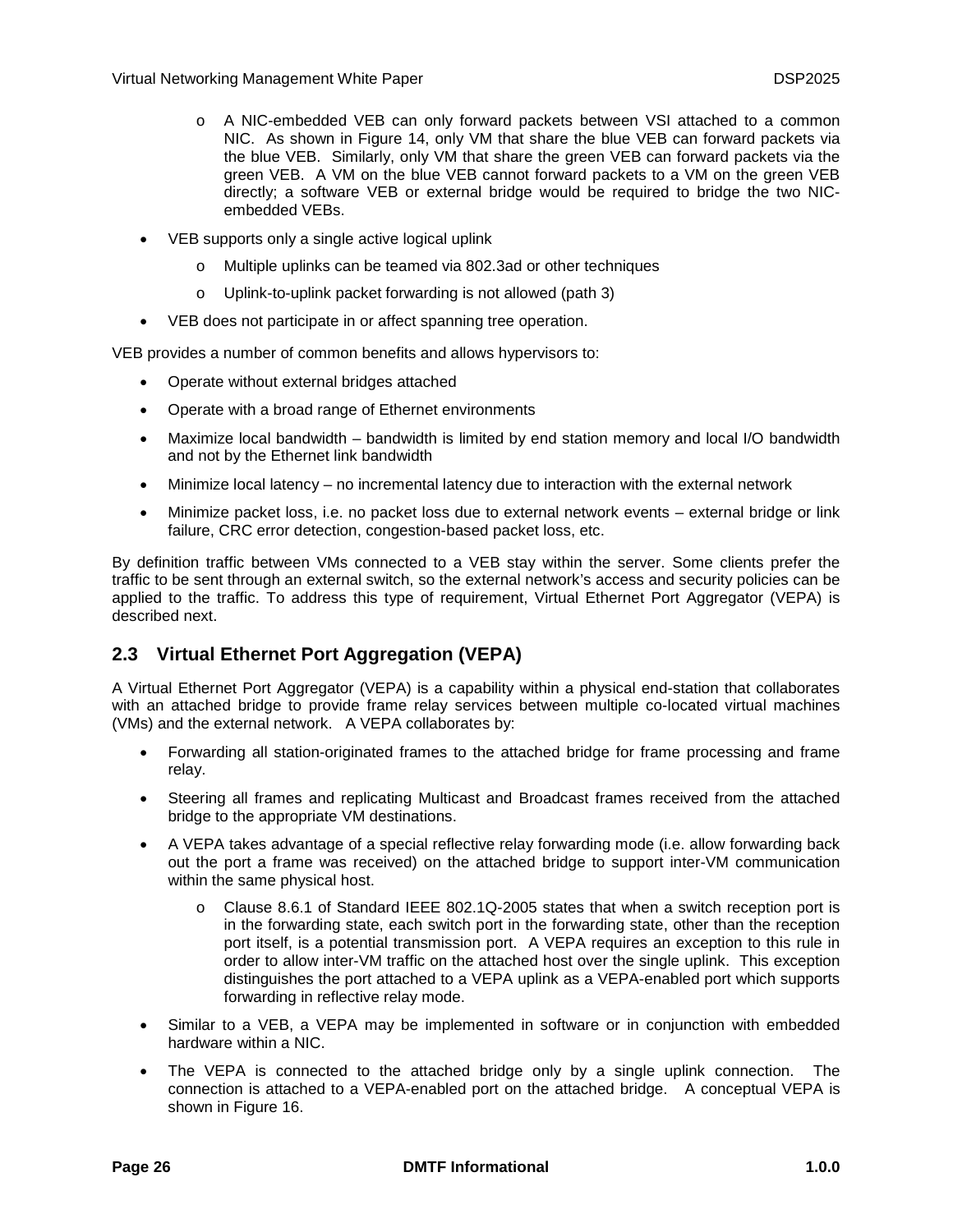[Figure 16](#page-26-0) illustrates an example of the data paths for multiple VM communicating through a VEPA:

- Each VM may support one or more Virtual NICs.
- A VM supports a virtual NIC (vNIC) that is attached to a VEPA.
- A VEPA supports a single logical uplink.
- Software VEPA (vSwitch) may support one or more physical NICs. Typically, a software VEPA supports one physical NIC.
- The total number of VSIs made available may be scaled by cascading VEPA in a tree as shown in [Figure 16.](#page-26-0) The port on a root VEPA connected to a leaf VEPA higher in the topology is known as an expander port. A root VEPA will forward all frames with an unknown destination address to the expander port. This eliminates the need for the root VEPA to comprehend all of the MAC addresses of every VM in the physical end station.
- Not shown but important to note is VEPA does not require any modifications to the Ethernet frame to operate.



#### <span id="page-26-0"></span>**Figure 16 – Example Physical End Station with Multiple VM Communicating through a VEPA**

[Figure 17](#page-27-0) illustrates an example of the data paths for multiple hardware VEPAs:

- The end station contains two independent physical NICs. Each NIC supports
- One or more hardware-embedded VEPA. While this figure illustrates only one VEPA (blue or green) per NIC, an implementation may support multiple VEPA, each on a separate S-channel.
	- o In this example, the blue and the green VEPA are completely separate, independent entities, i.e. they do not share any resources and cannot directly communicate with one another.
- One or more physical ports attached to an attached bridge. A VEPA has only one logical uplink.
- In this example, each NIC supports direct attached I/O via PCI SR-IOV technology.
	- o Direct attached I/O allows a VM to bypass the hypervisor and directly access the NIC to send / receive packets. Direct attached I/O is achieved by using a light-weight PCI Function called a Virtual Function (VF) to act as a conduit between the VM and the NIC hardware. This is analogous to a NIC supporting multiple traditional PCI Functions but is less hardware-intensive. Each VF is associated with a Physical Function (PF) which can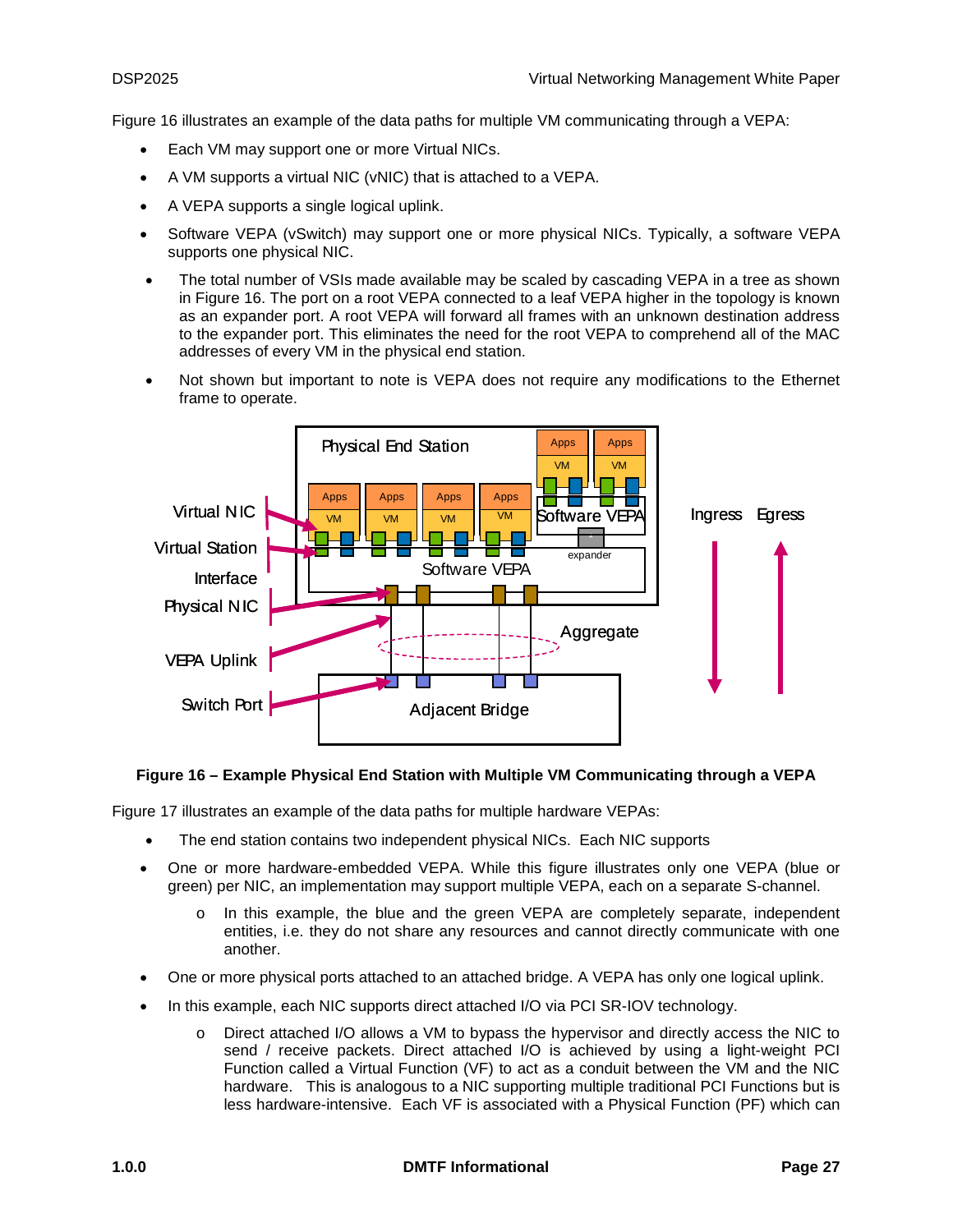be used by the hypervisor as a management conduit to provide overall control of the device or the port depending upon the implementation.

- Each VM may support one or more Virtual NICs.
- In this example, each VM supports two vNICs one per physical NIC.
- Each vNIC contains a VSI which is associated with a SR-IOV VF to provide the direct attached I/O conduit.



**Figure 17 – VEPA Frame Relay Support**

<span id="page-27-0"></span>As illustrated in [Figure 17,](#page-27-0) a VEPA forwards packets as follows:

- VEPA forwards packets based on the MAC address and optionally via a port group or VLAN identifier.
- All VEPA traffic must be forwarded from the VSI to the uplink of an attached bridge (path 1).
	- o VSI-to-VSI packet forwarding is not allowed (path 2).
- A VEPA supports only a single active logical uplink
	- o Uplink-to-uplink packet forwarding is not allowed (path 3)
	- o A VEPA may be partitioned into multiple logical VEPA each associated with its own independent uplink.
- A VEPA does not participate in or affect spanning tree operation.

Based on the prior materials, the reader should note the significant overlap in functionality and potential implementation between a VEB and a VEPA with the primary difference occurring in frame relay support. Further, this difference determines where and how network features are surfaced and their associated impact on system functional robustness and performance. This difference allows VEPA solutions to provide the following benefits:

- 1. Enables a consistent level of network policy enforcement by routing all network traffic through the attached bridge with its more complete policy-enforcement capabilities.
- 2. Provides visibility of inter-VM traffic to network management tools designed for attached bridge.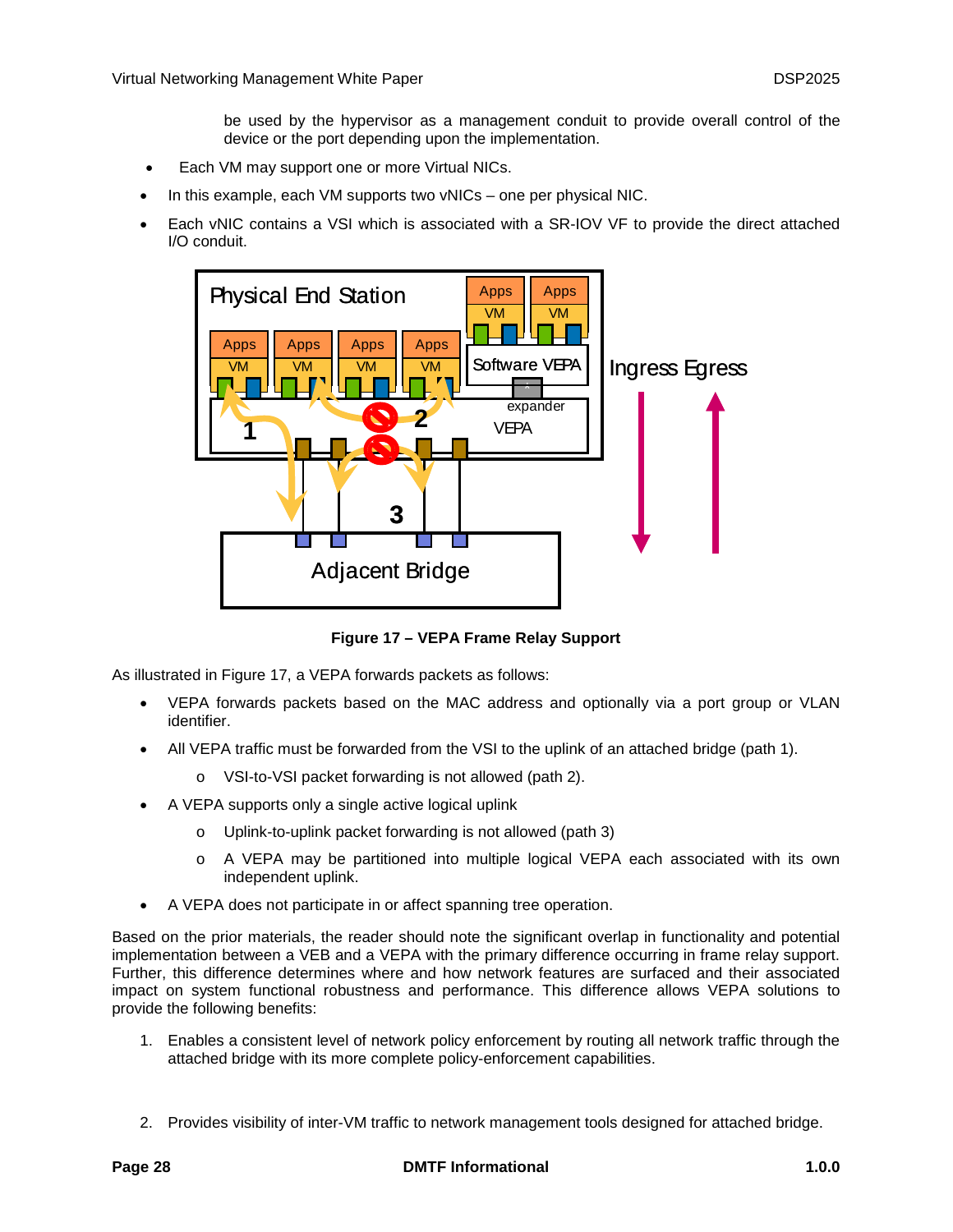- 3. Reduces the amount of network configuration required by server administrators, and as a consequence, reduces the complexity for the network administrator.
- 4. Can increase solution performance by off-loading advanced network functionality that may be computationally intensive to implement within a hypervisor or VM to the attached bridge.
- 5. Enables off-loading advanced network functions from the VM or hypervisor to the attached bridge.
- 6. Allows NICs to be simpler by leveraging advanced functions on the attached bridge.

As it can be seen, a VEPA provides a number of benefits but it has the following limitations:

- Promiscuous support To support a promiscuous VSI, a VEPA address table must be configured with all VM source MAC addresses. This requires either adding MAC address learning support or provisioning large address tables. Either option adds implementation cost and complexity.
- Support for simultaneous VEB, VEPA, and directly accessible ports on the same physical link The attached bridge can only process a frame based on its contents and therefore lacks sufficient information to delineate between these three operating modes.
- <span id="page-28-0"></span>• Hierarchy of unrestricted physical ports – Supporting the number of source MAC addresses that exceeds the size of VEPA address table is not permitted.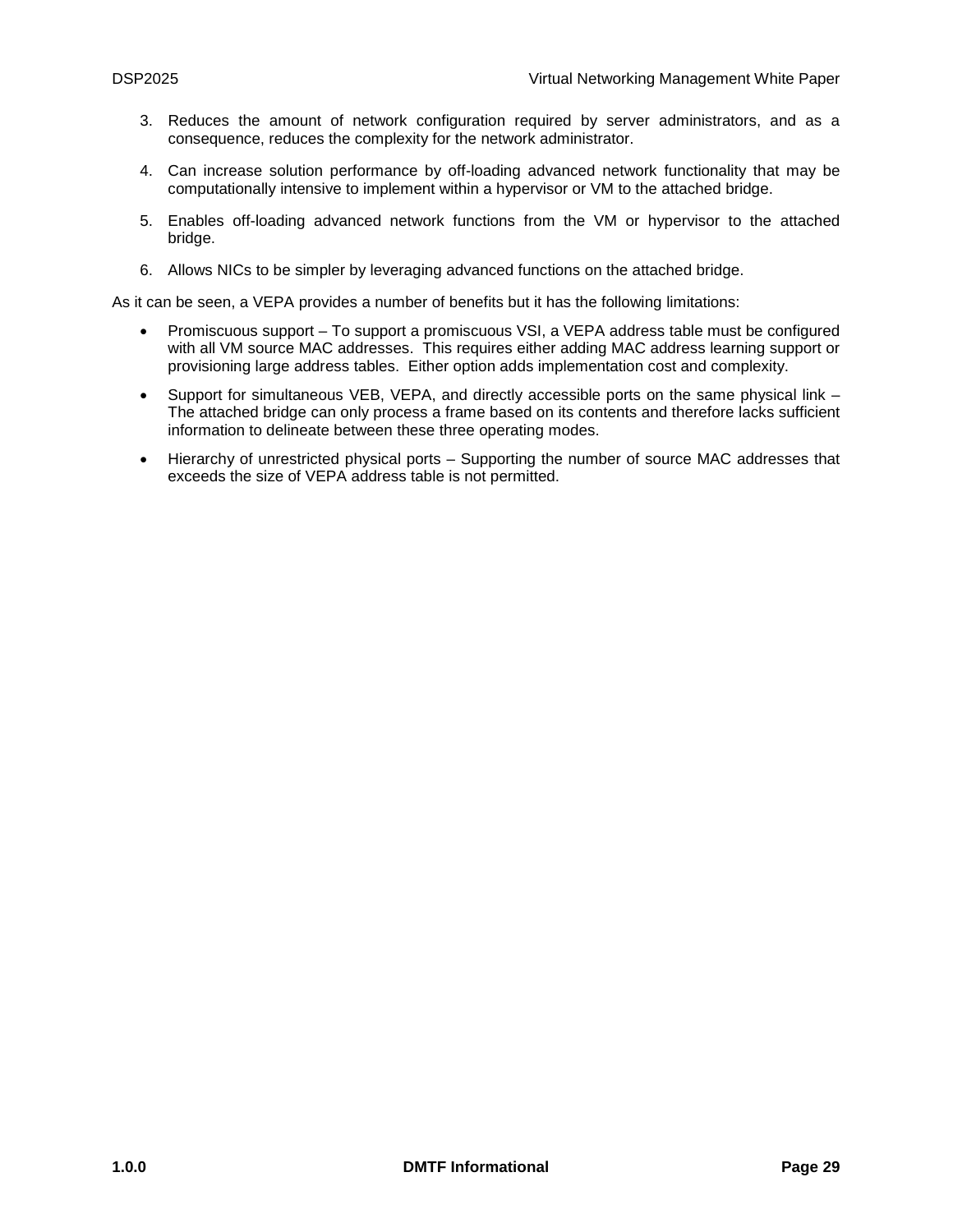# <span id="page-29-0"></span>**3 CIM Classes for Virtual Networking Components**

DMTF has defined a number of CIM classes to address the management of virtual networking components.

The following networking components are modeled using the CIM.

- Virtual NIC within a VM (vNIC or VM NIC or vmnic)
- Virtual Ethernet Switch(es) (vSwitch and eSwitch) within a Virtualization Platform
- Virtual Ethernet Ports of vNICs and virtual Ethernet switches
- Host Ethernet Ports (Ethernet ports on the physical NIC)
- Connections between vNIC Ethernet Ports and virtual Ethernet switch Ports
- Connections between virtual Ethernet Ports and Host Ethernet Ports

## <span id="page-29-1"></span>**3.1 Ethernet Port**

A single vNIC inside a VM is represented by an instance of CIM\_EthernetPort. A vNIC within a VM is configured with one or multiple MAC addresses and zero or more access VLANs.

An EthernetPort instance is also used to represent each Ethernet Switch port on a vSwitch or eSwitch.

The allocation of Ethernet port instances to a VM or a virtual Ethernet switch including bandwidth reservation/allocation is modeled in Ethernet Port Resource Virtualization Profile (DSP1050).

[Figure 18,](#page-30-0) [Figure 19](#page-31-1) and [Figure 20](#page-31-2) below show the class definitions of CIM\_EthernetPort, CIM\_LANEndPoint, CIM\_VLANEndPoint, and CIM\_VLANEndPointSettingData.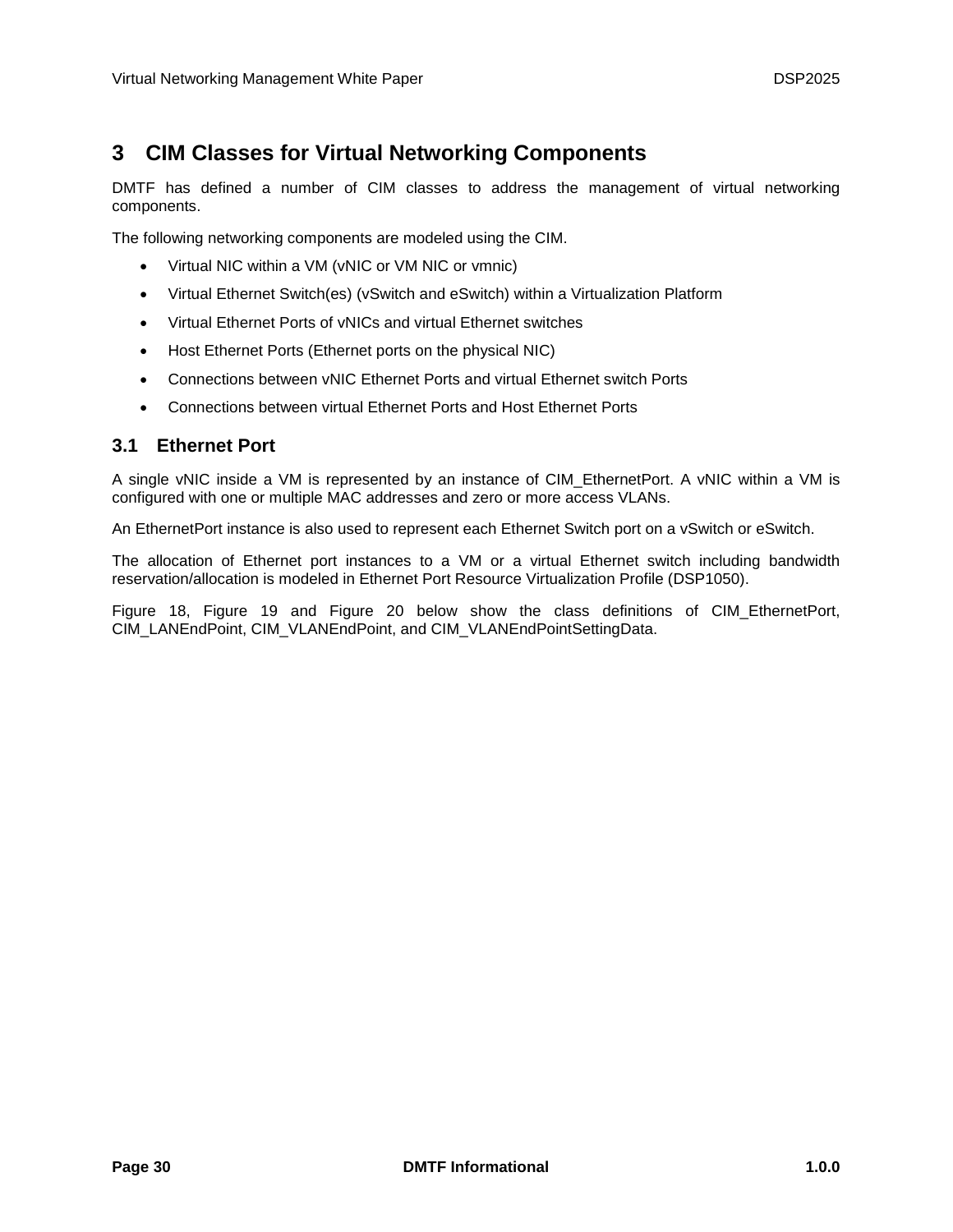

<span id="page-30-0"></span>**Figure 18 – CIM\_EthernetPort Class Hierarchy**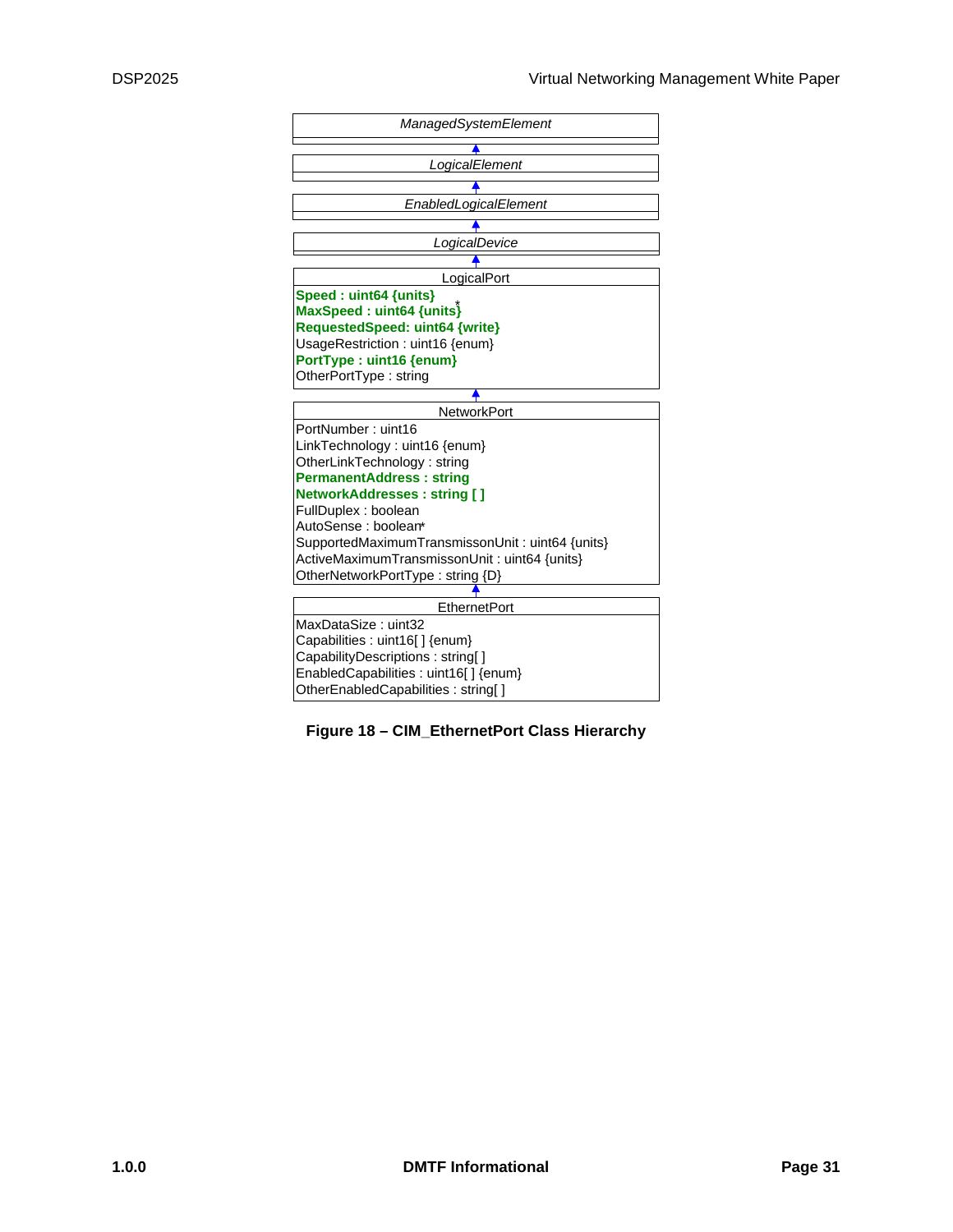

**Figure 19 – CIM\_LANEndPoint and CIM\_VLANEndPoint Classes**

<span id="page-31-1"></span>



## <span id="page-31-2"></span><span id="page-31-0"></span>**3.2 Ethernet Port Resource Virtualization**

[Figure 21](#page-32-0) shows the class definition of EthernetPortAllocationSettingData.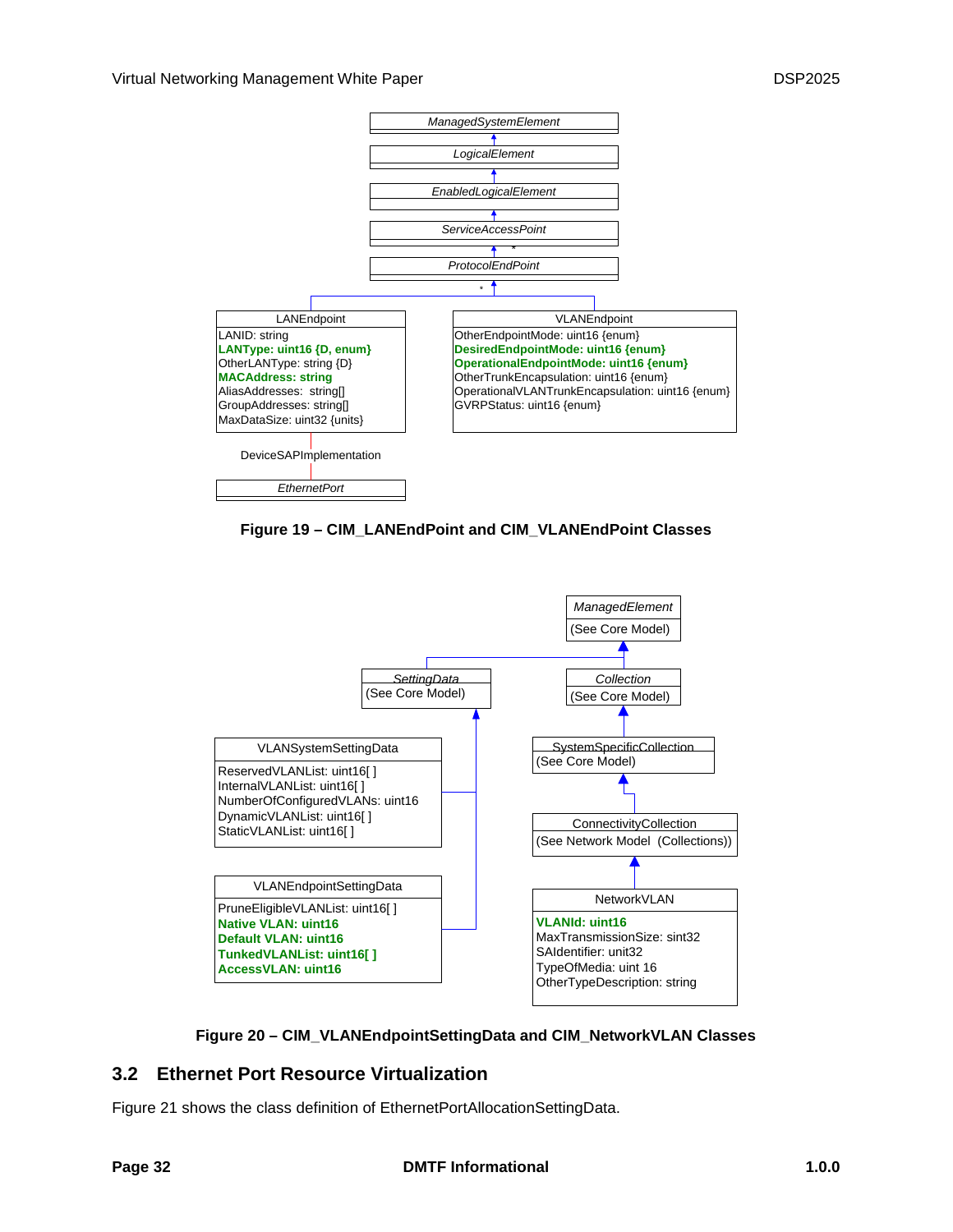

#### **Figure 21 – CIM\_EthernetPortAllocationSettingData Class**

<span id="page-32-0"></span>The use of the EtherentPortAllocationSettingData class when describing the virtualization aspects of an Ethernet switch port are as follows.

- ResourceType = 30 (Ethernet Switch Port)
- AllocationUnits: PUnit bit per second
- Reservation, Limit: minimum and maximum transmit bandwidths in AllocationUnits
- HostResource: URI to an existing host Ethernet port for host access to network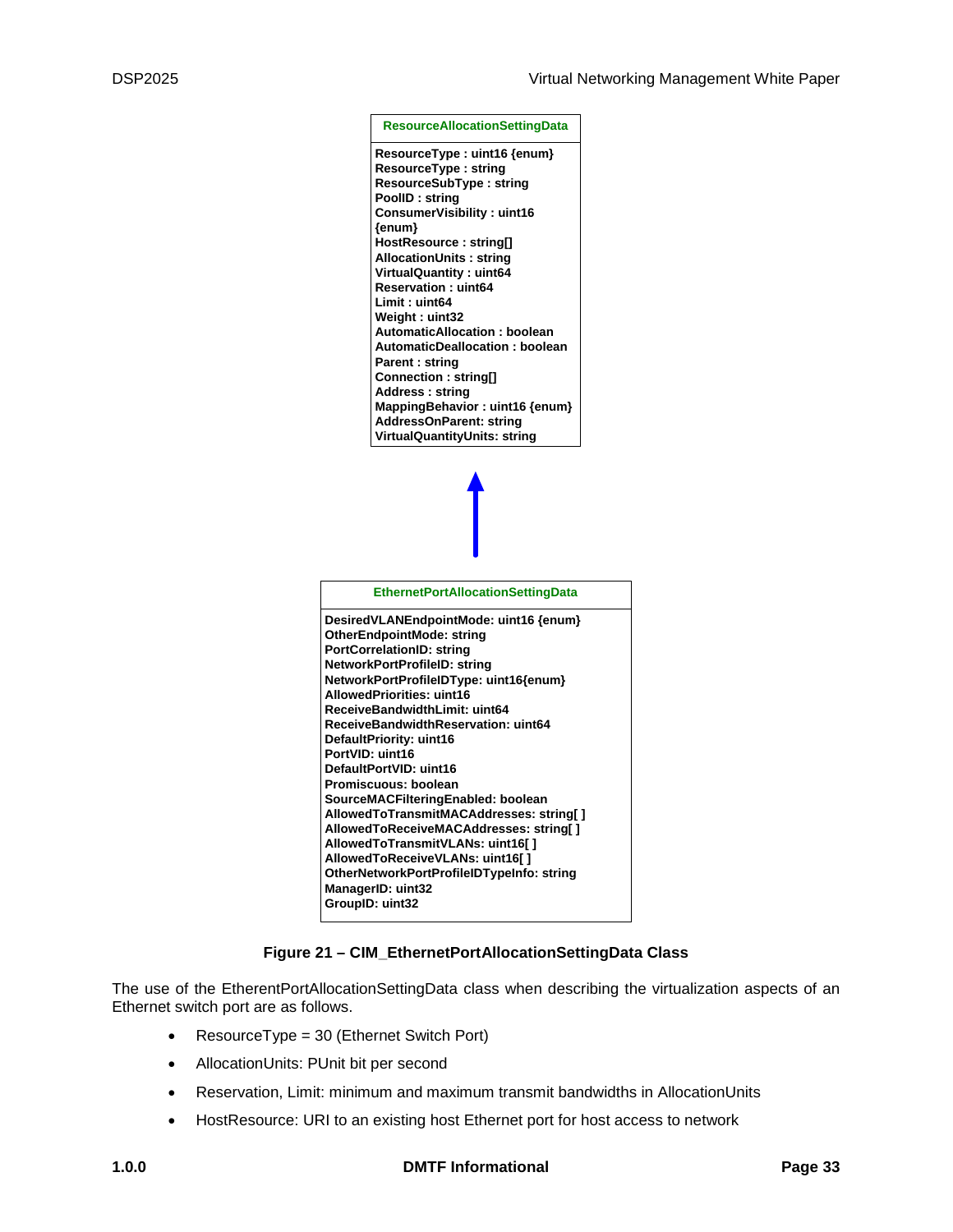- DesiredEndPointMode: the VLAN endpoint mode on the Ethernet Switch Port
- Connection: depending on the VLANEndpoint's DesiredEndpointMode either Access VLANID or array of Trunked VLANIDs
- PoolID: specifies desired pool for allocation of the Ethernet Switch Port
- Address: MAC address
- PortCorrelationID typically a VSI Instance ID
- NetworkPortProfileID and NetworkPortProfileIDType used to map a port to an existing network port profile
- AllowedPriorities[] allowed values of 802.1Q PCP bits that this port is allowed to transmit
- ReceiveBandwidthLimit Maximum receive bandwidth this port is allowed to use
- ReceiveBandwidthReserve Minimum receive bandwidth allocated to this port
- PortVID VLAN ID that is used as the "DefaultVLAN" (used to mark traffic when no VLAN ID is specified
- Promiscuous True if the port passes all traffic without destination MAC address filtering
- SourceMacFilteringEnabled If enabled the filter is used to match either the ports MAC address or one of the pairing of the property value in the indexed arrays AllowedToTransmitMACAddresses and AllowedToTransmitVLANs
- AllowedToTransmitMACAddresses array of MAC addresses this port is allowed to transmit
- AllowedToTransmitVLANs and AllowedToReceiveMACAddresses indexed arrays of MAC addresses and VIDs to support filtering on MAC,VID pairs.

#### <span id="page-33-0"></span>**3.3 Basic Virtual Network Model**

[Figure 22](#page-34-1) shows the basic networking model without the virtualization specific classes. [Figure 22](#page-34-1) shows a VEB with two ports. One port is connected to the host systems NIC and the second port is connected to a Virtual Machines NIC. Both the host system and the virtual machine's NICs are represented with an CIM\_EthernetPort class with one or more associated CIM\_LANEndpoint instances. The Ethernet switch ports are also represented with an CIM\_EthernetPort class with its associated LAN and VLAN endpoints. Connections between two Ethernet ports are represented with the association class CIM\_ActiveConnection.

The CIM\_ConnectivityClass represents the set of ports on the same network that can possibly communicate with each other. The CIM\_NetworkVLAN represents a set of EthernetPorts that are in the same VLAN. The CIM ConnectivityClass represents the set of ports on the same network that can possibly communicate with each other. The CIM\_NetworkVLAN represents a set of EthernetPorts that are in the same VLAN.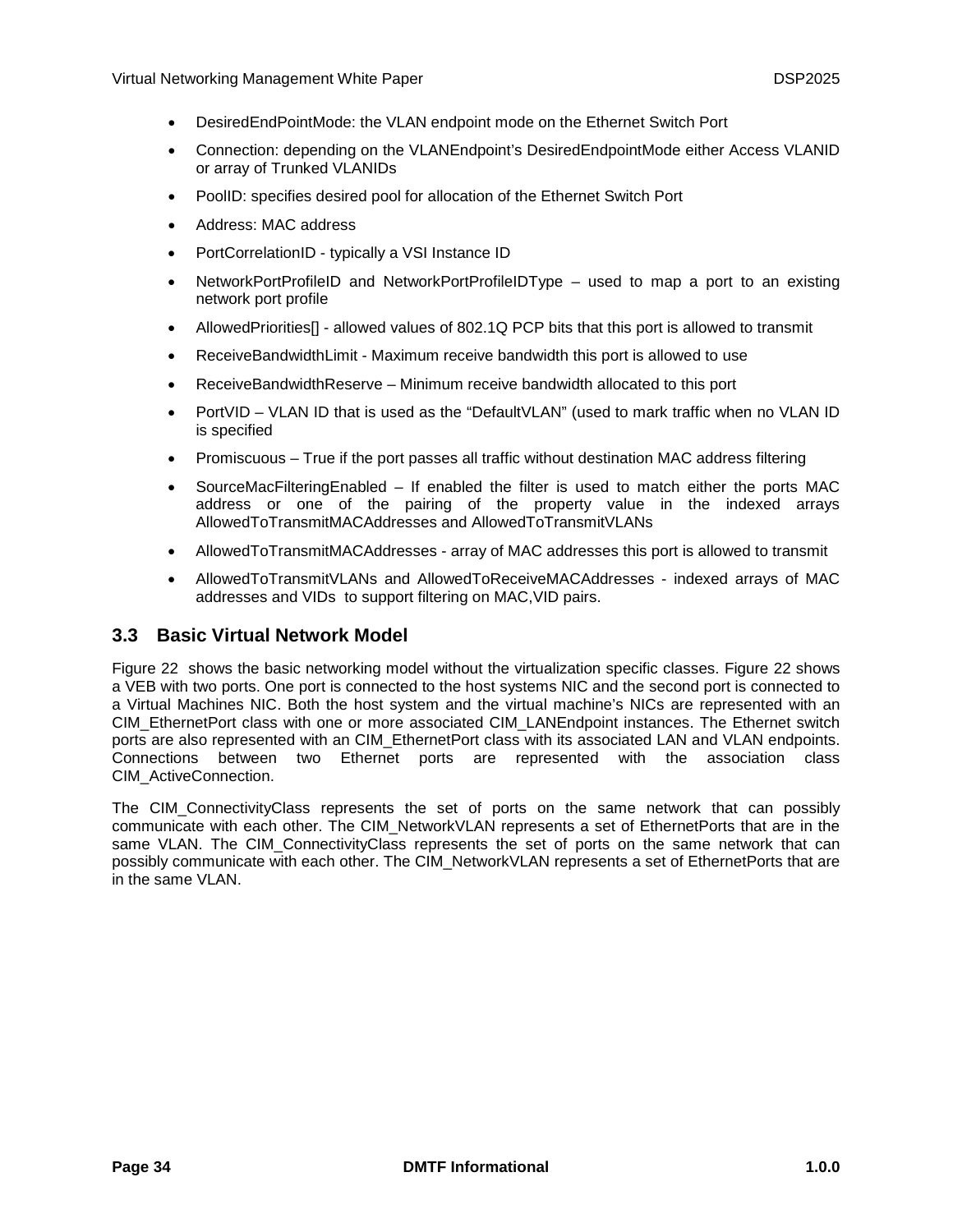

**Figure 22 – Basic CIM Network Model**

## <span id="page-34-1"></span><span id="page-34-0"></span>**3.4 Virtual Ethernet Switch**

A virtual Ethernet switch is modeled as a specialized virtual computer system as described in DSP1097 (Virtual Ethernet Switch Profile.) The basic vSwitch model is an instance of CIM\_ComputerSystem and an associated set of Ethernet port instances and their associated virtualization components: CIM\_VirtualEthernetSwitchSettingData and CIM\_EthernetPortAllocationSettingData. As virtual Ethernet switches are specialized virtual systems as defined in DSP1057 Virtual System Profile they are managed as described in DSP1042 (System Virtualization Profile).

[Figure 23](#page-35-0) is an example CIM representation of a virtual Ethernet switch with one Ethernet switch port. VES represents the switch. VSSD1 represents the state configuration of the vSwitch, defining the virtualization aspects of the switch. This switch is a virtual Ethernet bridge (Direct Relay). VSSD1.AssoicatedResourcePool is used to associate ConnectionPool to this switch to describe the characteristics of the allocatable virtual Ethernet switch ports.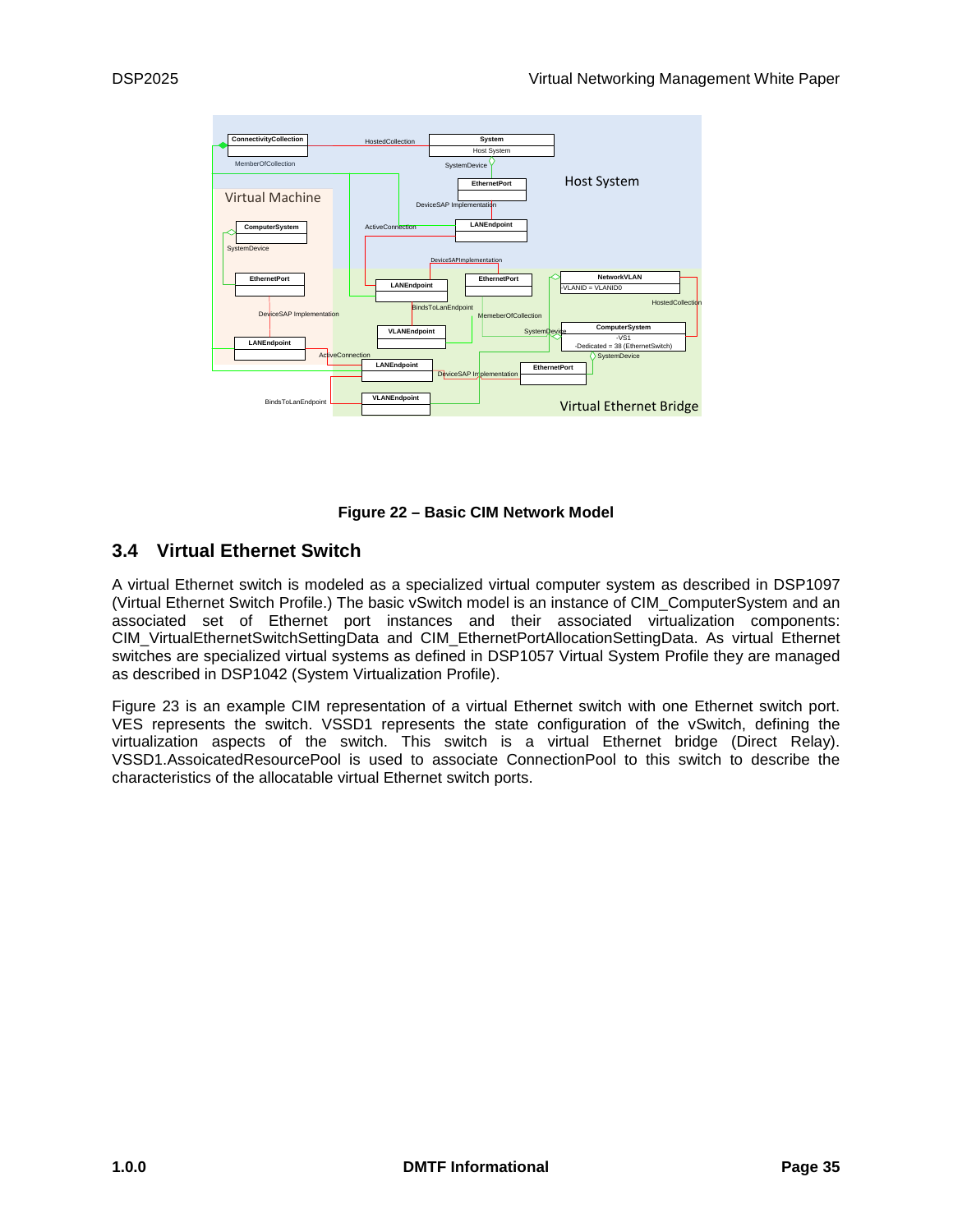#### Virtual Networking Management White Paper **DSP2025 DSP2025**



<span id="page-35-0"></span>**Figure 23 – Example CIM Model for Virtual Ethernet Switch**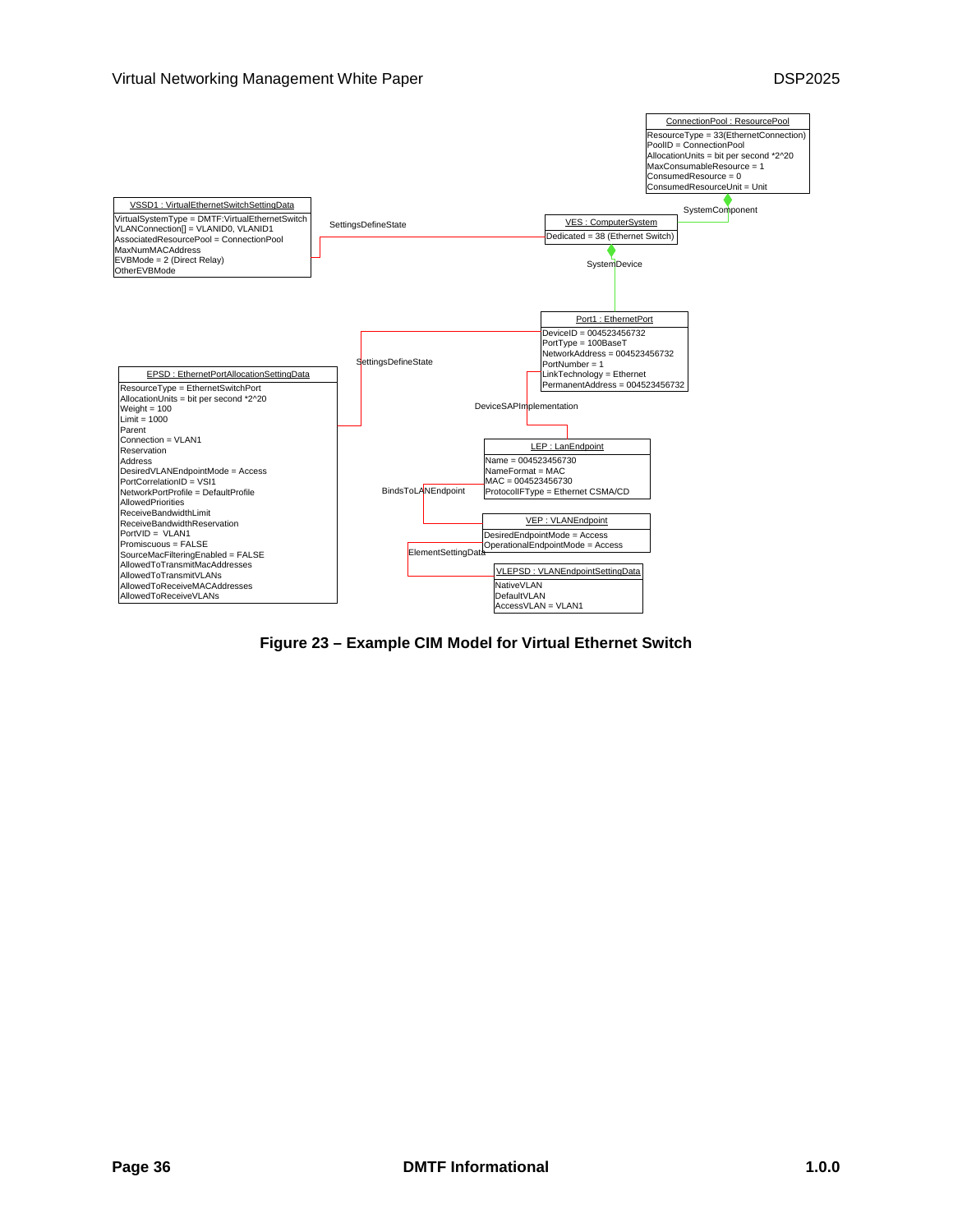# <span id="page-36-0"></span>**4 Management Use Cases for Virtual Networking**

Based on the CIM classes and profiles that are defined in the DMTF, a rich set of virtual networking management use cases can be covered. This section summarizes a set of important management use cases that are covered by the DMTF CIM profiles for the virtual networking.

## <span id="page-36-1"></span>**4.1 Virtual NIC Management**

The virtual NIC that is represented by an Ethernet Port can be managed using Ethernet Port Profile and Ethernet Port Resource Virtualization Profile.

## <span id="page-36-2"></span>**4.1.1 Use Cases Covered By Ethernet Port Profile**

- 1. Get Ethernet Port settings
	- a. MAC address, Speed, duplex setting, MTU…
- 2. Modify Ethernet Port Settings
	- a. MAC address, Speed, duplex setting, MTU…
- 3. Determine Physical Connector for an Ethernet Address
- 4. Determining If Physical Communication Is Possible
- 5. Correlating a Controller and an Ethernet Port
- 6. Adding an Endpoint to the Ethernet Port

## <span id="page-36-3"></span>**4.1.2 Use Cases Covered By Ethernet Port Resource Virtualization Profile**

- 1. Static Ethernet Switch Port and Ethernet Connection Resource Pools with Capabilities
- 2. Static Ethernet switch port allocation to a Virtual Ethernet Switch
- 3. Allocation and connection of an Ethernet adapter to a static switch port
- 4. Connection of an Ethernet Adapter to an Ethernet switch (dynamic switch port allocation)
- 5. Ethernet connection of a virtual system to a virtual switch (simple switch port allocation)
- 6. Inspect the set of Ethernet Adapter of an active virtual system including their connection to an Ethernet switch port
- 7. Inspect the set of Ethernet switch ports of an active virtual Ethernet Switch including the connection between the switch ports and virtual systems
- 8. Connection of an Ethernet Adapter to a static Ethernet switch port
- 9. Connection of an Ethernet Adapter to a dynamic Ethernet switch port

## <span id="page-36-4"></span>**4.1.3 Use Cases for EVB Settings Management**

- 1. Get vNIC settings for EVB
	- a. Bandwidth reservation (min and max)
	- b. Lossless service
	- c. VLAN setting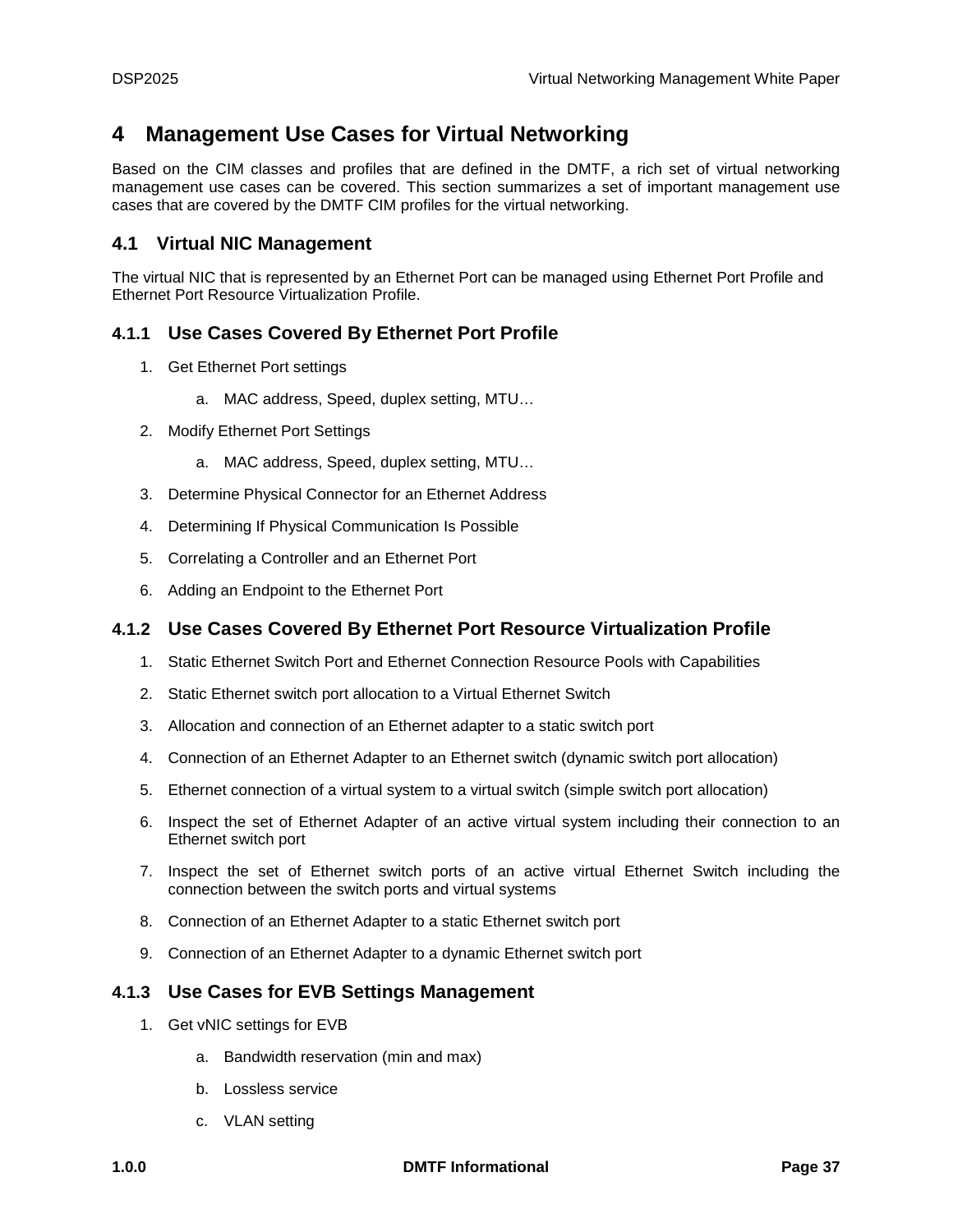- 2. …..Modify vNIC settings for EVB
	- a. Bandwidth reservation (min and max)
	- b. Lossless service
	- c. VLAN setting

## <span id="page-37-0"></span>**4.2 Virtual Ethernet Switch Management**

A vSwitch or eSwitch is represented as a computer system in Virtual Ethernet Switch Profile (DSP1097). The following use cases are covered by the Virtual Ethernet Switch Profile.

- 1) Create a Virtual Ethernet Switch on a virtualization platform
- 2) Determine Virtual Ethernet Switch and its relationship to a virtualization platform's host system
- 3) Discover Virtual Ethernet Switches in a virtualization platform
- 4) Get Virtual Ethernet Switch Settings
- 5) Modify Virtual Ethernet Switch Settings
- 6) Inspect the set of active virtual systems connected to a target virtual Ethernet switch
- 7) Static Ethernet switch port allocation to a Virtual Ethernet Switch
- 8) Allocation and connection of an Ethernet adapter to a static switch port
- 9) Connection of an Ethernet Adapter to an Ethernet switch (dynamic switch port allocation)
- 10) Ethernet connection of a virtual system to a virtual switch (simple switch port allocation)
- 11) Inspect the set of Ethernet Adapter of an active virtual system including their connection to an Ethernet switch port
- 12) Inspect the set of Ethernet switch ports of an active virtual Ethernet Switch including the connection between the switch ports and virtual systems
- 13) Connection of an Ethernet Adapter to a static Ethernet switch port
- 14) Connection of an Ethernet Adapter to a dynamic Ethernet switch port

#### <span id="page-37-1"></span>**4.2.1 Use Cases for EVB Management**

- 1) Get Inventory of Virtual Ethernet Switches on a virtualization platform
	- a. Number of Virtual Ethernet Switches
	- b. EVB Modes of each Virtual Ethernet Switch: VEB or VEPA
- 2) Get current EVB modes of a Virtual Ethernet Switch
- 3) Modify EVB modes of a Virtual Ethernet Switch
- 4) Get settings of the Ethernet Switch Port
	- a. Bandwidth allocated,
	- b. Lossless service enabled/disabled,
	- c. VLAN setting…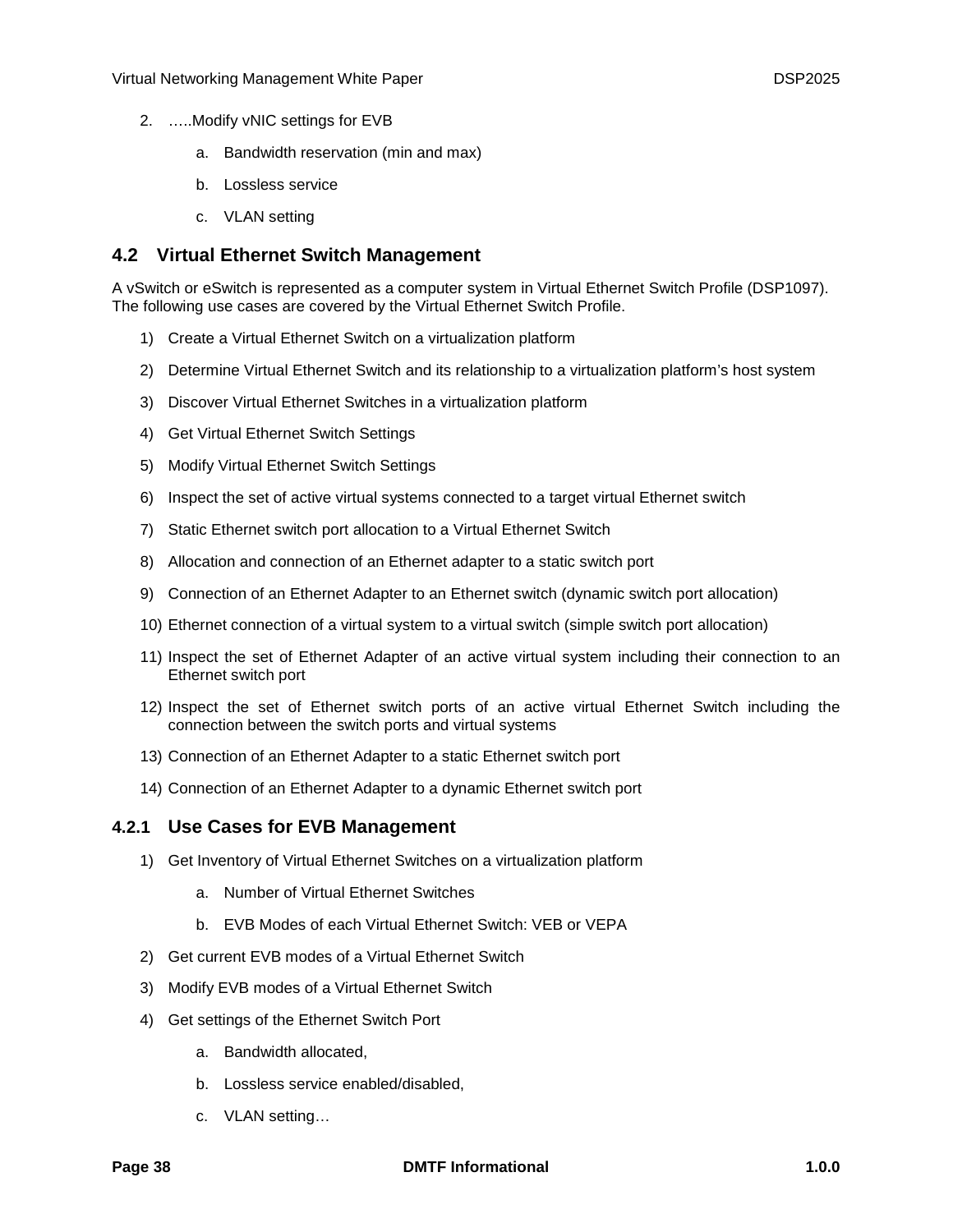- 5) Modify settings of the Ethernet Switch Port
	- a. Bandwidth allocated
	- b. Lossless service enabled/disabled
	- c. VLAN setting…

## <span id="page-38-0"></span>**4.3 Lifecycle Operations for Example Use Cases**

The operational use cases described in the first two sub-sections of this section can be used to perform lifecycle operations on virtual networking components. This sub-section describes lifecycle operations for example use cases.

## <span id="page-38-1"></span>**4.3.1 Use Cases**

<span id="page-38-2"></span>The following is a list of some example high-level use cases:

## **4.3.2 Use Case 1**

[Figure 24](#page-39-0) shows the data and control model for Use Case 1 where VEBs instantiated in software by the hypervisor are used. [Figure 26](#page-41-0) shows the conceptual model for Use Case 1, while [Figure 30](#page-42-0) shows the CIM Connectivity model with its classes described in DSP1097 and DSP1050. This diagram does not consider profile boundaries. Classes representing the physical adapter are described in DSP1014.

## <span id="page-38-3"></span>**4.3.3 Use Case 2**

[Figure 25](#page-40-0) shows the data model for Use Case 2 where the VEBs embedded as part of the NIC hardware are used and there are no software VEBs. [Figure 28](#page-43-0) show the conceptual for Use Case 2 while [Figure 29](#page-44-1) shows the corresponding CIM Connectivity model with its classes. Note that there is no vSwitch in this model. Classes representing vNIC are described in DSP1097 and DSP1050. In this use case the VM's vNIC connects directly with the eSwitch. Classes representing the physical adapter are described in DSP1014.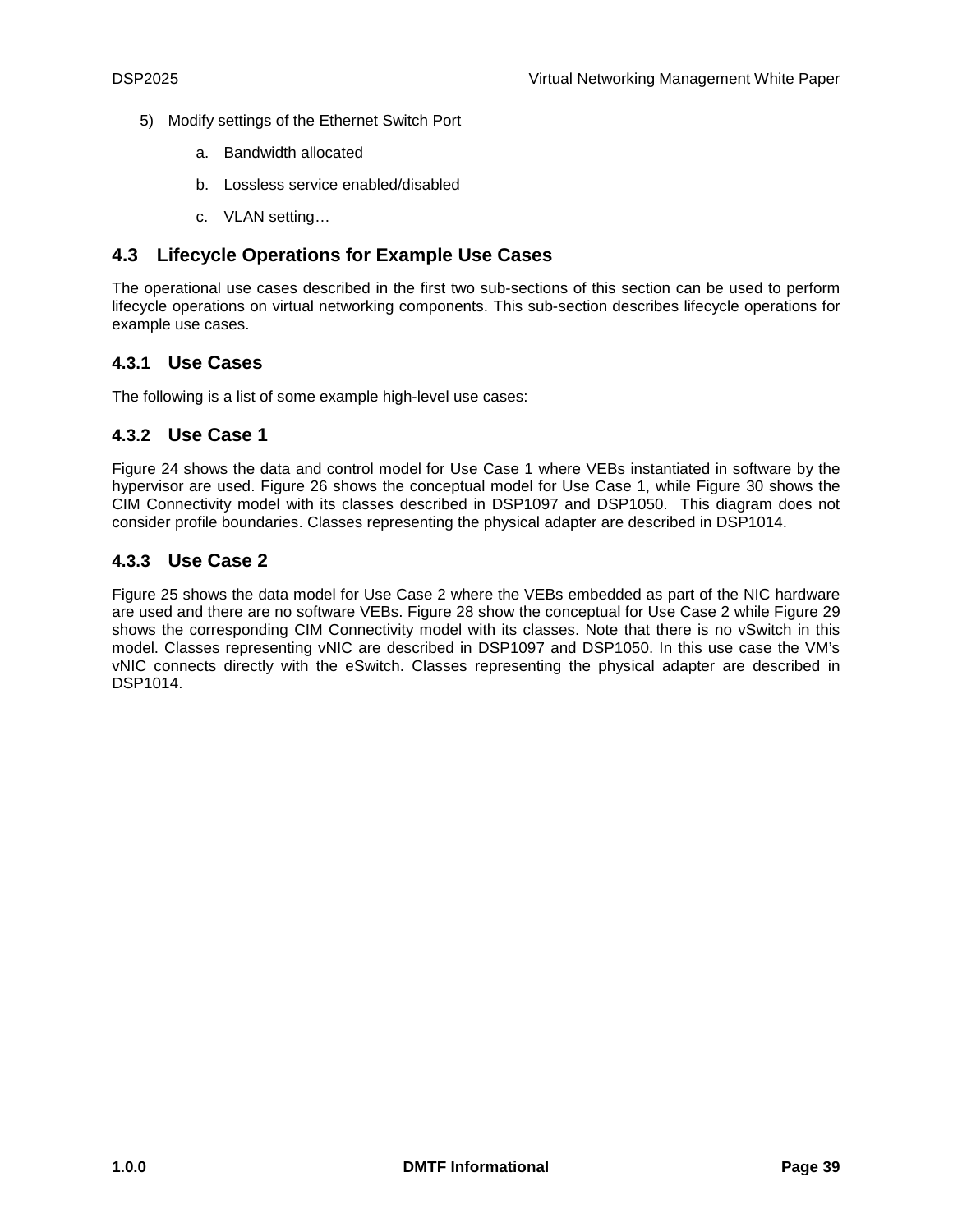

<span id="page-39-0"></span>**Figure 24 – Use Case 1 Data and Control Model**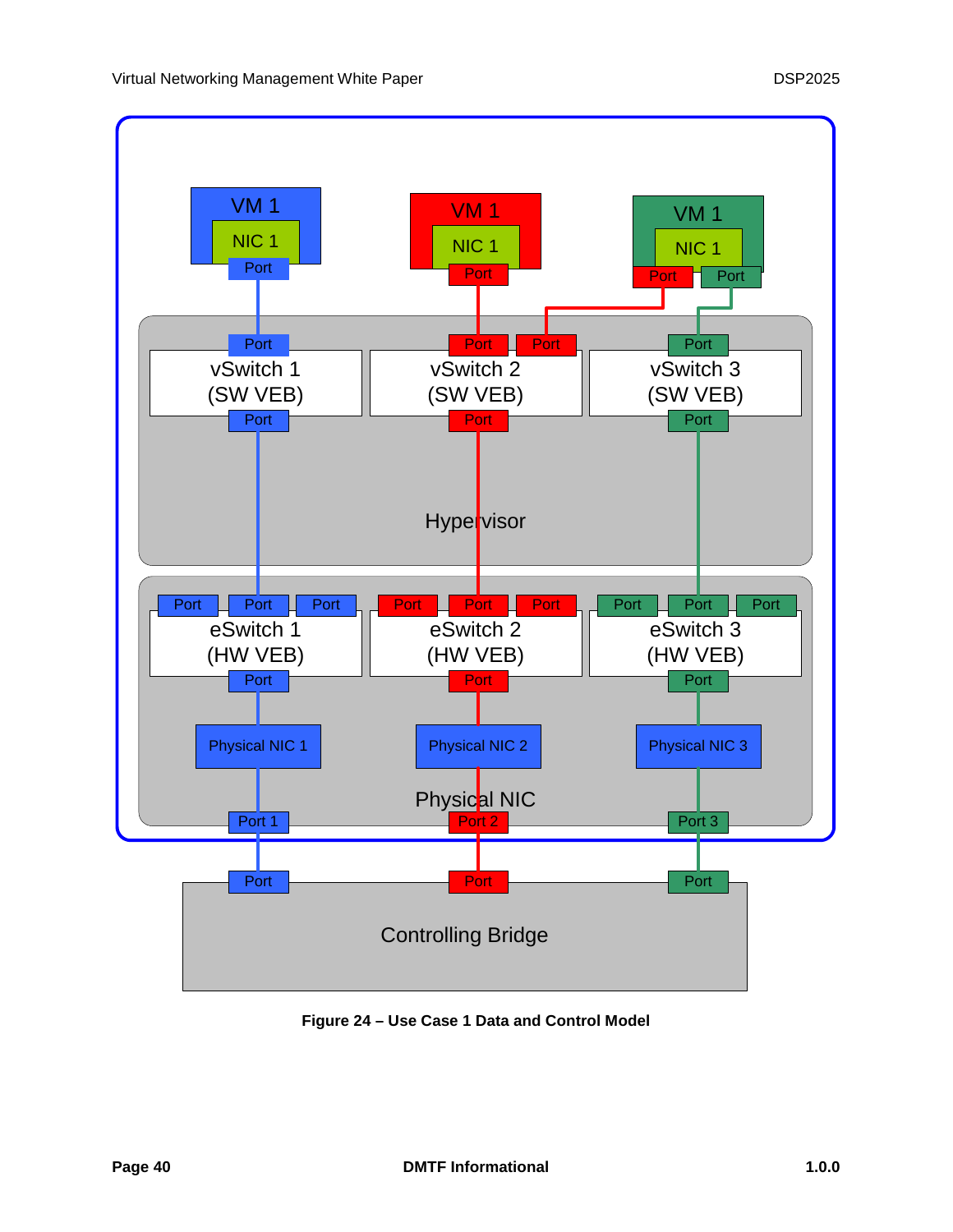

<span id="page-40-0"></span>**Figure 25 – Use Case 2 Data Model**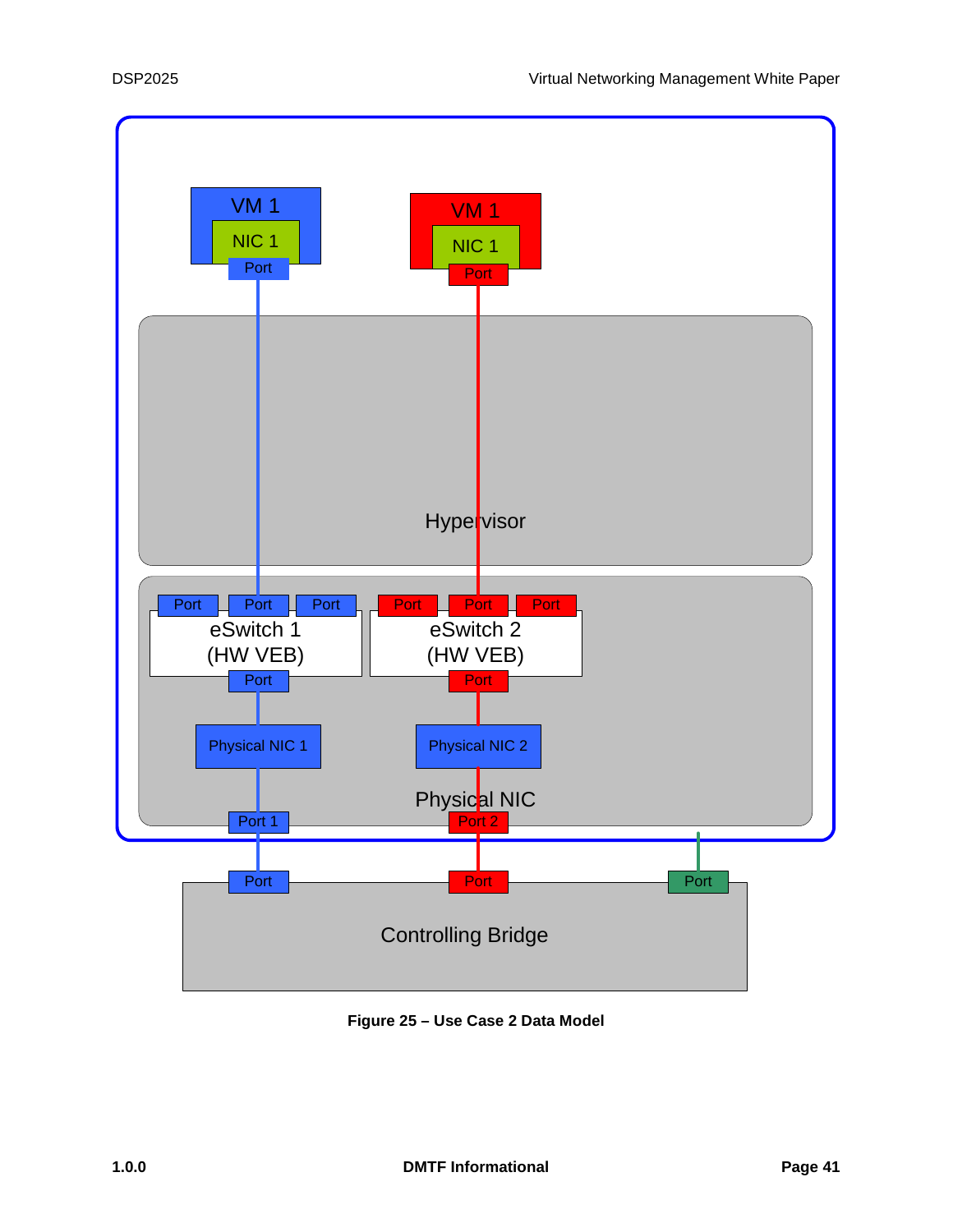

<span id="page-41-0"></span>**Figure 26 – Conceptual Model for Use Case 1**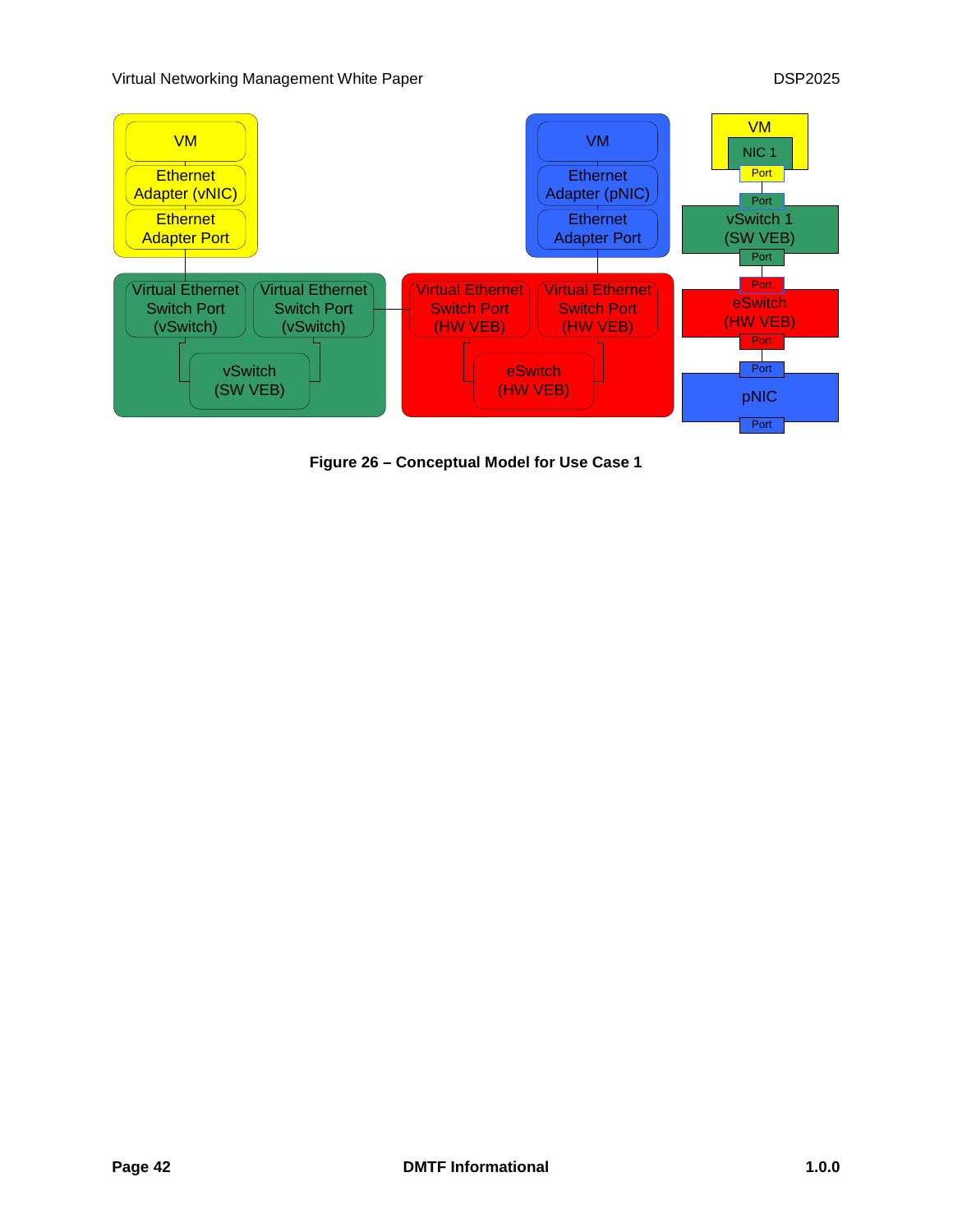

<span id="page-42-0"></span>**Figure 27 – CIM Connectivity Model for Use Case 1**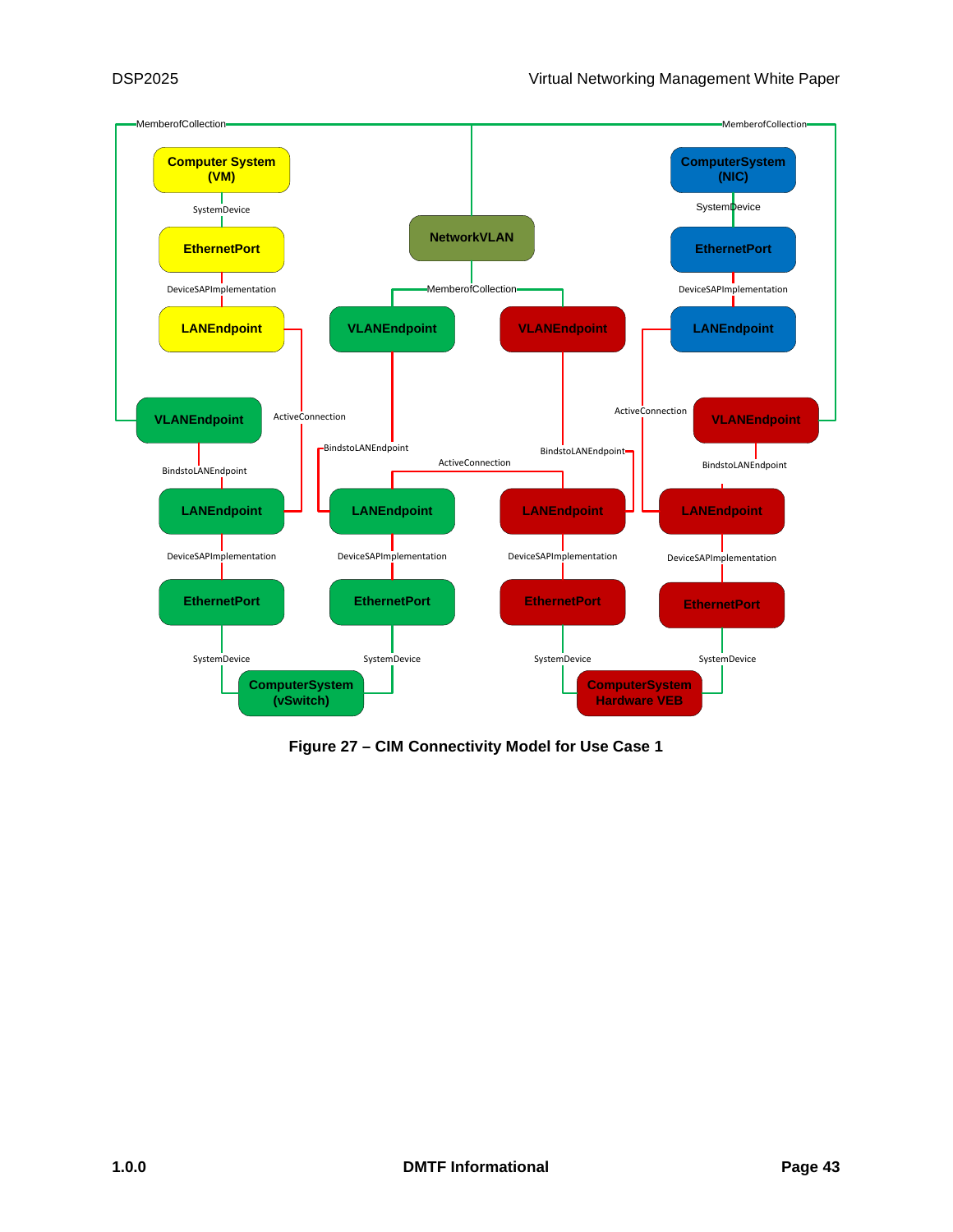

<span id="page-43-0"></span>**Figure 28 – Conceptual Model for Use Case 2**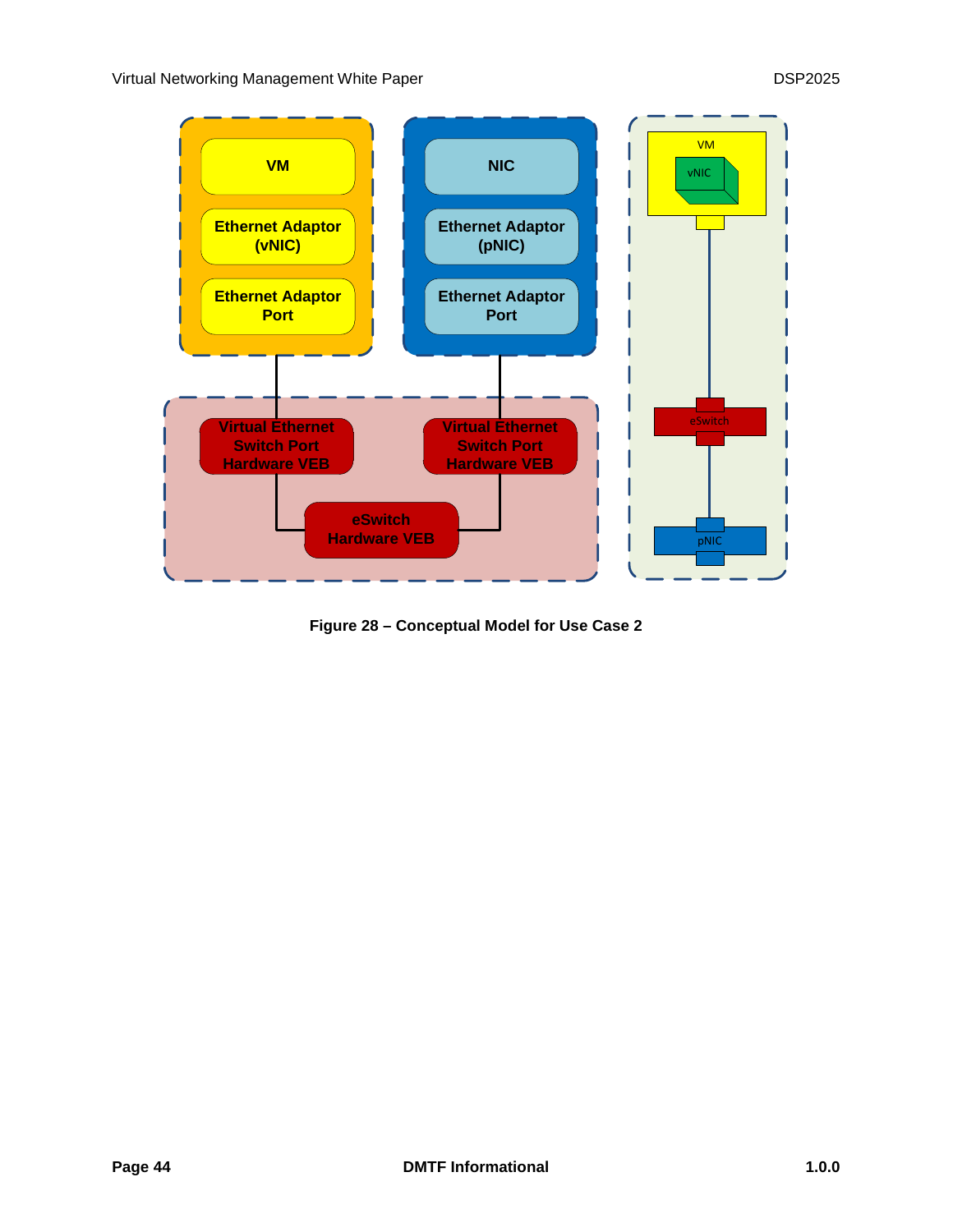

## **Figure 29 – CIM Connectivity Model for Use Case 2**

## <span id="page-44-1"></span><span id="page-44-0"></span>**4.3.4 Life Cycle Operations for Use Case 1a**

<span id="page-44-2"></span>[Table 1](#page-44-2) below summarizes some of the typical steps involved in the lifecycle operations for Use Case1.

| <b>Operation</b>              | <b>Methodology</b>                                | <b>Applicable Methods &amp;</b><br><b>Configurable Parameters</b>        |
|-------------------------------|---------------------------------------------------|--------------------------------------------------------------------------|
| Create vNIC, vSwitch (SW VEB) | Use Management App1 and CIM<br>Model to configure | Note: App1 in different namespace<br>from App2                           |
|                               | <b>vNIC</b>                                       | Method: ModifyResource<br>Parameters: VM, MAC,<br>Bandwidth, Priority    |
|                               | vSwitch (SW VEB)                                  | Method: DefineSystem<br>Parameters: MAC, Bandwidth,<br>Priority, VLAN ID |

**Table 1 – Example Lifecycle Operations for Use Case 1a**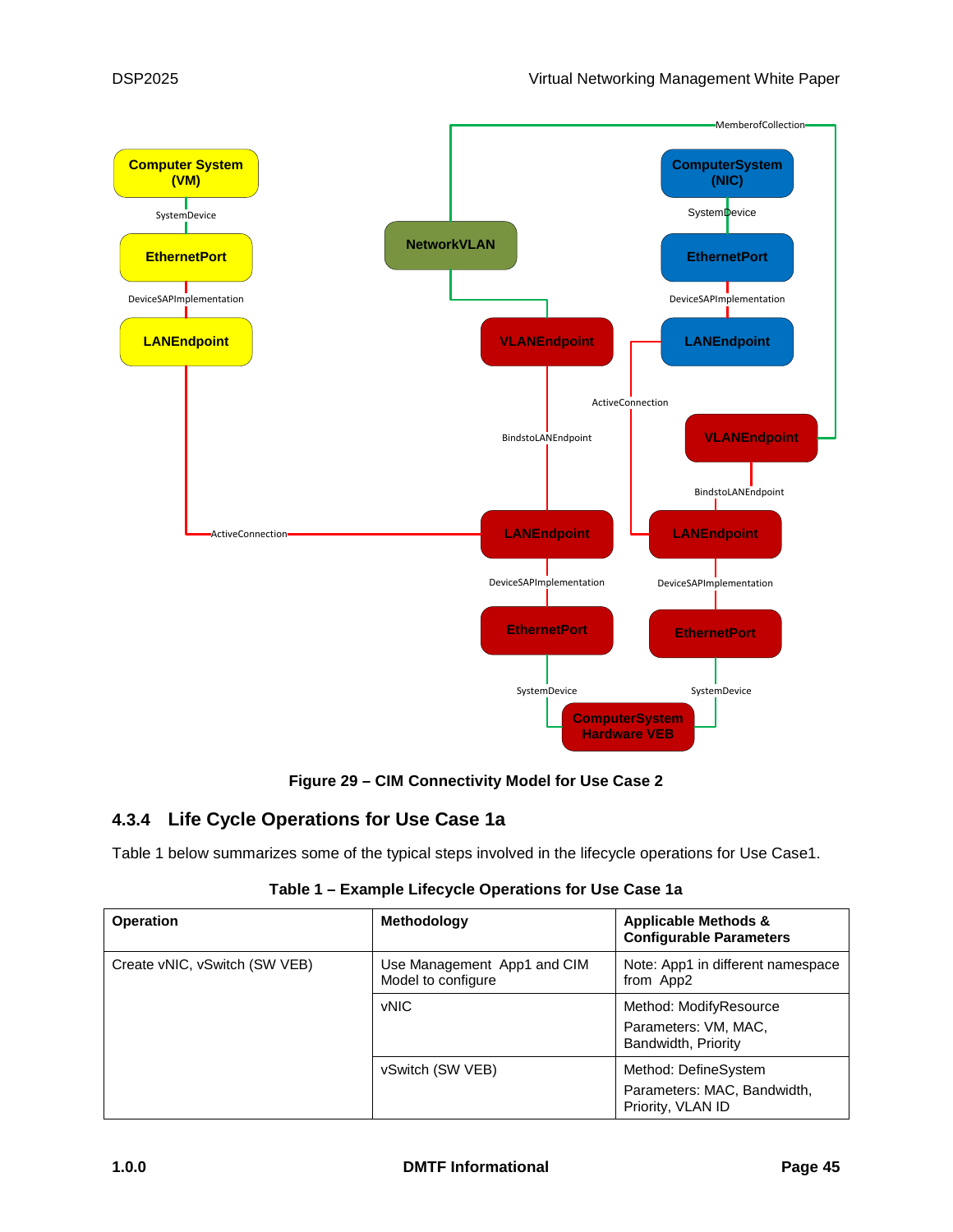| Create eSwitch (HW VEB)                                              | Use Management App2 and CIM<br>Model to configure      | Methods: DefineSystem                                                             |
|----------------------------------------------------------------------|--------------------------------------------------------|-----------------------------------------------------------------------------------|
| Read vNIC, vSwitch and configure<br>eSwitch with consistent settings | Use Management App2                                    | Methods: Intrinsic operations<br>Parameters: MAC, Bandwidth,<br>Priority, VLAN ID |
| Create & Store a network port profile                                | Data Access Format: Network Port<br>Profile XML Schema |                                                                                   |
| Migrate VM to a new machine                                          |                                                        |                                                                                   |
| Read and configure using Port Profile<br>DB.                         | Data Access Format: Network Port<br>Profile XML Schema |                                                                                   |
| Configure attached bridge using the<br>network port profile          | Protocols: VDP, ECP, CDCP                              | Parameters: As specified in the<br>network port profile                           |
| Delete VM                                                            |                                                        |                                                                                   |

## <span id="page-45-0"></span>**4.3.5 Life Cycle Operations for Use Case 1b**

<span id="page-45-1"></span>[Table 2](#page-45-1) below summarizes some of the typical steps involved in the lifecycle operations for Use Case1b.

| <b>Operation</b>                                                     | <b>Methodology</b>                                     | <b>Applicable Methods &amp;</b><br><b>Configurable Parameters</b>                   |
|----------------------------------------------------------------------|--------------------------------------------------------|-------------------------------------------------------------------------------------|
| Create vNIC, vSwitch (SW VEB)                                        | Use Management App1 and CIM<br>Model to configure      |                                                                                     |
|                                                                      | <b>vNIC</b>                                            | Methods: ModifyResource<br>Parameters: VM, MAC, Bandwidth,<br>Priority              |
|                                                                      | vSwitch (SW VEB)                                       | Method: DefineSystem<br>Parameters: MAC, Bandwidth,<br>Priority, VLAN ID            |
| Create eSwitch (HW VEB)                                              | Use Management App1 and CIM<br>Model to configure      | Methods: DefineSystem                                                               |
| Read vNIC, vSwitch and configure<br>eSwitch with consistent settings | Use Management App1                                    | Methods: I Intrinsic operations<br>Parameters: MAC, Bandwidth,<br>Priority, VLAN ID |
| Create & Store a network port profile                                | Data Access Format: Network Port<br>Profile XML Schema |                                                                                     |
| Migrate VM to a new machine                                          |                                                        |                                                                                     |
| Read and configure using the<br>network port profile                 | Data Access Format: Network Port<br>Profile XML Schema |                                                                                     |
| Configure attached bridge using the<br>network port profile          | Protocols: VDP, ECP, CDCP                              | Parameters: As specified in the<br>network port profile                             |
| Delete VM                                                            |                                                        |                                                                                     |

**Table 2 – Lifecycle Operations for Use Case 1b**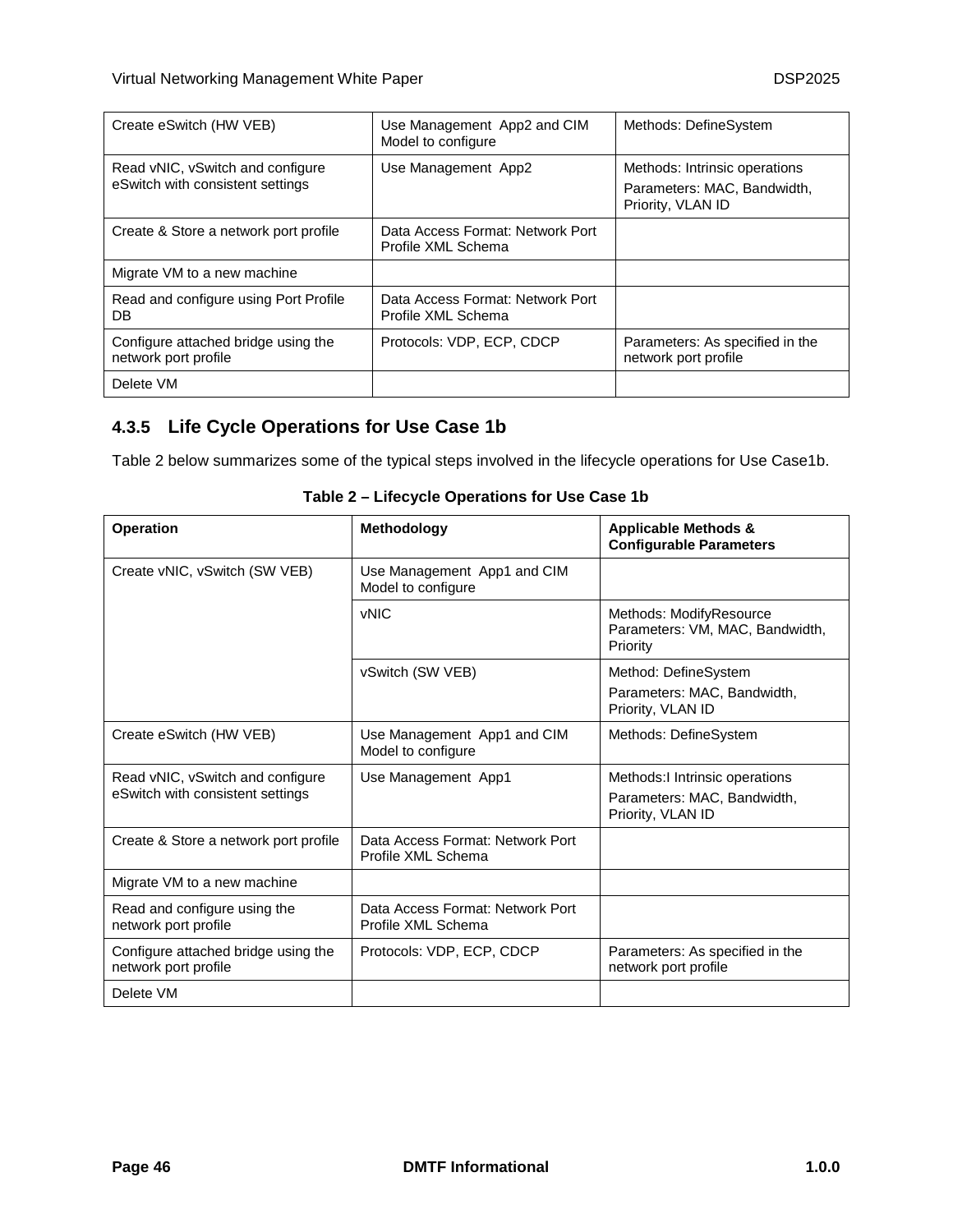# <span id="page-46-0"></span>**5 Network Port Profile XML Schema**

A Network Port Profile refers to a set of networking attributes that can be applied to one or more virtual machines. The application of network port profile to a virtual machine results in a specific configuration of the network infrastructure to which the virtual machine gets connected to.

## <span id="page-46-1"></span>**5.1 Network Port-Profile XML Schema**

The Network Port-Profile XML schema defines the structure of Network Port Profile XML documents. The network port profile XML schema leverages the properties of EthernetPortAllocationSettingData to provide a common way to represent the elements of network port profiles. The use of properties of EthernetPortAllocationSettingData to represent the standard elements of network port profile enables a consistent representation of network attributes during the packaging, deployment, and runtime management of networking attributes. The Network Port Profile XML schema is also extensible as it allows the incorporation of other elements that are not derived from the properties of EthernePortAllocationSettingData. The Network Port Profile XML Schema can be used to represent the following networking attributes including:

- 1. Network Port Profile Identifier
- 2. MAC addresses
- 3. VLANs
- 4. MAC Address/VLAN pairs
- 5. Traffic priority
- 6. Flow control
- 7. Bandwidth settings
- 8. Access Control Lists (ACLs)

The above list is for illustrative purposes, there may be additional networking attributes that could be represented by the Network Port Profiles. Appendix A contains some examples of potential Network Port Profile XML elements.

## <span id="page-46-2"></span>**5.2 Network Port Profile Representation in OVF**

OVF provides an extensible format for packaging and distribution of the VMs. OVF supports the representation of configuration of single VM or multiple VMs. This section covers the representation of virtual networking attributes in OVF.

The network port profiles can be incorporated in an OVF package in at least three different ways as described below:

- 1. The OVF package contains one or more network port profiles inside the package as separate XML documents and the OVF file inside the package contains the references to the network port profiles that apply to one or more virtual computer systems represented in the OVF file.
- 2. The OVF package contains the network port profiles or elements of network port profiles embedded inside the OVF file of the package. The embedded network port profile information applies to one or more virtual computer systems represented in the OVF file.
- 3. The OVF package contains the references to one or more network port profiles that are not contained inside the package. For example, the package uses URIs to reference the network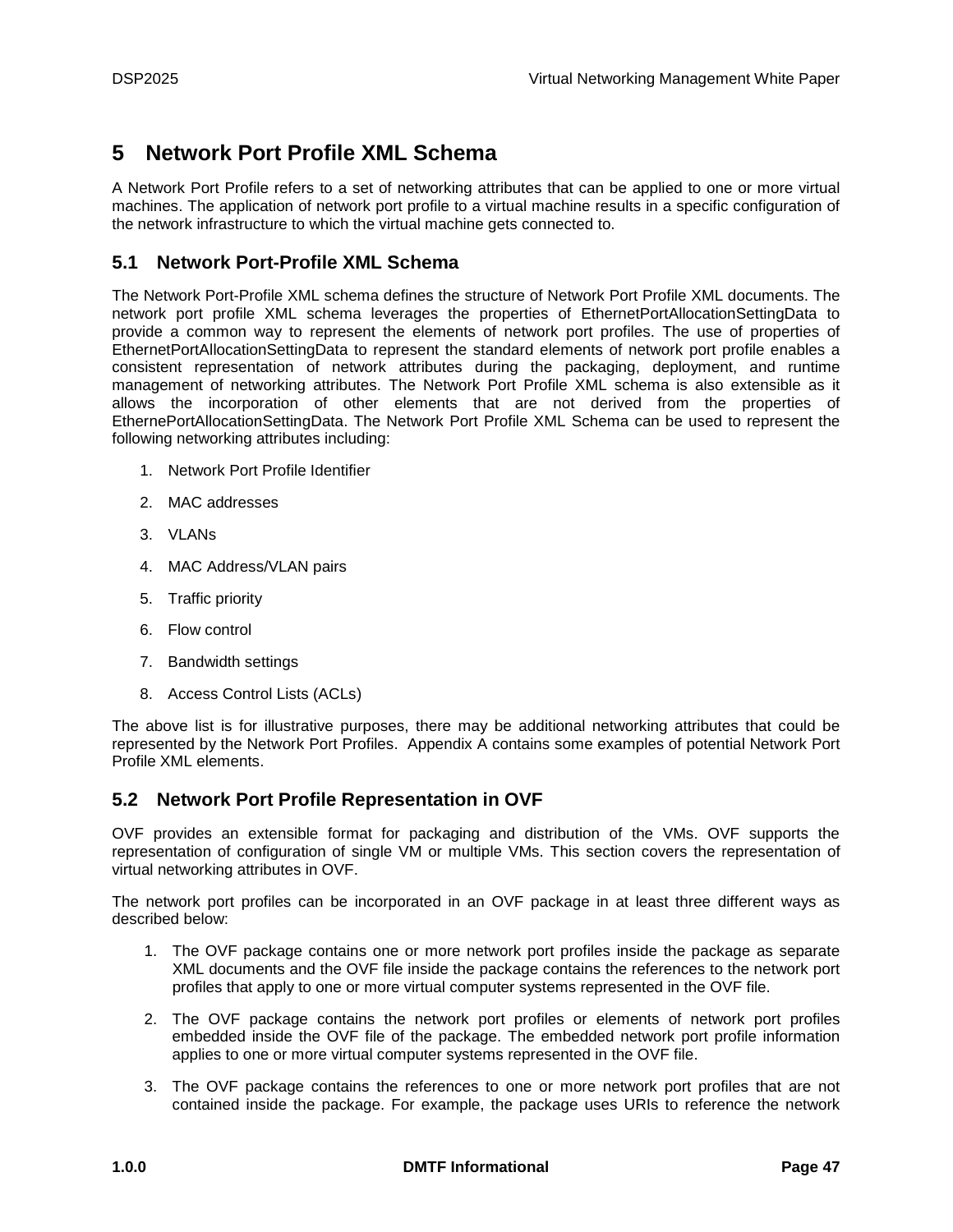port profiles. The referenced network port profiles apply to one or more virtual computer systems represented in the OVF file.



**Figure 30 – Network Port Profile Representation inside an OVF Package**

## <span id="page-47-2"></span><span id="page-47-0"></span>**5.3 Network Port Profile Use Cases**

<span id="page-47-1"></span>This section describes some example use cases of network port profiles.

## **5.3.1 Network Port Profile Use Case 1**

In this use case, the network infrastructure is pre-provisioned with the network port profiles. The network switches or attached switches do not access network port profile database during the VM deployment. The VM administrator, who is responsible for the OVF packaging and VM deployment/management, understands the network port profile schema and contents. The network port profile information is not contained in the OVF package and the VM administrator accesses the network port profile database to apply network port profile to virtual networking components on the virtualization platform during the VM deployment time. [Figure 31](#page-48-2) shows the detailed steps involved in applying the network port profiles to the virtual networking components for this use case.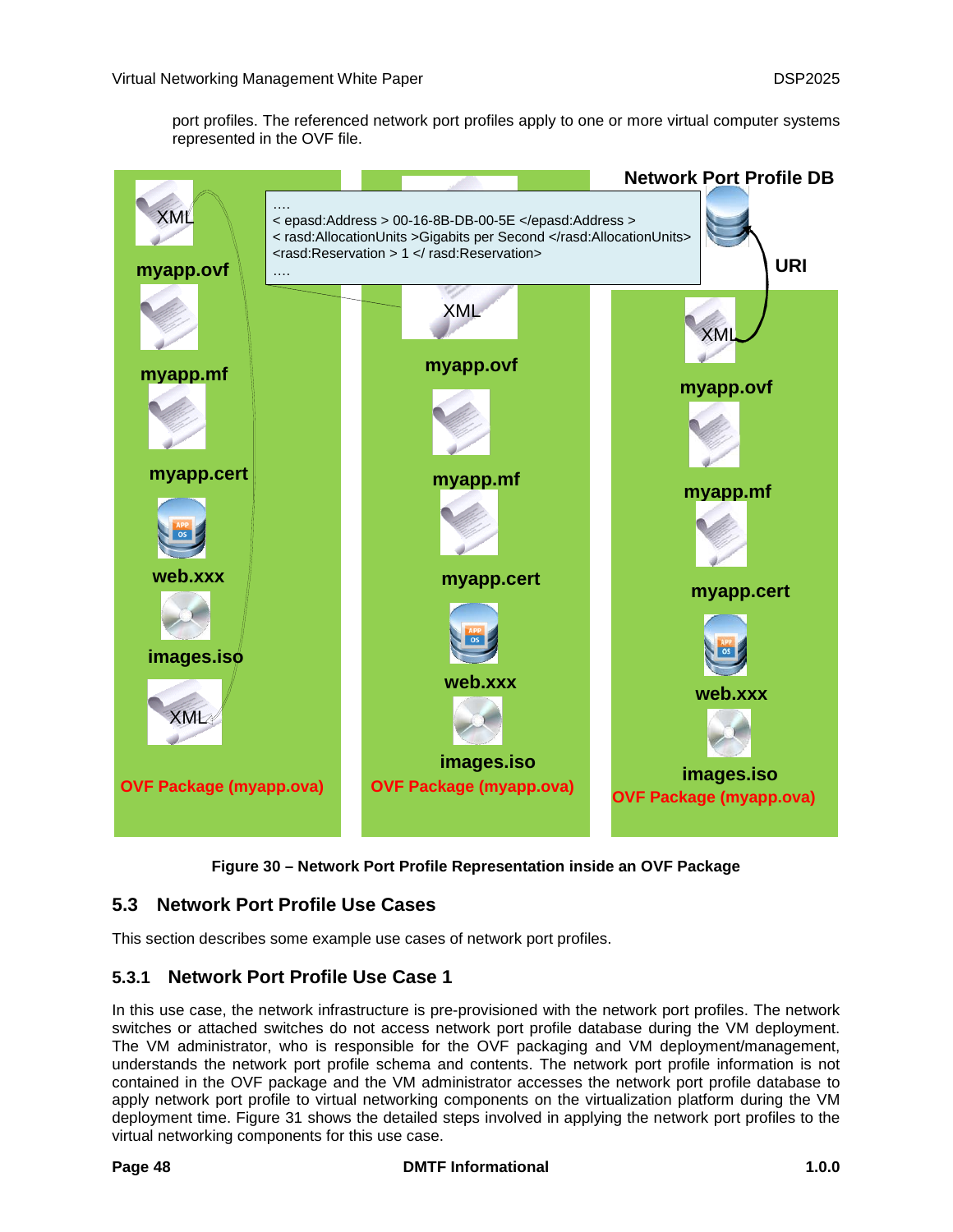

**Figure 31 – Network Port Profile Use Case 1**

## <span id="page-48-2"></span><span id="page-48-1"></span><span id="page-48-0"></span>**5.3.2 Network Port Profile Use Case 2**

In this use case, the network infrastructure is pre-provisioned with the network port profiles. The network switches or attached switches do not access network port profile database during the VM deployment. The VM administrator, who is responsible for the OVF packaging and VM deployment/management, understands the network port profile schema and contents. The network port profile information is contained in the OVF package to allow the VM administrator to apply network port profile to virtual networking components on the virtualization platform during the VM deployment time. The VM administrator does not access the network port profile database during the VM deployment. [Figure 32](#page-49-2) shows the detailed steps involved in applying the network port profiles to the virtual networking components for this use case.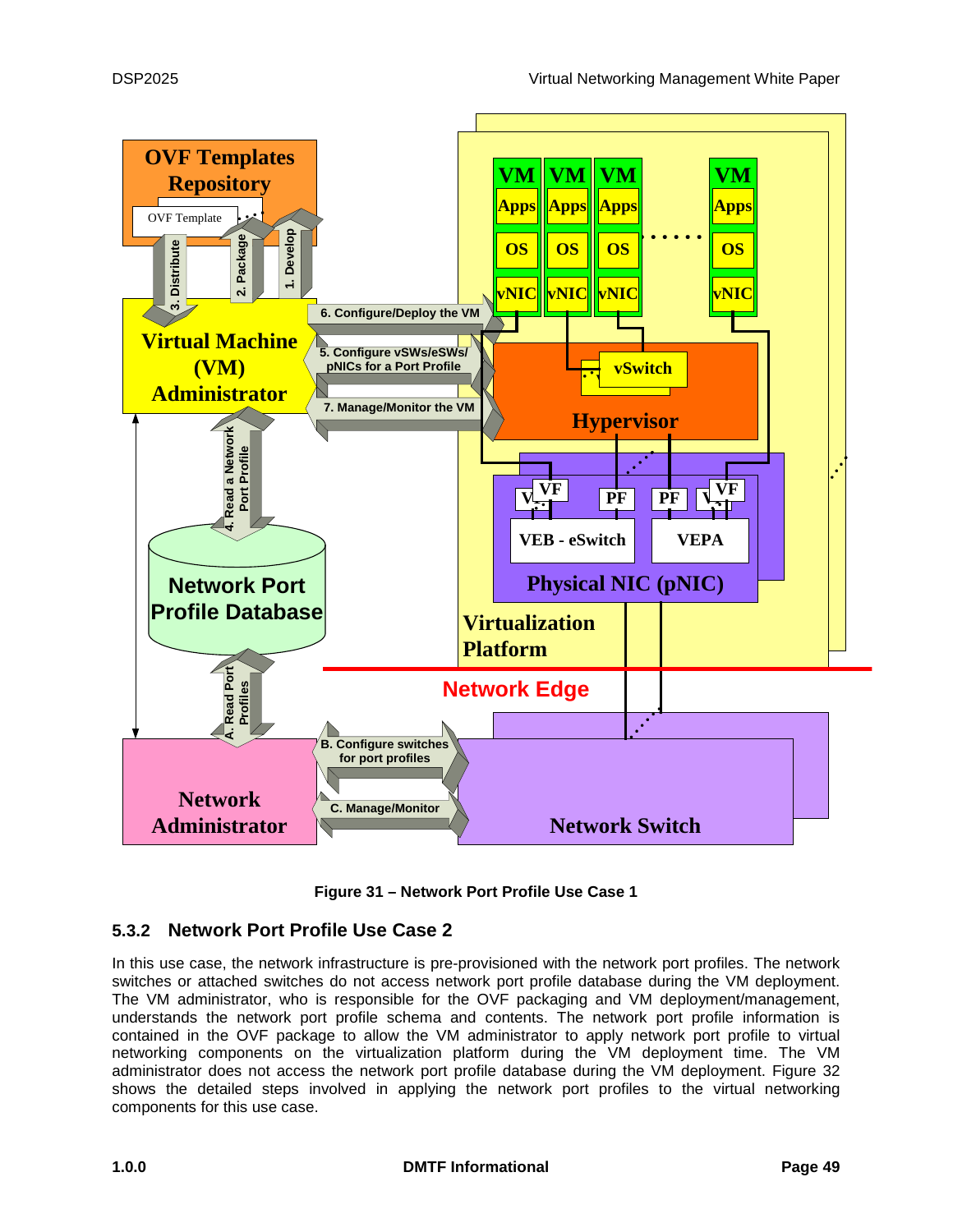

**Figure 32 – Network Port Profile Use Case 2**

## <span id="page-49-2"></span><span id="page-49-1"></span><span id="page-49-0"></span>**5.3.3 Network Port Profile Use Case 3**

In this use case, the network infrastructure is not pre-provisioned with the network port profiles. The network switches or attached switches access network port profile database during the VM deployment. The VM administrator, who is responsible for the OVF packaging and VM deployment/management, understands the network port profile schema and contents. The network port profile information is contained in the OVF package to allow the VM administrator to apply network port profile to virtual networking components on the virtualization platform during the VM deployment time. The VM administrator does not access the network port profile database during the VM deployment. [Figure 33](#page-50-1) shows the detailed steps involved in applying the network port profiles to the virtual networking components for this use case.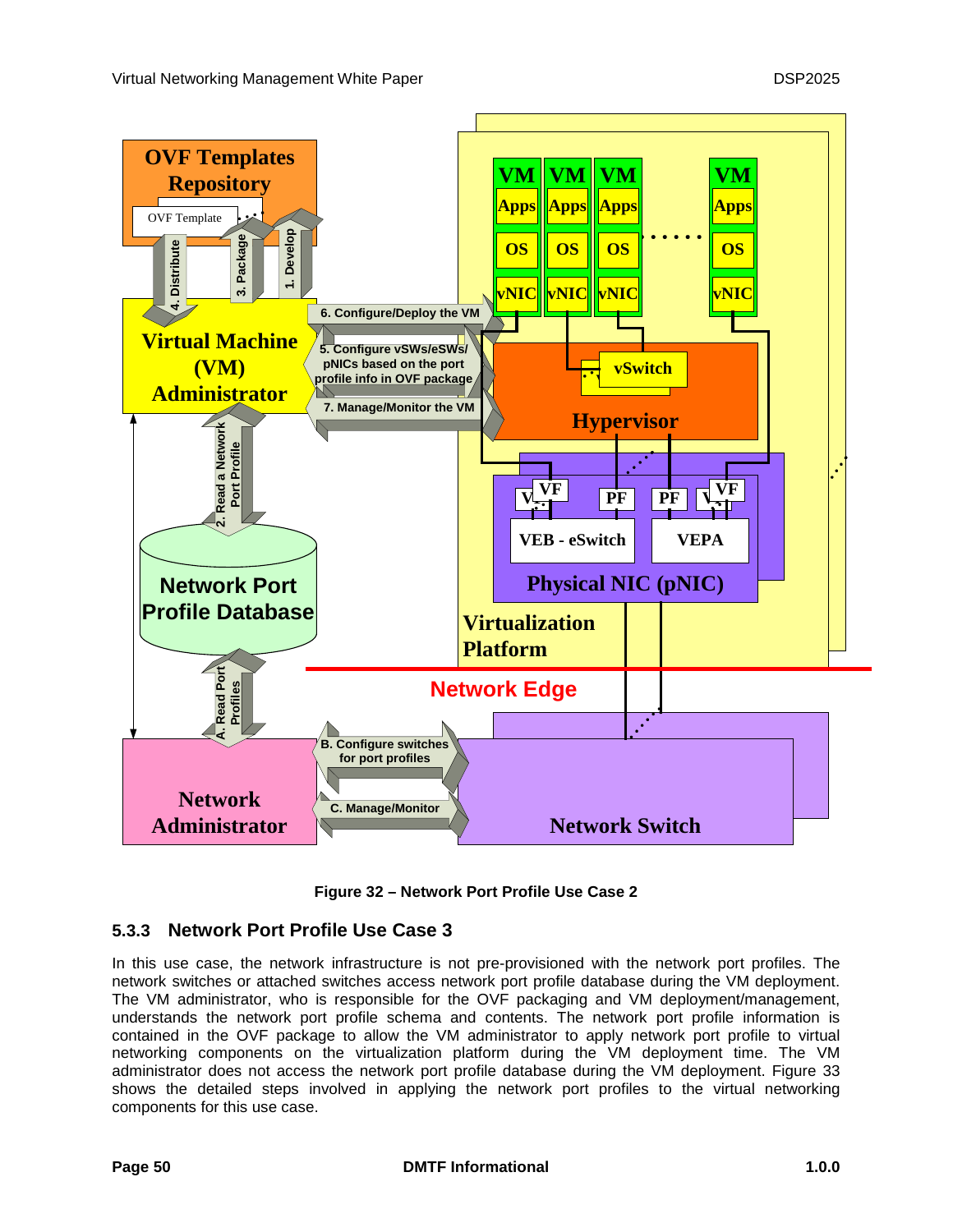

<span id="page-50-1"></span><span id="page-50-0"></span>**Figure 33 – Network Port Profile Use Case 3**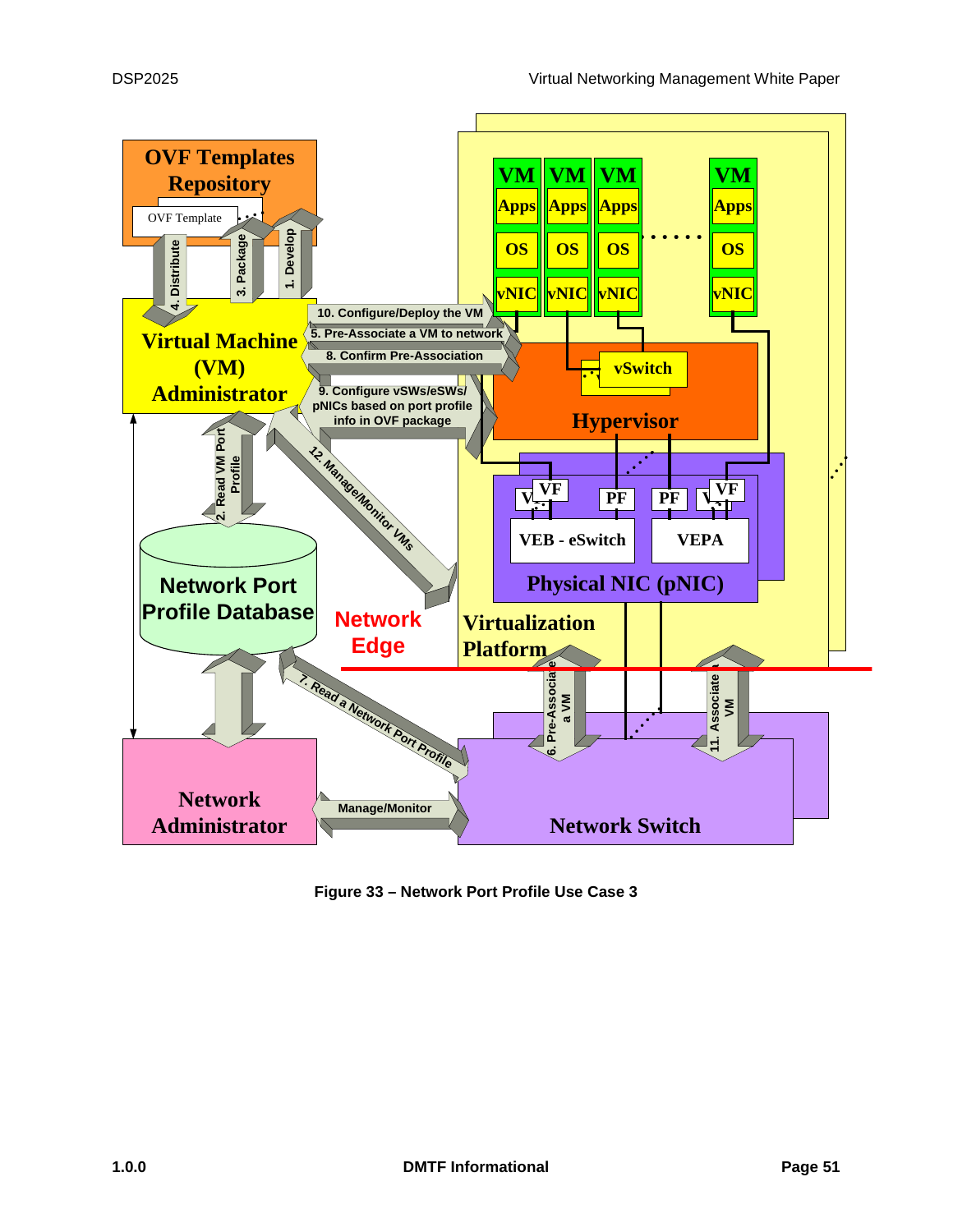# **ANNEX A**

# **(Informative) VLAN Concepts**

<span id="page-51-0"></span>Some basic concepts and terms involved in VLANs is explained below. The explanation and the terms used below are deemed sufficient to provide a context for the whitepaper.

A broadcast domain is a logical grouping of nodes on a computer network such that any of the nodes can reach all the other nodes by broadcasting at layer 2. Virtual LANs or VLANs are a mechanism to allow network administrators to create logical broadcast domains that can span across a single switch or multiple switches, regardless of physical proximity. This function is useful to reduce the size of broadcast domains or to allow groups or users to be logically grouped without the need to be physically located in the same place. VLANs are identified by VLAN IDs which numbers are starting 1 to 4096.

Switches are configured to have their ports carry traffic belonging to zero or more VLANs. The way the traffic between different VLANs can be distinguished is by having a special VLAN tag. Depending on the switch manufacturer the traffic between two switches may or may not always carry a VLAN tag depending on the traffic flowing between them. A switch when it is not configured may have the VLAN functionality disabled or may have it enabled with have all the ports as part of what is called the Default VLAN. Typically the VLAN ID for the default VLAN is 1. Switches may support an operation where no VLANs are defined for the ports on it. VLAN setting for switch Ports are configured statically by administrative action or dynamically via a configuration protocol that the switches execute.

Ports that send/receive traffic for multiple VLANs are called trunk ports. The traffic on links connected to such ports is tagged with a VLAN tag in for multiplexing/de-multiplexing purposes. Some vendors define what is called as a Native VLAN for a trunk port. Traffic flowing on the Native VLAN over a trunk port does not have a VLAN tag.

On Cisco switches all ports are in a single default VLAN with VLAN ID of 1. A port on a Cisco switch is either an access port or a trunk port. An access port carry's traffic from a single VLAN, while a trunk port by default carry's traffic from all the VLANs supported by the switch. Trunk Ports can be further configured to carry traffic from a specific set of VLANs. Configuration is carried out either statically or by switches running VLAN Trunking Protocol (VTP). To distinguish between traffic flows, a trunk port marks each from with special tags which are passed between switches. Access ports do not have special tags.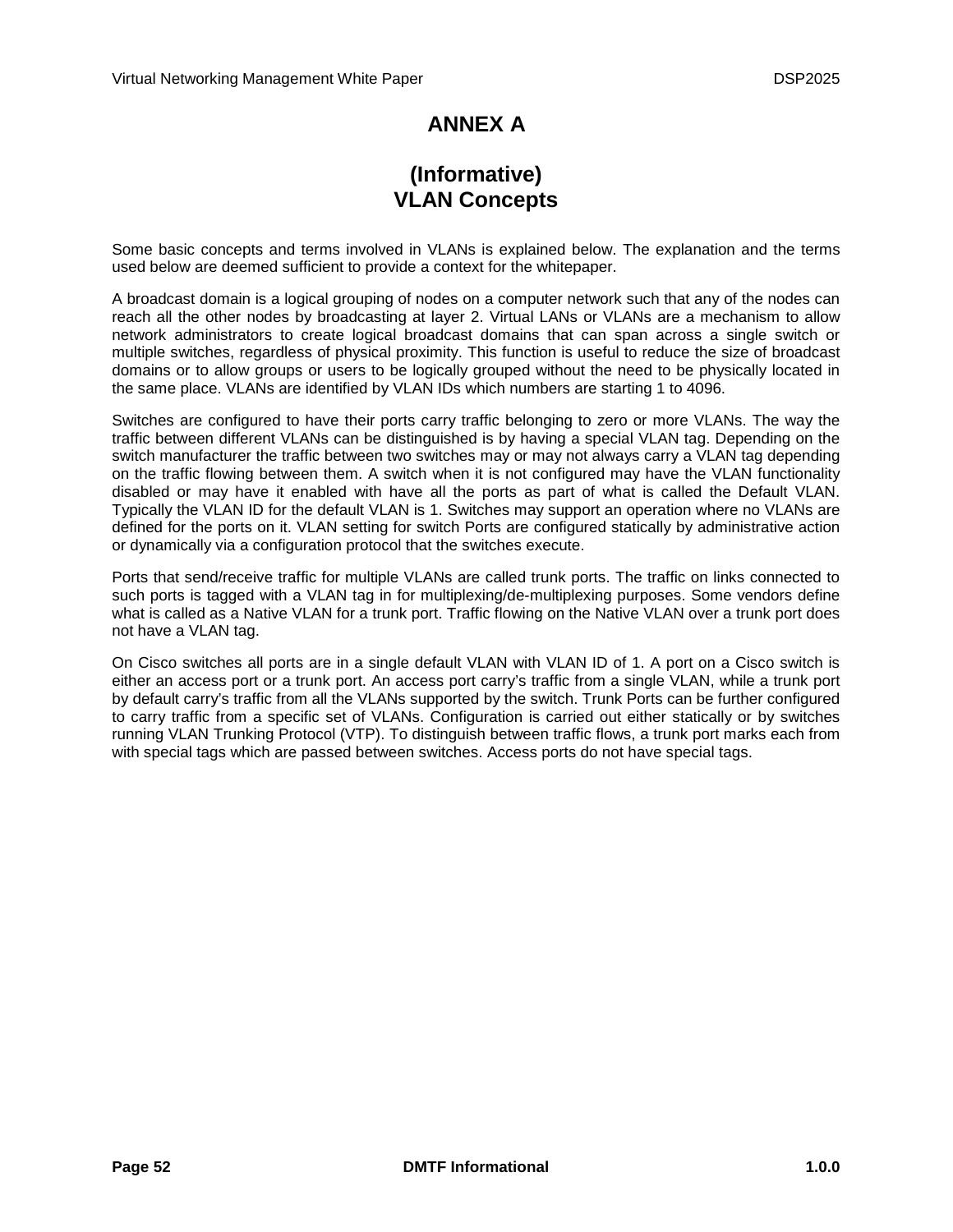# **ANNEX B**

# **(Informative) Network Port Profile Example XML Documents**

<span id="page-52-0"></span>Some basic examples of Network Port Profile XML documents are described in this section.

Below is the XML Schema for Network Port Profile.

<xs:schema xmlns:nppns="http://schemas.dmtf.org/ovf/networkportprofile/1" xmlns:xs="http://www.w3.org/2001/XMLSchema" xmlns:cim="http://schemas.dmtf.org/wbem/wscim/1/common" xmlns:xml="http://www.w3.org/XML/1998/namespace" xmlns:rasd="http://schemas.dmtf.org/wbem/wscim/1/cim-schema/2/CIM\_ResourceAllocationSettingData" xmlns:epasd="http://schemas.dmtf.org/wbem/wscim/1/cimschema/2/CIM\_EthernetPortAllocationSettingData" targetNamespace="http://schemas.dmtf.org/ovf/networkportprofile/1" elementFormDefault="qualified" attributeFormDefault="qualified"> <xs:import namespace="http://www.w3.org/XML/1998/namespace" schemaLocation="http://www.w3.org/2001/xml.xsd"/> <xs:import namespace=http://schemas.dmtf.org/wbem/wscim/1/common schemaLocation="http://schemas.dmtf.org/wbem/wscim/1/common.xsd"/> <xs:import namespace="http://schemas.dmtf.org/wbem/wscim/1/cimschema/2/CIM\_ResourceAllocationSettingData" schemaLocation="http://schemas.dmtf.org/wbem/wscim/1/cimschema/2.24.0/CIM\_ResourceAllocationSettingData.xsd"/> <xs:import namespace="http://schemas.dmtf.org/wbem/wscim/1/cimschema/2/CIM\_EthernetPortAllocationSettingData" schemaLocation="http://schemas.dmtf.org/wbem/wscim/1/cimschema/2.29.0/CIM\_EthernetPortAllocationSettingData.xsd"/> <xs:attribute name="required" type="xs:boolean" default="false"> <xs:annotation> <xs:documentation>Determines whether import should fail if the element is not understood.</xs:documentation> </xs:annotation> </xs:attribute> <xs:element name="NetworkPortProfile"> <xs:annotation> <xs:documentation>Root element of Network Port Profile </xs:documentation> </xs:annotation> <xs:complexType> <xs:sequence> <xs:element name="Item" type="epasd:CIM\_EthernetPortAllocationSettingData\_Type" minOccurs="0" maxOccurs="unbounded"/> <xs:any namespace="##other" processContents="lax" minOccurs="0" maxOccurs="unbounded"/> </xs:sequence> </xs:complexType> </xs:element>

#### </xs:schema>

Below is an example of a network port profile that is being used to specify bandwidth allocation for a VM that is identified by a MAC address.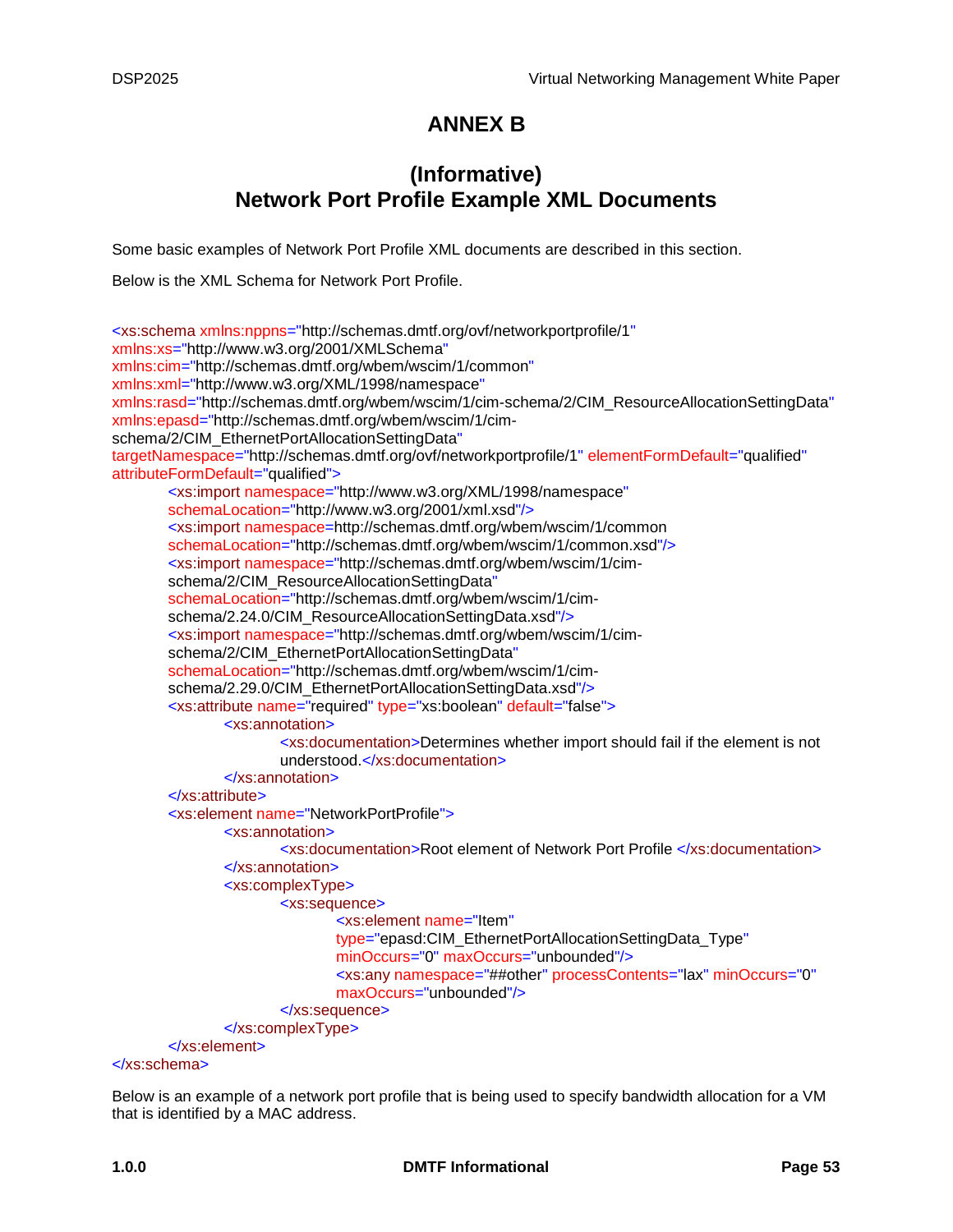<?xml version="1.0" encoding="UTF-8"?>

| <nppns:networkportprofile< td=""></nppns:networkportprofile<>      |
|--------------------------------------------------------------------|
| xmlns:nppns="http://schemas.dmtf.org/ovf/networkportprofile/1"     |
| xmlns:xs="http://www.w3.org/2001/XMLSchema"                        |
| xmlns:cim="http://schemas.dmtf.org/wbem/wscim/1/common"            |
| xmlns:xml="http://www.w3.org/XML/1998/namespace"                   |
| xmlns:rasd="http://schemas.dmtf.org/wbem/wscim/1/cim-              |
| schema/2/CIM ResourceAllocationSettingData"                        |
| xmlns:epasd="http://schemas.dmtf.org/wbem/wscim/1/cim-             |
| schema/2/CIM EthernetPortAllocationSettingData"                    |
| targetNamespace="http://schemas.dmtf.org/ovf/networkportporfile/1" |
| elementFormDefault="qualified" attributeFormDefault="qualified">   |
| <epasd:networkportprofileid></epasd:networkportprofileid>          |
| http://www.dmtf.org/networkportporfiles                            |
|                                                                    |
| <epasd:networkportprofileidtype>2</epasd:networkportprofileidtype> |
| <epasd:address>00-16-8B-DB-00-5E</epasd:address>                   |
| <rasd:allocationunits>GigaBits per Second</rasd:allocationunits>   |
| <rasd:reservation>1</rasd:reservation>                             |
|                                                                    |

The example below shows a list of allowed MAC Address/VLAN pairs on a network port.

```
<?xml version="1.0" encoding="UTF-8"?>
<nppns:NetworkPortProfile
xmlns:nppns="http://schemas.dmtf.org/ovf/networkportprofile/1"
xmlns:xs="http://www.w3.org/2001/XMLSchema"
xmlns:cim="http://schemas.dmtf.org/wbem/wscim/1/common"
xmlns:xml="http://www.w3.org/XML/1998/namespace"
xmlns:rasd="http://schemas.dmtf.org/wbem/wscim/1/cim-
schema/2/CIM_ResourceAllocationSettingData"
xmlns:epasd="http://schemas.dmtf.org/wbem/wscim/1/cim-
schema/2/CIM_EthernetPortAllocationSettingData"
targetNamespace="http://schemas.dmtf.org/ovf/networkportporfile/1"
elementFormDefault="qualified" attributeFormDefault="qualified">
   <epasd:NetworkPortProfileID>
      http://www.dmtf.org/networkportporfiles
   </epasd:NetworkPortProfileID>
   <epasd:NetworkPortProfileIDType>2</epasd:NetworkPortProfileIDType>
   <epasd:AllowedToTransmitMACAddresses>
   00-16-8B-DB-00-5E
   </epasd:AllowedToTransmitMACAddresses>
   <epasd:AllowedToTransmitMACAddresses>
   00-17-8B-DA-00-5E
   </epasd:AllowedToTransmitMACAddresses>
   <epasd:AllowedToTransmitVLANs>
   5
   </epasd:AllowedToTransmitVLANs>
   <epasd:AllowedToTransmitVLANs>
   7
   </epasd:AllowedToTransmitVLANs>
</nppns:NetworkPortProfile>
```
A network port profile can be used to represent allowed source MAC addresses in the transmit direction as shown in the example below.

<?xml version="1.0" encoding="UTF-8"?>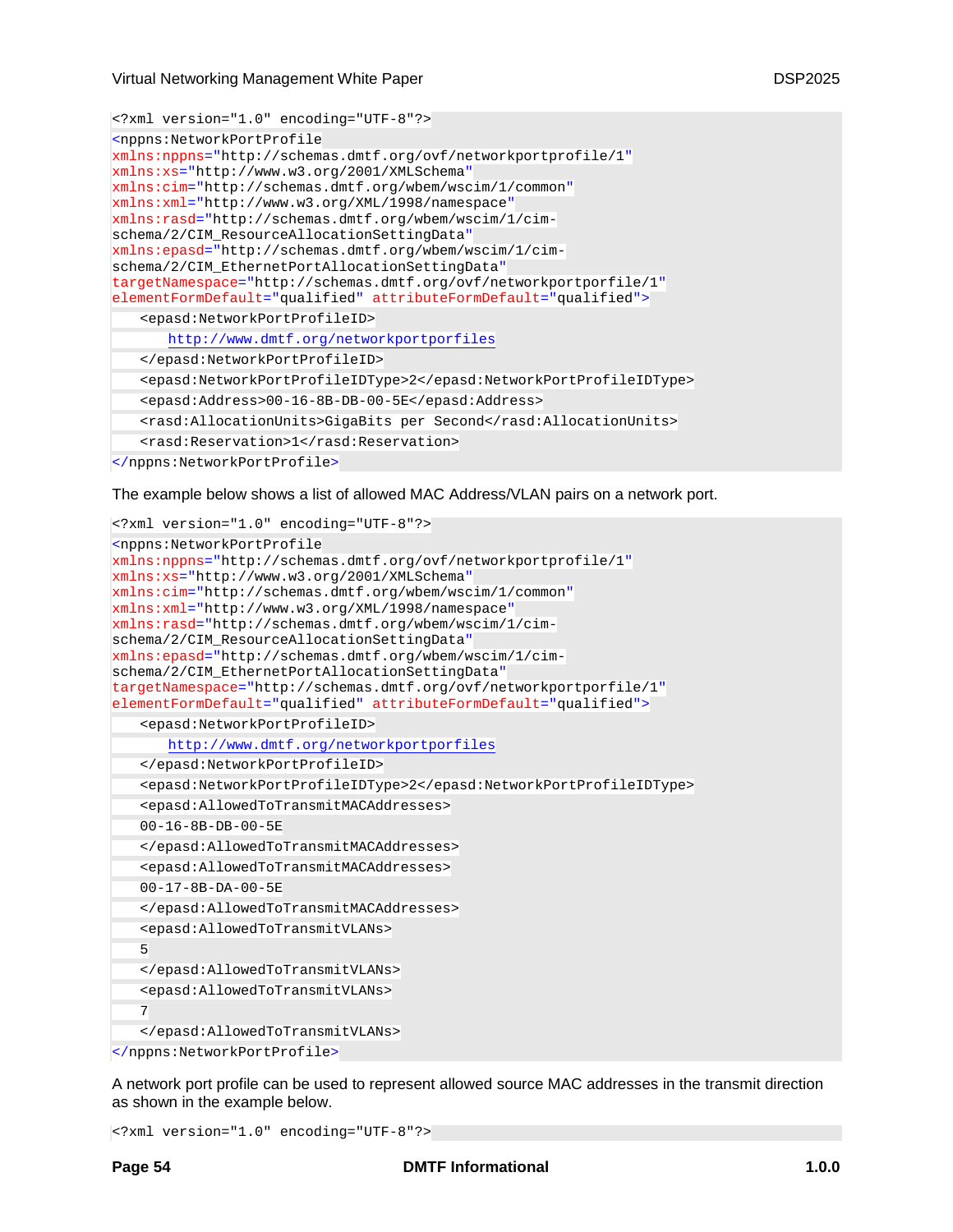<nppns:PortProfile xmlns:nppns="http://schemas.dmtf.org/ovf/networkportprofile/1" xmlns:xs="http://www.w3.org/2001/XMLSchema" xmlns:cim="http://schemas.dmtf.org/wbem/wscim/1/common" xmlns:xml="http://www.w3.org/XML/1998/namespace" xmlns:rasd="http://schemas.dmtf.org/wbem/wscim/1/cimschema/2/CIM\_ResourceAllocationSettingData" xmlns:epasd="http://schemas.dmtf.org/wbem/wscim/1/cimschema/2/CIM\_EthernetPortAllocationSettingData" targetNamespace="http://schemas.dmtf.org/ovf/networkportporfile/1" elementFormDefault="qualified" attributeFormDefault="qualified"> <epasd:NetworkPortProfileID> <http://www.dmtf.org/networkportporfiles> </epasd:NetworkPortProfileID> <epasd:NetworkPortProfileIDType>2</epasd:NetworkPortProfileIDType> <epasd:AllowedToTransmitMACAddresses> 00-16-8B-DB-00-5E </epasd:AllowedToTransmitMACAddresses> <epasd:AllowedToTransmitMACAddresses> 00-17-8B-DA-00-5E </epasd:AllowedToTransmitMACAddresses> <epasd:AllowedToTransmitMACAddresses> 00-16-8B-DB-00-5F </epasd:AllowedToTransmitMACAddresses> <epasd:AllowedToTransmitMACAddresses> 00-17-8B-DA-00-5F </epasd:AllowedToTransmitMACAddresses> </nppns:NetworkPortProfile>

A network port profile can be used to represent access control list for a set of source MAC addresses that this port is allowed to receive traffic from.

```
<?xml version="1.0" encoding="UTF-8"?>
<nppns:PortProfile xmlns:nppns="http://schemas.dmtf.org/ovf/networkportprofile/1"
xmlns:xs="http://www.w3.org/2001/XMLSchema"
xmlns:cim="http://schemas.dmtf.org/wbem/wscim/1/common"
xmlns:xml="http://www.w3.org/XML/1998/namespace"
xmlns:rasd="http://schemas.dmtf.org/wbem/wscim/1/cim-
schema/2/CIM_ResourceAllocationSettingData"
xmlns:epasd="http://schemas.dmtf.org/wbem/wscim/1/cim-
schema/2/CIM_EthernetPortAllocationSettingData"
targetNamespace="http://schemas.dmtf.org/ovf/networkportporfile/1"
elementFormDefault="qualified" attributeFormDefault="qualified">
   <epasd:NetworkPortProfileID>
      http://www.dmtf.org/networkportporfiles
   </epasd:NetworkPortProfileID>
   <epasd:NetworkPortProfileIDType>2</epasd:NetworkPortProfileIDType>
   <epasd:AllowedToReceiveMACAddresses>
   00-16-8B-DB-00-5E
   </epasd:AllowedToReceiveMACAddresses>
   <epasd:AllowedToReceiveMACAddresses>
   00-17-8B-DA-00-5E
   </epasd:AllowedToReceiveMACAddresses>
```

```
</nppns:NetworkPortProfile>
```
The example below shows priorities allowed on this port.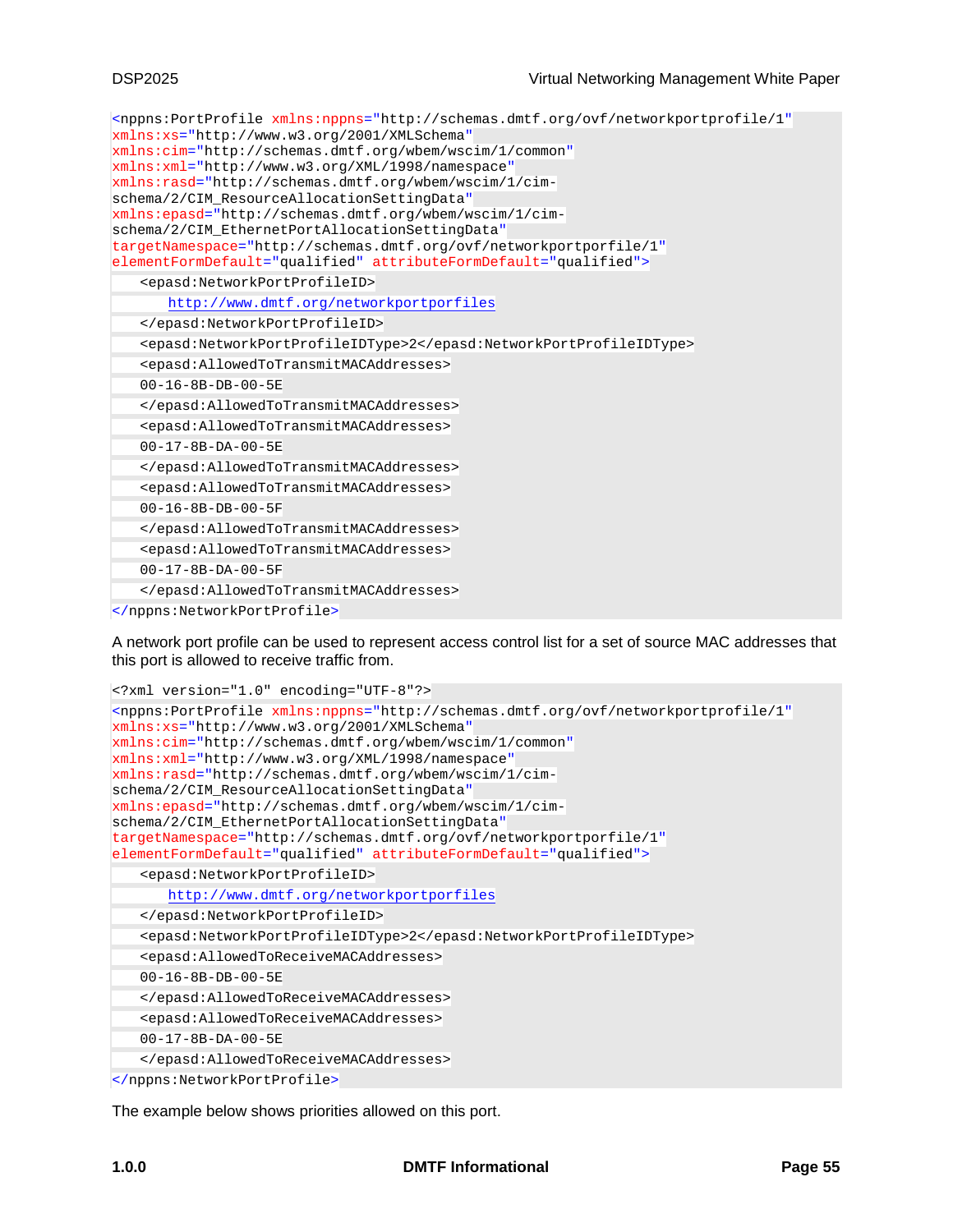<?xml version="1.0" encoding="UTF-8"?>

```
<nppns:NetworkPortProfile
xmlns:nppns="http://schemas.dmtf.org/ovf/networkportprofile/1"
xmlns:xs="http://www.w3.org/2001/XMLSchema"
xmlns:cim="http://schemas.dmtf.org/wbem/wscim/1/common"
xmlns:xml="http://www.w3.org/XML/1998/namespace"
xmlns:rasd="http://schemas.dmtf.org/wbem/wscim/1/cim-
schema/2/CIM_ResourceAllocationSettingData"
xmlns:epasd="http://schemas.dmtf.org/wbem/wscim/1/cim-
schema/2/CIM_EthernetPortAllocationSettingData"
targetNamespace="http://schemas.dmtf.org/ovf/networkportporfile/1"
elementFormDefault="qualified" attributeFormDefault="qualified">
   <epasd:NetworkPortProfileID>
      http://www.dmtf.org/networkportporfiles
   </epasd:NetworkPortProfileID>
   <epasd:NetworkPortProfileIDType>2</epasd:NetworkPortProfileIDType>
   <epasd:AllowedPriorities>
   3
   </epasd:AllowedPriorities>
   <epasd:AllowedPriorities>
   5
   </epasd:AllowedPriorities>
</nppns:NetworkPortProfile>
```